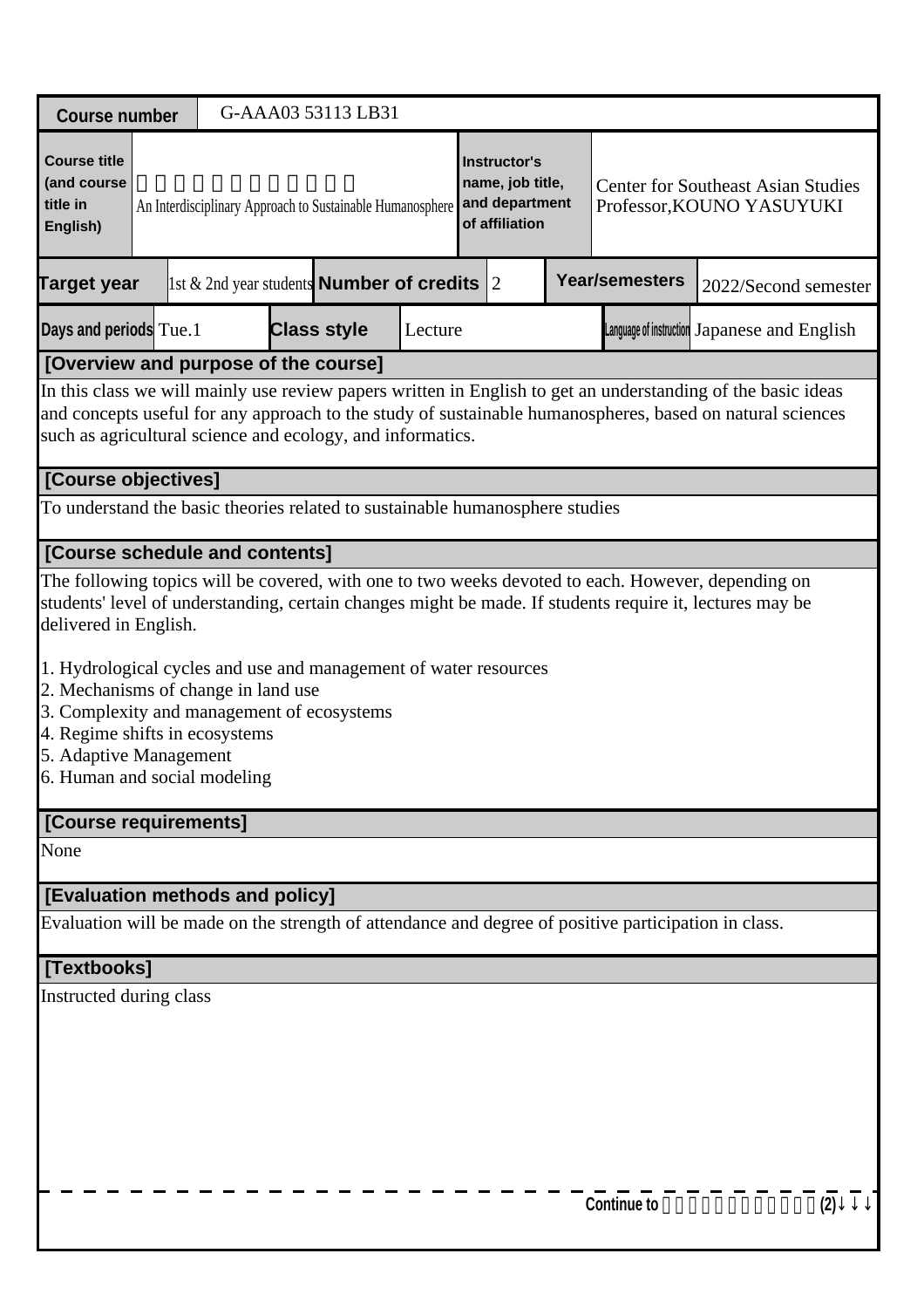持続型生存基盤研究の方法**(2)**

#### **[References, etc.]**

#### **Reference books**

# **[Study outside of class (preparation and review)]**

Will be indicated in class.

### **Other information (office hours, etc.)**

The instructor hopes for active class participation and expression of opinions.

There are no fixed office hours, but students who want to discuss issues directly with the instructor outside class hours are invited to email him at kono@cseas.kyoto-u.ac.jp.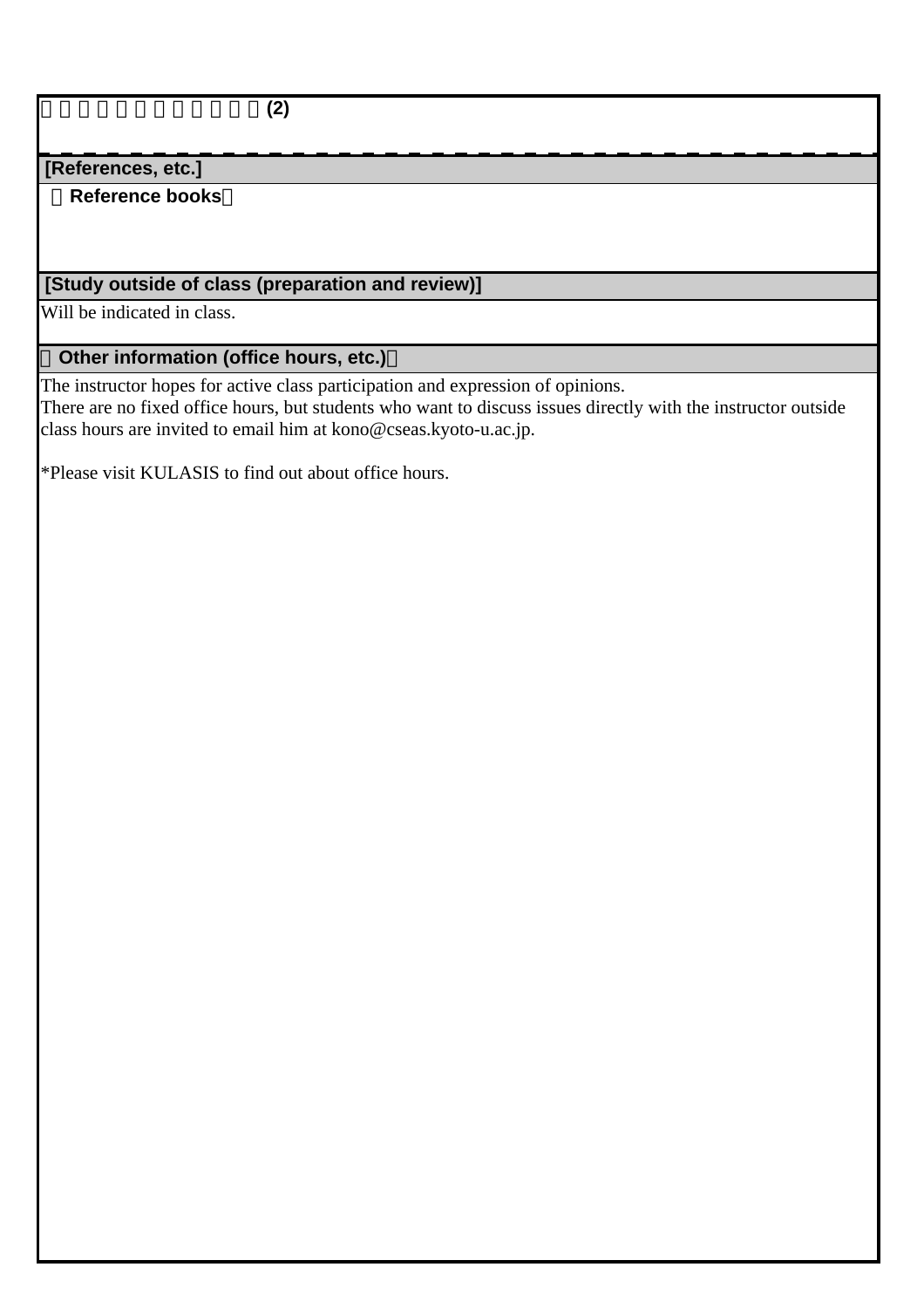| <b>Course number</b>                                       |                                                                                                                                                                                                 |  |  |  | G-AAA03 83116 LE31                                           |         |  |                                                                             |  |                                   |                                                                                                                                                                                                                                                                                                                             |
|------------------------------------------------------------|-------------------------------------------------------------------------------------------------------------------------------------------------------------------------------------------------|--|--|--|--------------------------------------------------------------|---------|--|-----------------------------------------------------------------------------|--|-----------------------------------|-----------------------------------------------------------------------------------------------------------------------------------------------------------------------------------------------------------------------------------------------------------------------------------------------------------------------------|
| <b>Course title</b><br>(and course<br>title in<br>English) |                                                                                                                                                                                                 |  |  |  | Sustainable Humanospher and Environment                      |         |  | <b>Instructor's</b><br>name, job title,<br>and department<br>of affiliation |  |                                   | Graduate School of Asian and African Area Studies<br>Professor, D'SOUZA, Rohan Ignatious                                                                                                                                                                                                                                    |
| Target year                                                |                                                                                                                                                                                                 |  |  |  | From 1st to 5th year students <b>Number of credits</b> $ 2 $ |         |  |                                                                             |  | <b>Year/semesters</b>             | 2022/Second semester                                                                                                                                                                                                                                                                                                        |
| Days and periods Tue.5                                     |                                                                                                                                                                                                 |  |  |  | <b>Class style</b>                                           | Lecture |  |                                                                             |  | Language of instruction $English$ |                                                                                                                                                                                                                                                                                                                             |
| [Overview and purpose of the course]                       |                                                                                                                                                                                                 |  |  |  |                                                              |         |  |                                                                             |  |                                   |                                                                                                                                                                                                                                                                                                                             |
| science, politics and meanings.                            |                                                                                                                                                                                                 |  |  |  |                                                              |         |  |                                                                             |  |                                   | Debating Future-Natures: a study of essays on Climate Change, Global Warming and Anthropocene Politics.<br>This course will discuss some of the main essays and writings that have set the tone and context for our<br>understanding of Climate Change, Global Warming and Anthropocene politics as linked worlds involving |
| [Course objectives]                                        |                                                                                                                                                                                                 |  |  |  |                                                              |         |  |                                                                             |  |                                   |                                                                                                                                                                                                                                                                                                                             |
| <b>TBA</b>                                                 |                                                                                                                                                                                                 |  |  |  |                                                              |         |  |                                                                             |  |                                   |                                                                                                                                                                                                                                                                                                                             |
| [Course schedule and contents]                             |                                                                                                                                                                                                 |  |  |  |                                                              |         |  |                                                                             |  |                                   |                                                                                                                                                                                                                                                                                                                             |
|                                                            | Main Readings:<br>1) Libby Robin, Sverker Sorlin and Paul Warde (ed.), The Future of Nature, Yale University Press, 2013.<br>2) Bill McKibben (ed.), The Global Warming Reader, OR Books, 2011. |  |  |  |                                                              |         |  |                                                                             |  |                                   |                                                                                                                                                                                                                                                                                                                             |
| [Course requirements]                                      |                                                                                                                                                                                                 |  |  |  |                                                              |         |  |                                                                             |  |                                   |                                                                                                                                                                                                                                                                                                                             |
| None                                                       |                                                                                                                                                                                                 |  |  |  |                                                              |         |  |                                                                             |  |                                   |                                                                                                                                                                                                                                                                                                                             |
| [Evaluation methods and policy]                            |                                                                                                                                                                                                 |  |  |  |                                                              |         |  |                                                                             |  |                                   |                                                                                                                                                                                                                                                                                                                             |
| <b>TBA</b>                                                 |                                                                                                                                                                                                 |  |  |  |                                                              |         |  |                                                                             |  |                                   |                                                                                                                                                                                                                                                                                                                             |
| [Textbooks]                                                |                                                                                                                                                                                                 |  |  |  |                                                              |         |  |                                                                             |  |                                   |                                                                                                                                                                                                                                                                                                                             |
| Instructed during class                                    |                                                                                                                                                                                                 |  |  |  |                                                              |         |  |                                                                             |  |                                   |                                                                                                                                                                                                                                                                                                                             |
| [References, etc.]                                         |                                                                                                                                                                                                 |  |  |  |                                                              |         |  |                                                                             |  |                                   |                                                                                                                                                                                                                                                                                                                             |
|                                                            | <b>Reference books</b><br>Introduced during class                                                                                                                                               |  |  |  |                                                              |         |  |                                                                             |  |                                   |                                                                                                                                                                                                                                                                                                                             |
|                                                            | [Study outside of class (preparation and review)]                                                                                                                                               |  |  |  |                                                              |         |  |                                                                             |  |                                   |                                                                                                                                                                                                                                                                                                                             |
| <b>TBA</b>                                                 |                                                                                                                                                                                                 |  |  |  |                                                              |         |  |                                                                             |  |                                   |                                                                                                                                                                                                                                                                                                                             |
| Other information (office hours, etc.)                     |                                                                                                                                                                                                 |  |  |  |                                                              |         |  |                                                                             |  |                                   |                                                                                                                                                                                                                                                                                                                             |
| *Please visit KULASIS to find out about office hours.      |                                                                                                                                                                                                 |  |  |  |                                                              |         |  |                                                                             |  |                                   |                                                                                                                                                                                                                                                                                                                             |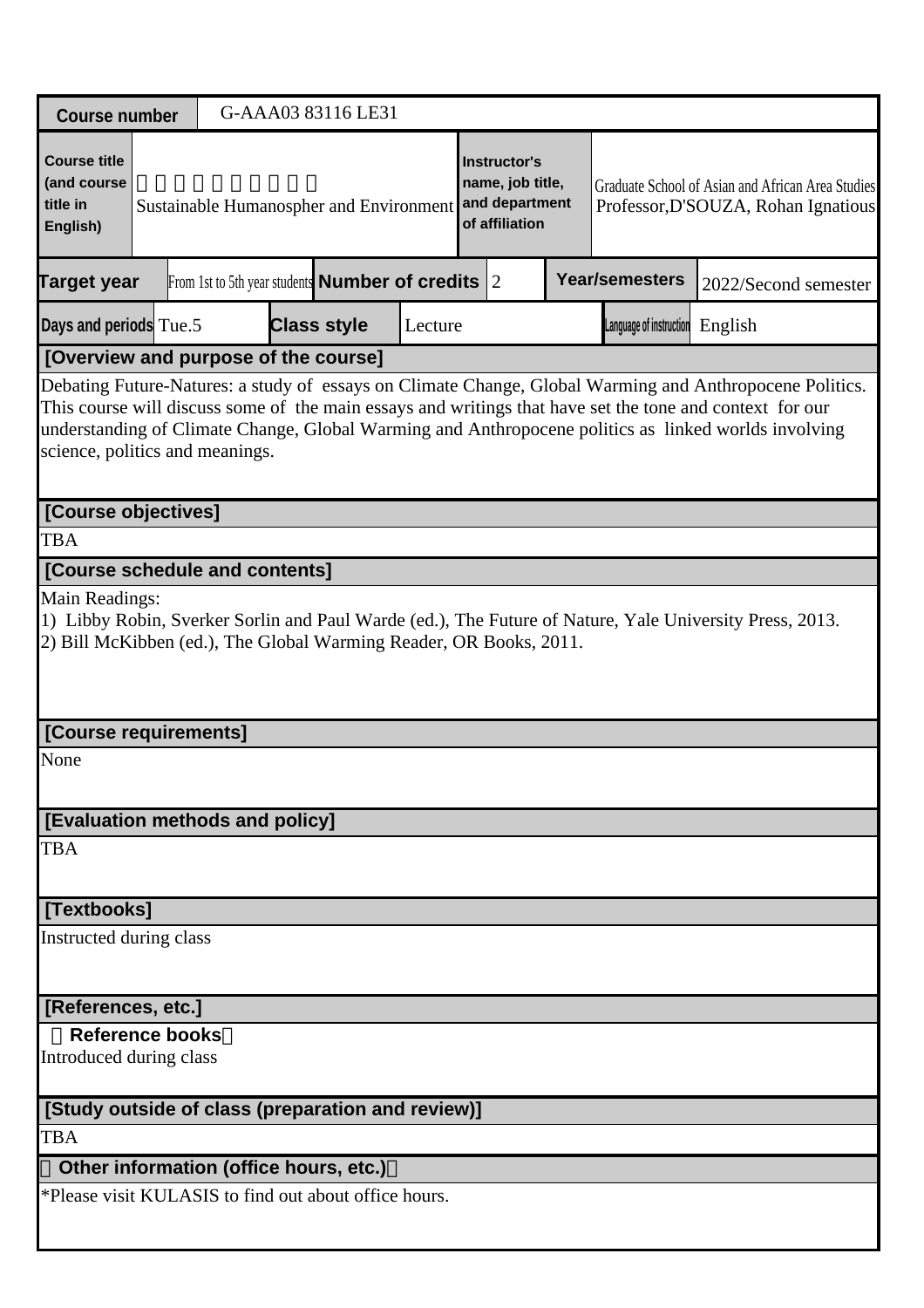| <b>Course number</b>                                                                                                                                                                                                                                                                                                                                                                                                             |  | G-AAA03 53118 LJ31                                     |         |                                                                      |                         |                                                                                             |     |
|----------------------------------------------------------------------------------------------------------------------------------------------------------------------------------------------------------------------------------------------------------------------------------------------------------------------------------------------------------------------------------------------------------------------------------|--|--------------------------------------------------------|---------|----------------------------------------------------------------------|-------------------------|---------------------------------------------------------------------------------------------|-----|
| <b>Course title</b><br>(and course<br>title in<br>English)                                                                                                                                                                                                                                                                                                                                                                       |  | Peace and War in the Middle East                       |         | Instructor's<br>name, job title,<br>and department<br>of affiliation |                         | Graduate School of Asian and African Area Studies<br><b>Assistant Professor, SATO MARIE</b> |     |
| <b>Target year</b>                                                                                                                                                                                                                                                                                                                                                                                                               |  | 1st & 2nd year students <b>Number of credits</b> $ 2 $ |         |                                                                      | <b>Year/semesters</b>   | 2022/First semester                                                                         |     |
| Days and periods Wed.2                                                                                                                                                                                                                                                                                                                                                                                                           |  | <b>Class style</b>                                     | Lecture |                                                                      | Language of instruction | Japanese                                                                                    |     |
| [Overview and purpose of the course]                                                                                                                                                                                                                                                                                                                                                                                             |  |                                                        |         |                                                                      |                         |                                                                                             |     |
| In this course, we will learn the basic perspectives on Peace and War in the Middle East and North Africa, as<br>well as actual cases in the 20th and 21st centuries. We will also focus on the refugee issue in the region. It is<br>because the contemporary refugee issue started in the Middle East and the region continues to create new<br>flows of refugees and displaced persons today.                                 |  |                                                        |         |                                                                      |                         |                                                                                             |     |
| [Course objectives]                                                                                                                                                                                                                                                                                                                                                                                                              |  |                                                        |         |                                                                      |                         |                                                                                             |     |
| The objectives are: To understand the issues related to peace and war in the Middle East from both historical<br>and contemporary perspectives, and to examine actual cases in order to understand the political, economic<br>and social conditions behind these conflicts as well as military confrontations, ceasefires and peace processes,<br>and to contemplate on the possibilities for prospective peaceful co-existence. |  |                                                        |         |                                                                      |                         |                                                                                             |     |
| [Course schedule and contents]                                                                                                                                                                                                                                                                                                                                                                                                   |  |                                                        |         |                                                                      |                         |                                                                                             |     |
| Main Topics:<br>$(1)$ Basic terms and concepts $(1$ week)<br>- Early Islamic States and Jihad<br>- Islamic International Law of Siyar<br>$(2)$ Mechanisms of peace and war $(3-4$ weeks)                                                                                                                                                                                                                                         |  |                                                        |         |                                                                      |                         |                                                                                             |     |
| - International system and Regional Conflicts<br>- Impact of the two world wars<br>- Conflicts embedded in the "peace" after the two world wars<br>Armed struggle, terrorism and low-intensity conflicts                                                                                                                                                                                                                         |  |                                                        |         |                                                                      |                         |                                                                                             |     |
| (3) War/Conflict in the Middle East (5-6 weeks)<br>- Middle East Wars from the first to the fourth<br>- Middle East Peace Processes<br>- Lebanese Civil War and Lebanon War<br>- Iran-Iraq War<br>Gulf War and Iraq War<br>Syrian War                                                                                                                                                                                            |  |                                                        |         |                                                                      |                         |                                                                                             |     |
| $(4)$ Refugees and Humanitarianism $(4-5$ weeks)<br>- Genesis of the Refugee Problem and Its Transformation<br>- The UN and the Refugees<br>The Refugee Problem Today and Practical Issues of Relief and Support<br>- Islamic NGOs/Charity                                                                                                                                                                                       |  |                                                        |         |                                                                      |                         |                                                                                             |     |
|                                                                                                                                                                                                                                                                                                                                                                                                                                  |  |                                                        |         |                                                                      | <b>Continue to</b>      |                                                                                             | (2) |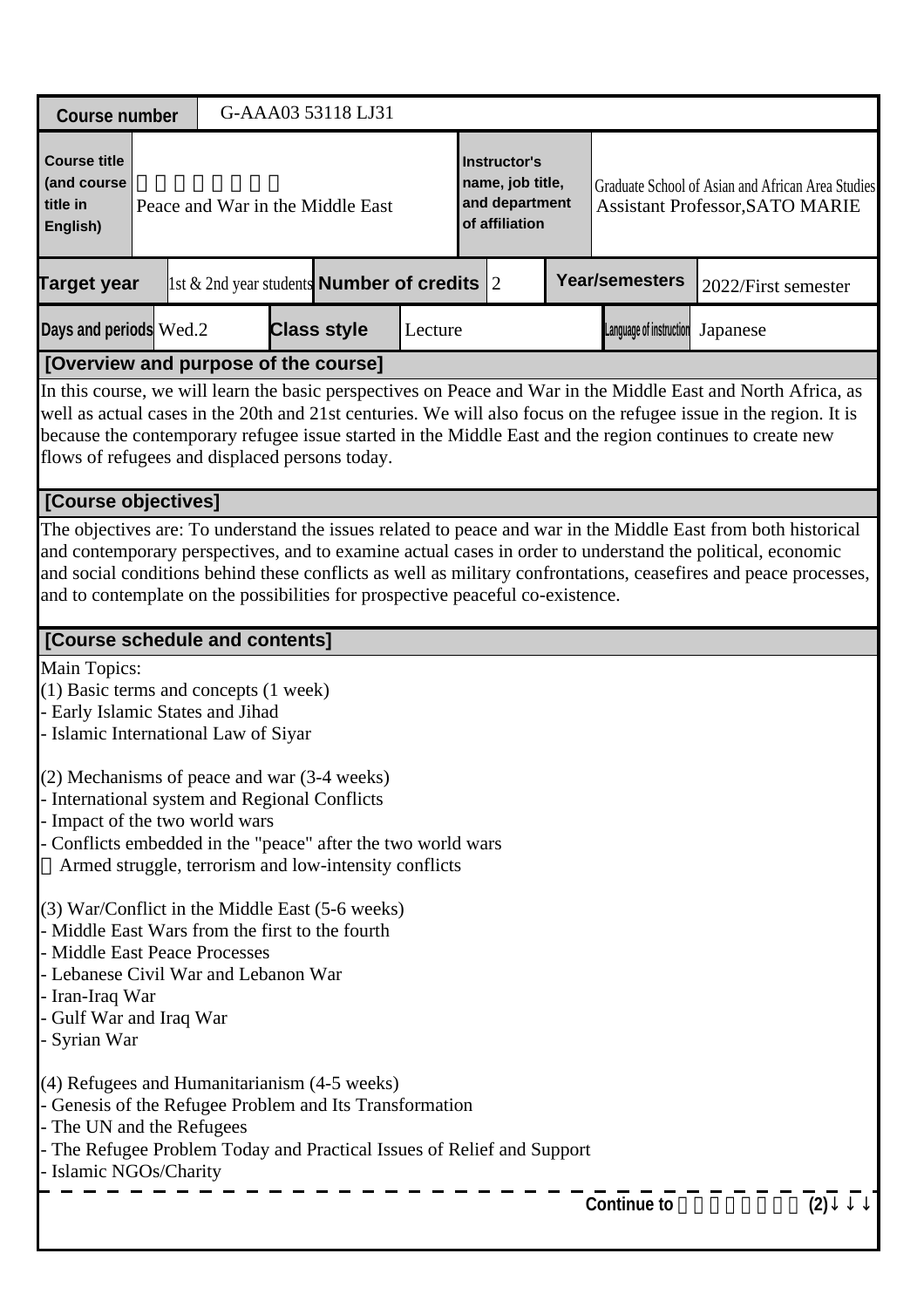## **[Course requirements]**

If you haven't studied Middle Eastern Politics and International Relations, you are advised to take "Contemporary Middle East and North Africa" in this semester, though it is not compulsory.

### **[Evaluation methods and policy]**

Evaluation will be based on Weekly Attendance and Active Participation and Assignments.

#### **[Textbooks]**

The textbooks are in Japanese. If you have difficulties to deal with them, alternative readings will be provided.

#### **[References, etc.]**

#### **Reference books**

Printed outlines and necessary resource will be distributed in the class.

### **[Study outside of class (preparation and review)]**

Please read, study and contemplate on the resources in the fields as much as possible. Recommended resources will be suggested in the class.

### **Other information (office hours, etc.)**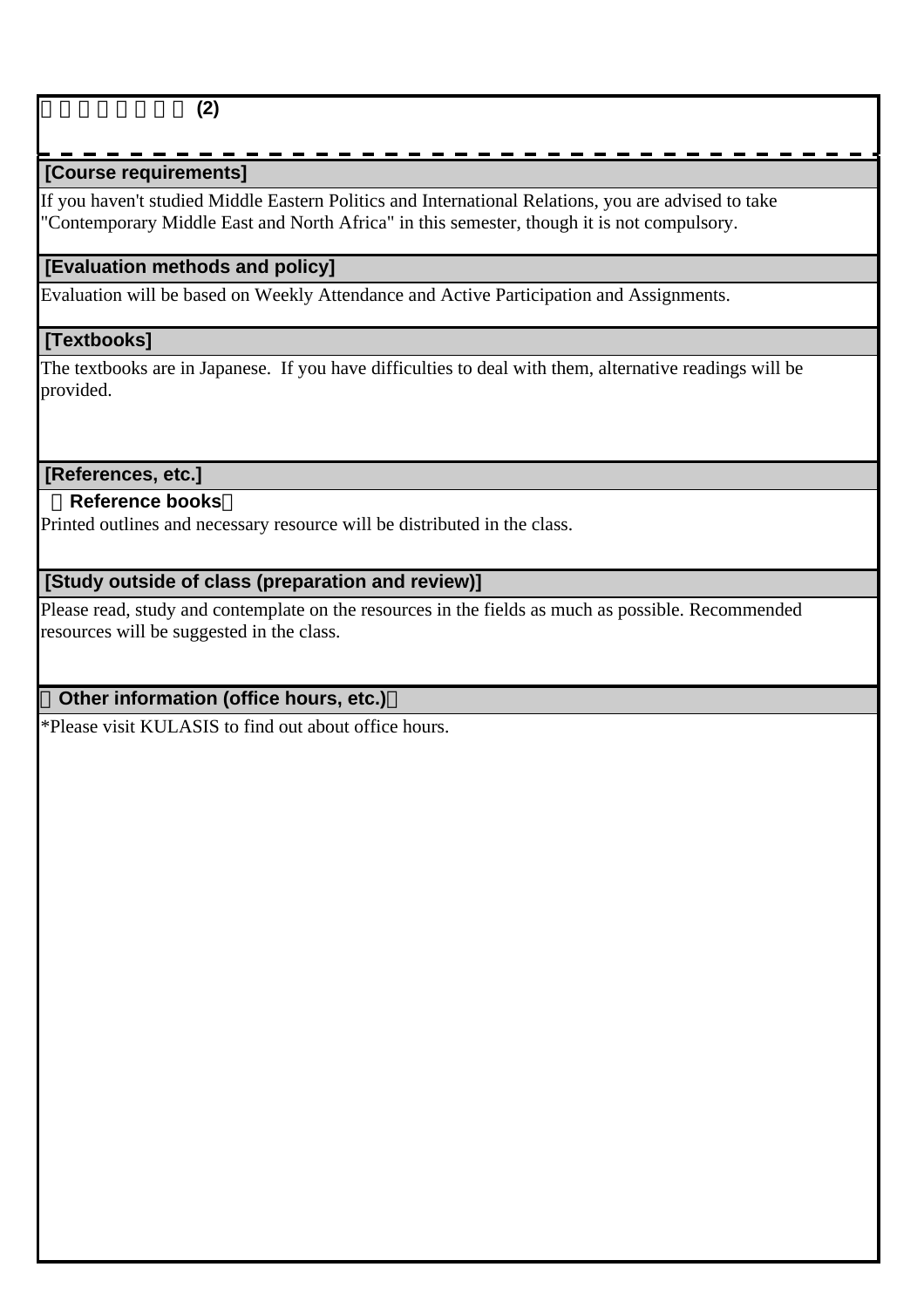| <b>Course number</b>                                                                                                                                                                                                                                                                                                                                                                                                                                                                                                                        |                                                                                                                                                                                                                                                                                                                                                                                                                                                                                |  |  |                                  | G-AAA03 53218 LJ31                                 |                                                                                                                                                                                                                                            |  |  |  |                       |                                                                                                                                                                                                                            |
|---------------------------------------------------------------------------------------------------------------------------------------------------------------------------------------------------------------------------------------------------------------------------------------------------------------------------------------------------------------------------------------------------------------------------------------------------------------------------------------------------------------------------------------------|--------------------------------------------------------------------------------------------------------------------------------------------------------------------------------------------------------------------------------------------------------------------------------------------------------------------------------------------------------------------------------------------------------------------------------------------------------------------------------|--|--|----------------------------------|----------------------------------------------------|--------------------------------------------------------------------------------------------------------------------------------------------------------------------------------------------------------------------------------------------|--|--|--|-----------------------|----------------------------------------------------------------------------------------------------------------------------------------------------------------------------------------------------------------------------|
| <b>Course title</b><br>(and course<br>title in<br>English)                                                                                                                                                                                                                                                                                                                                                                                                                                                                                  |                                                                                                                                                                                                                                                                                                                                                                                                                                                                                |  |  | The Study of the Islamic World I |                                                    | Instructor's<br>Graduate School of Asian and African Area Studies<br>name, job title,<br>Professor, TONAGA YASUSHI<br>and department<br>Graduate School of Asian and African Area Studies<br>of affiliation<br>Professor, NAGAOKA Shinsuke |  |  |  |                       |                                                                                                                                                                                                                            |
| <b>Target year</b>                                                                                                                                                                                                                                                                                                                                                                                                                                                                                                                          |                                                                                                                                                                                                                                                                                                                                                                                                                                                                                |  |  |                                  | 1st & 2nd year students <b>Number of credits</b> 2 |                                                                                                                                                                                                                                            |  |  |  | <b>Year/semesters</b> | 2022/First semester                                                                                                                                                                                                        |
| Days and periods Tue.4                                                                                                                                                                                                                                                                                                                                                                                                                                                                                                                      |                                                                                                                                                                                                                                                                                                                                                                                                                                                                                |  |  |                                  | <b>Class style</b>                                 | Lecture                                                                                                                                                                                                                                    |  |  |  |                       | Language of instruction Japanese and English                                                                                                                                                                               |
| [Overview and purpose of the course]                                                                                                                                                                                                                                                                                                                                                                                                                                                                                                        |                                                                                                                                                                                                                                                                                                                                                                                                                                                                                |  |  |                                  |                                                    |                                                                                                                                                                                                                                            |  |  |  |                       |                                                                                                                                                                                                                            |
| The Study of Islamic Thought provides the disciplinary foundations for studying the Islamic world. In<br>addition to mastering the fundamentals of Islamic studies, students will aim to acquire the ability to express<br>themselves and share information about basic questions in this field. In addition to discussing the basic<br>questions connected with each topic, they will conduct debates based on current academic knowledge and<br>research, but since this is a graduate course, it will not deal with introductory topics. |                                                                                                                                                                                                                                                                                                                                                                                                                                                                                |  |  |                                  |                                                    |                                                                                                                                                                                                                                            |  |  |  |                       |                                                                                                                                                                                                                            |
| [Course objectives]                                                                                                                                                                                                                                                                                                                                                                                                                                                                                                                         |                                                                                                                                                                                                                                                                                                                                                                                                                                                                                |  |  |                                  |                                                    |                                                                                                                                                                                                                                            |  |  |  |                       |                                                                                                                                                                                                                            |
| technical terms in Arabic.                                                                                                                                                                                                                                                                                                                                                                                                                                                                                                                  |                                                                                                                                                                                                                                                                                                                                                                                                                                                                                |  |  |                                  |                                                    |                                                                                                                                                                                                                                            |  |  |  |                       | The objective of this lecture is to know and understand the basics of Islamic thought. Because Islamic studies<br>have been based on Arabic language, it is most important to know how to express the basic notions and    |
| [Course schedule and contents]                                                                                                                                                                                                                                                                                                                                                                                                                                                                                                              |                                                                                                                                                                                                                                                                                                                                                                                                                                                                                |  |  |                                  |                                                    |                                                                                                                                                                                                                                            |  |  |  |                       |                                                                                                                                                                                                                            |
| c) feedback sessions.<br>Islamic theology, the Shiites, Sufism, and other topics.                                                                                                                                                                                                                                                                                                                                                                                                                                                           |                                                                                                                                                                                                                                                                                                                                                                                                                                                                                |  |  |                                  |                                                    |                                                                                                                                                                                                                                            |  |  |  |                       | The course will consist of a) lectures on major themes in Islamic studies, and, as necessary, b) seminars and<br>In this semester, we deal with the following themes: bibliographic methods, Judaism, Christianity, Quran, |
| [Course requirements]                                                                                                                                                                                                                                                                                                                                                                                                                                                                                                                       |                                                                                                                                                                                                                                                                                                                                                                                                                                                                                |  |  |                                  |                                                    |                                                                                                                                                                                                                                            |  |  |  |                       |                                                                                                                                                                                                                            |
| Before the beginning of class, students should have read<br>Shuppansha, and<br>Culture], Kodansha Gendai Shinsho, Kodansha.                                                                                                                                                                                                                                                                                                                                                                                                                 |                                                                                                                                                                                                                                                                                                                                                                                                                                                                                |  |  |                                  |                                                    |                                                                                                                                                                                                                                            |  |  |  |                       | Tonaga, Yasushi, Isuramu no toraekata [How to Understand Islam], World History Libretto 15, Yamakawa<br>Kosugi, Yasushi, Isuramu toha nanika: Sono shukyo, shakai, bunka [What is Islam? Its Religion, Society, and        |
| [Evaluation methods and policy]                                                                                                                                                                                                                                                                                                                                                                                                                                                                                                             |                                                                                                                                                                                                                                                                                                                                                                                                                                                                                |  |  |                                  |                                                    |                                                                                                                                                                                                                                            |  |  |  |                       |                                                                                                                                                                                                                            |
|                                                                                                                                                                                                                                                                                                                                                                                                                                                                                                                                             | Grades will be determined in an integrated manner based on the following four factors: (1) Participation in<br>lectures (attendance, questions, discussions), (2) Regular reading and presentation of seminar texts, (3)<br>Handing in papers for the feedback sessions, and (4) Preparation of a list of reference materials (Islamic<br>studies plus a theme of one's choice). This list will be handed in at the conclusion of the lectures for<br>intermediate evaluation. |  |  |                                  |                                                    |                                                                                                                                                                                                                                            |  |  |  |                       |                                                                                                                                                                                                                            |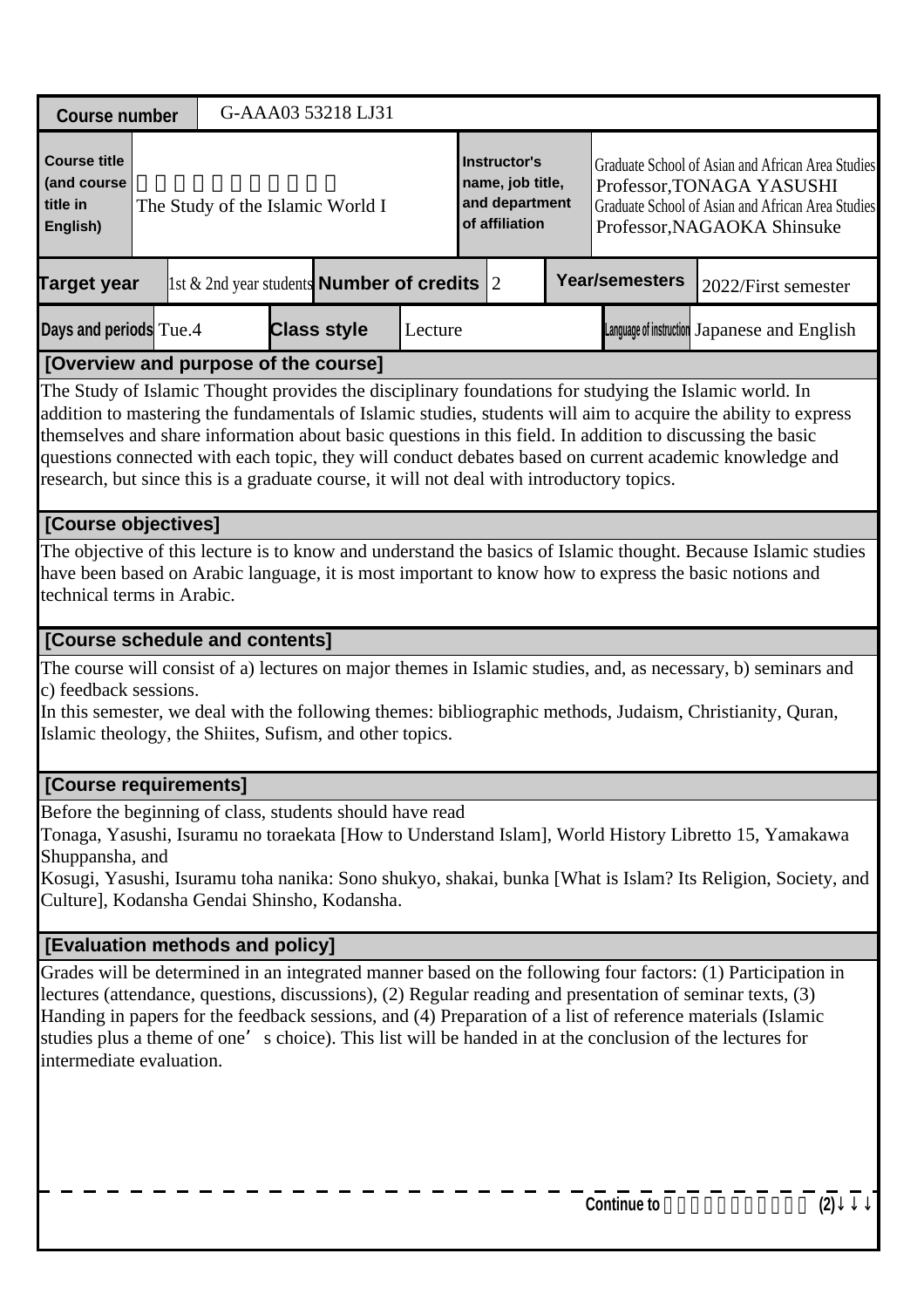#### **[Textbooks]**

Prints will be delivered in the class.

### **[References, etc.]**

 **Reference books** Introduced during class

# **[Study outside of class (preparation and review)]**

When you are given the assignment, you are expected to submit it in the printed sheet.

# **Other information (office hours, etc.)**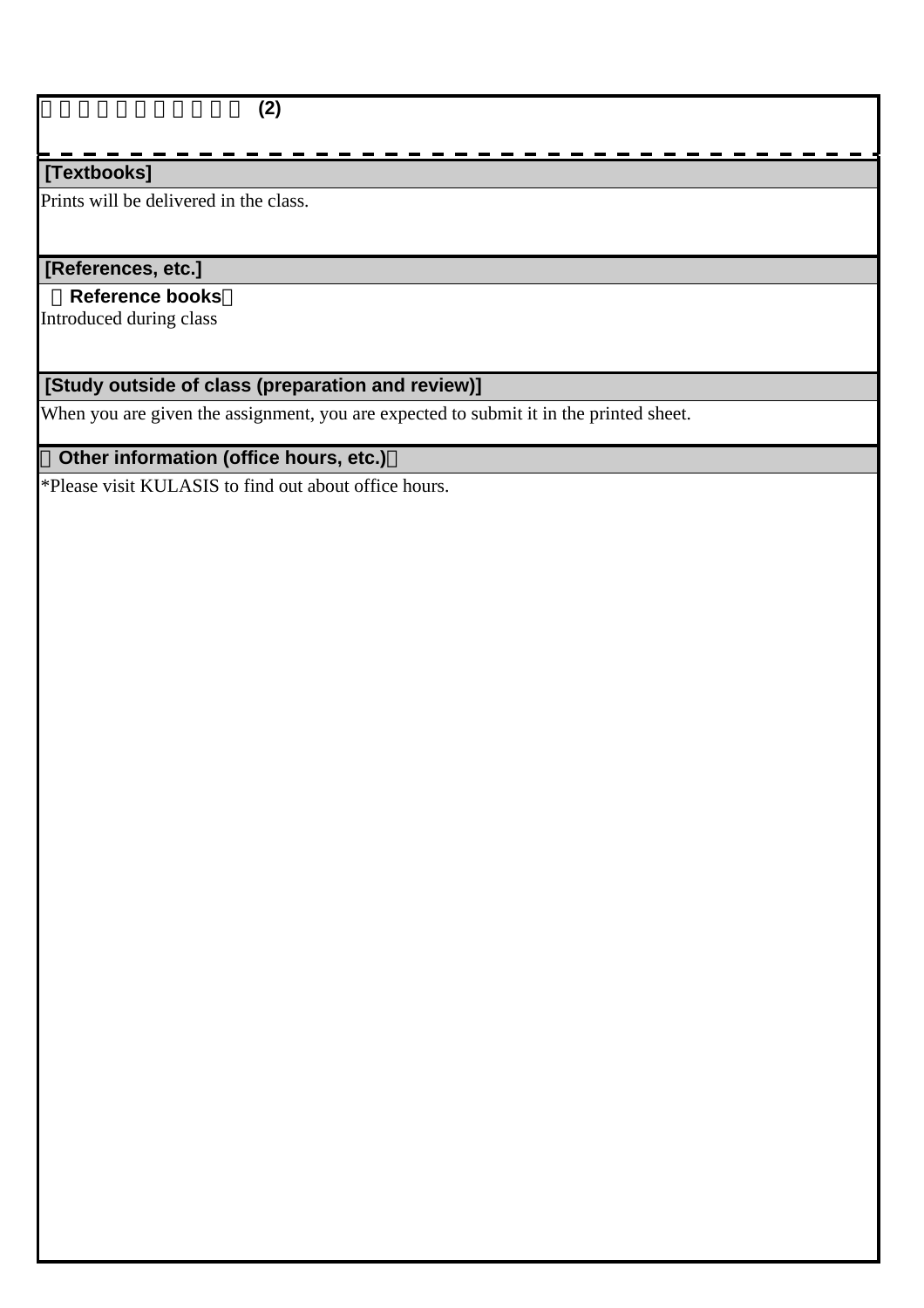| <b>Course number</b>                                                         |                                                                                                                                                                                                                        |  |  |  | G-AAA03 53219 LJ31                                     |         |  |                                                                             |  |                                                                                             |                                                                                                                                                                    |  |
|------------------------------------------------------------------------------|------------------------------------------------------------------------------------------------------------------------------------------------------------------------------------------------------------------------|--|--|--|--------------------------------------------------------|---------|--|-----------------------------------------------------------------------------|--|---------------------------------------------------------------------------------------------|--------------------------------------------------------------------------------------------------------------------------------------------------------------------|--|
| <b>Course title</b><br>(and course<br>title in<br>English)                   |                                                                                                                                                                                                                        |  |  |  | The Study of the Islamic World II                      |         |  | <b>Instructor's</b><br>name, job title,<br>and department<br>of affiliation |  |                                                                                             | Graduate School of Asian and African Area Studies<br>Professor, NAGAOKA Shinsuke<br>Graduate School of Asian and African Area Studies<br>Professor, TONAGA YASUSHI |  |
| <b>Target year</b>                                                           |                                                                                                                                                                                                                        |  |  |  | 1st & 2nd year students <b>Number of credits</b> $ 2 $ |         |  |                                                                             |  | <b>Year/semesters</b>                                                                       | 2022/Second semester                                                                                                                                               |  |
| Days and periods Fri.2                                                       |                                                                                                                                                                                                                        |  |  |  | <b>Class style</b>                                     | Lecture |  |                                                                             |  | Language of instruction                                                                     | Japanese                                                                                                                                                           |  |
| [Overview and purpose of the course]                                         |                                                                                                                                                                                                                        |  |  |  |                                                        |         |  |                                                                             |  |                                                                                             |                                                                                                                                                                    |  |
|                                                                              |                                                                                                                                                                                                                        |  |  |  |                                                        |         |  |                                                                             |  | Islamic World, and develop capabilities to express the principal issues in this discipline. | In this course, we will learn the basics of Islamic Studies as a fundamental discipline for the Study of the                                                       |  |
| [Course objectives]                                                          |                                                                                                                                                                                                                        |  |  |  |                                                        |         |  |                                                                             |  |                                                                                             |                                                                                                                                                                    |  |
|                                                                              | To acquire epistemological methodologies and fundamental knowledge appropriate for specialists in the<br>fields of Islamic Studies, the Study of the Islamic World, Islamic Area Studies and Middle East Area Studies. |  |  |  |                                                        |         |  |                                                                             |  |                                                                                             |                                                                                                                                                                    |  |
| [Course schedule and contents]                                               |                                                                                                                                                                                                                        |  |  |  |                                                        |         |  |                                                                             |  |                                                                                             |                                                                                                                                                                    |  |
|                                                                              | For each of the following topics, there will be lectures and seminars: early Islamic society, Islamic law and<br>Islamic revival.<br>*This lecture is provided only by Japanese.                                       |  |  |  |                                                        |         |  |                                                                             |  |                                                                                             |                                                                                                                                                                    |  |
| [Course requirements]                                                        |                                                                                                                                                                                                                        |  |  |  |                                                        |         |  |                                                                             |  |                                                                                             |                                                                                                                                                                    |  |
| provided at the 1st class, and submit reading reports by the end of October. |                                                                                                                                                                                                                        |  |  |  |                                                        |         |  |                                                                             |  |                                                                                             | All the reading materials are provided by Japanese. The students must at least two books from the reading list                                                     |  |
| [Evaluation methods and policy]                                              |                                                                                                                                                                                                                        |  |  |  |                                                        |         |  |                                                                             |  |                                                                                             |                                                                                                                                                                    |  |
| Assignment.                                                                  |                                                                                                                                                                                                                        |  |  |  |                                                        |         |  |                                                                             |  |                                                                                             | Evaluation will be based on Weekly Attendance, Assignments, Presentation, Homework, Term-End                                                                       |  |
| [Textbooks]                                                                  |                                                                                                                                                                                                                        |  |  |  |                                                        |         |  |                                                                             |  |                                                                                             |                                                                                                                                                                    |  |
|                                                                              | Instructed during class                                                                                                                                                                                                |  |  |  |                                                        |         |  |                                                                             |  |                                                                                             |                                                                                                                                                                    |  |
| [References, etc.]                                                           |                                                                                                                                                                                                                        |  |  |  |                                                        |         |  |                                                                             |  |                                                                                             |                                                                                                                                                                    |  |
| <b>Reference books</b><br>Introduced during class                            |                                                                                                                                                                                                                        |  |  |  |                                                        |         |  |                                                                             |  |                                                                                             |                                                                                                                                                                    |  |
| [Study outside of class (preparation and review)]                            |                                                                                                                                                                                                                        |  |  |  |                                                        |         |  |                                                                             |  |                                                                                             |                                                                                                                                                                    |  |
| Reading assignments should be completed by each lecture date.                |                                                                                                                                                                                                                        |  |  |  |                                                        |         |  |                                                                             |  |                                                                                             |                                                                                                                                                                    |  |
| Other information (office hours, etc.)                                       |                                                                                                                                                                                                                        |  |  |  |                                                        |         |  |                                                                             |  |                                                                                             |                                                                                                                                                                    |  |
| *Please visit KULASIS to find out about office hours.                        |                                                                                                                                                                                                                        |  |  |  |                                                        |         |  |                                                                             |  |                                                                                             |                                                                                                                                                                    |  |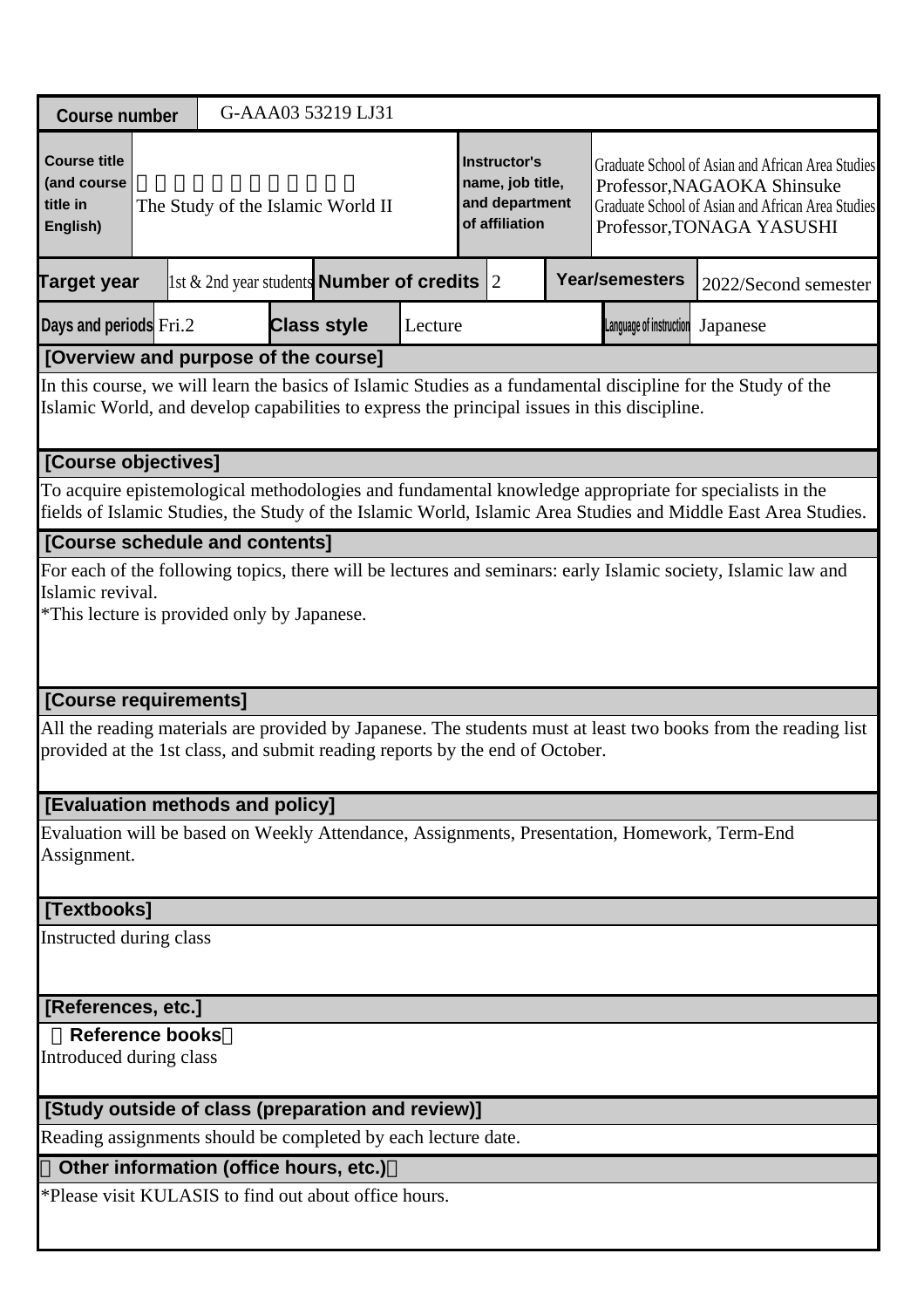| <b>Course number</b>                                                                                                                                                                 |                                                                                                         |  |                             |  |  | G-AAA03 83203 LJ31                                           |         |  |                                                                             |  |                                                                                                                                                                                     |                                                                                                                                                                                                                                                                                                                                                                                                                                                           |
|--------------------------------------------------------------------------------------------------------------------------------------------------------------------------------------|---------------------------------------------------------------------------------------------------------|--|-----------------------------|--|--|--------------------------------------------------------------|---------|--|-----------------------------------------------------------------------------|--|-------------------------------------------------------------------------------------------------------------------------------------------------------------------------------------|-----------------------------------------------------------------------------------------------------------------------------------------------------------------------------------------------------------------------------------------------------------------------------------------------------------------------------------------------------------------------------------------------------------------------------------------------------------|
| <b>Course title</b><br>(and course<br>title in<br>English)                                                                                                                           |                                                                                                         |  | Sufism and Tariqa Studies I |  |  |                                                              |         |  | <b>Instructor's</b><br>name, job title,<br>and department<br>of affiliation |  |                                                                                                                                                                                     | Graduate School of Asian and African Area Studies<br>Professor, TONAGA YASUSHI                                                                                                                                                                                                                                                                                                                                                                            |
| <b>Target year</b>                                                                                                                                                                   |                                                                                                         |  |                             |  |  | From 1st to 5th year students <b>Number of credits</b> $ 2 $ |         |  |                                                                             |  | <b>Year/semesters</b>                                                                                                                                                               | 2022/First semester                                                                                                                                                                                                                                                                                                                                                                                                                                       |
| Days and periods Wed.2                                                                                                                                                               |                                                                                                         |  |                             |  |  | <b>Class style</b>                                           | Lecture |  |                                                                             |  | Language of instruction                                                                                                                                                             | Japanese                                                                                                                                                                                                                                                                                                                                                                                                                                                  |
| [Overview and purpose of the course]                                                                                                                                                 |                                                                                                         |  |                             |  |  |                                                              |         |  |                                                                             |  |                                                                                                                                                                                     |                                                                                                                                                                                                                                                                                                                                                                                                                                                           |
| When researching Sufism, tariqa, or reverence for wali, one needs to study many genres of documents. In this<br>course, we will read a succession of major documents in these areas. |                                                                                                         |  |                             |  |  |                                                              |         |  |                                                                             |  |                                                                                                                                                                                     |                                                                                                                                                                                                                                                                                                                                                                                                                                                           |
| [Course objectives]                                                                                                                                                                  |                                                                                                         |  |                             |  |  |                                                              |         |  |                                                                             |  |                                                                                                                                                                                     |                                                                                                                                                                                                                                                                                                                                                                                                                                                           |
| The objective of this lecture is to get the ability to read the Arabic classical texts and to have enough<br>knowledge of how to use the reference books for the reading the texts.  |                                                                                                         |  |                             |  |  |                                                              |         |  |                                                                             |  |                                                                                                                                                                                     |                                                                                                                                                                                                                                                                                                                                                                                                                                                           |
| [Course schedule and contents]                                                                                                                                                       |                                                                                                         |  |                             |  |  |                                                              |         |  |                                                                             |  |                                                                                                                                                                                     |                                                                                                                                                                                                                                                                                                                                                                                                                                                           |
| closely.<br>The following are among the types of documents we may read:<br>al-Sulami, Collection of Sufi Biographies (descriptions of the lives of notable Sufis)<br>Order)          |                                                                                                         |  |                             |  |  |                                                              |         |  |                                                                             |  | al-Ghazali, The Revival of the Religious Sciences (a major theoretical work of Sufism)<br>During the first class session, we will talk about which books we should choose and read. | For the above research, we will need to deal with various types of materials, such as books about theory,<br>collections of biographies, stories of virtuous acts, records of pilgrimages, chronologies, genealogies, and<br>glossaries. In this course, we will deal with one or two types of materials per year and practice reading them<br>Abd al-Qahir al-Suhrawardi: Spiritual Etiquette for Seekers of Tasawwuf (rules for practices in Suhrawardi |
| [Course requirements]                                                                                                                                                                |                                                                                                         |  |                             |  |  |                                                              |         |  |                                                                             |  |                                                                                                                                                                                     |                                                                                                                                                                                                                                                                                                                                                                                                                                                           |
| Knowledge of elementary Arabic grammar                                                                                                                                               |                                                                                                         |  |                             |  |  |                                                              |         |  |                                                                             |  |                                                                                                                                                                                     |                                                                                                                                                                                                                                                                                                                                                                                                                                                           |
| [Evaluation methods and policy]                                                                                                                                                      |                                                                                                         |  |                             |  |  |                                                              |         |  |                                                                             |  |                                                                                                                                                                                     |                                                                                                                                                                                                                                                                                                                                                                                                                                                           |
| Students will be evaluated on the basis of attendance and class participation.                                                                                                       |                                                                                                         |  |                             |  |  |                                                              |         |  |                                                                             |  |                                                                                                                                                                                     |                                                                                                                                                                                                                                                                                                                                                                                                                                                           |
|                                                                                                                                                                                      | [Textbooks]                                                                                             |  |                             |  |  |                                                              |         |  |                                                                             |  |                                                                                                                                                                                     |                                                                                                                                                                                                                                                                                                                                                                                                                                                           |
|                                                                                                                                                                                      | Instructed during class<br>Assigned during class.<br>We will provide them and distribute them in class. |  |                             |  |  |                                                              |         |  |                                                                             |  |                                                                                                                                                                                     |                                                                                                                                                                                                                                                                                                                                                                                                                                                           |
| [References, etc.]                                                                                                                                                                   |                                                                                                         |  |                             |  |  |                                                              |         |  |                                                                             |  |                                                                                                                                                                                     |                                                                                                                                                                                                                                                                                                                                                                                                                                                           |
| <b>Reference books</b>                                                                                                                                                               |                                                                                                         |  |                             |  |  |                                                              |         |  |                                                                             |  |                                                                                                                                                                                     | Sato Tsugitaka, ed.: Isuramu no rekishi 1 [The History of Islam 1] (Yamakawa Shuppansha, 2010) ISBN:                                                                                                                                                                                                                                                                                                                                                      |

| Continue to | (2) |
|-------------|-----|
|-------------|-----|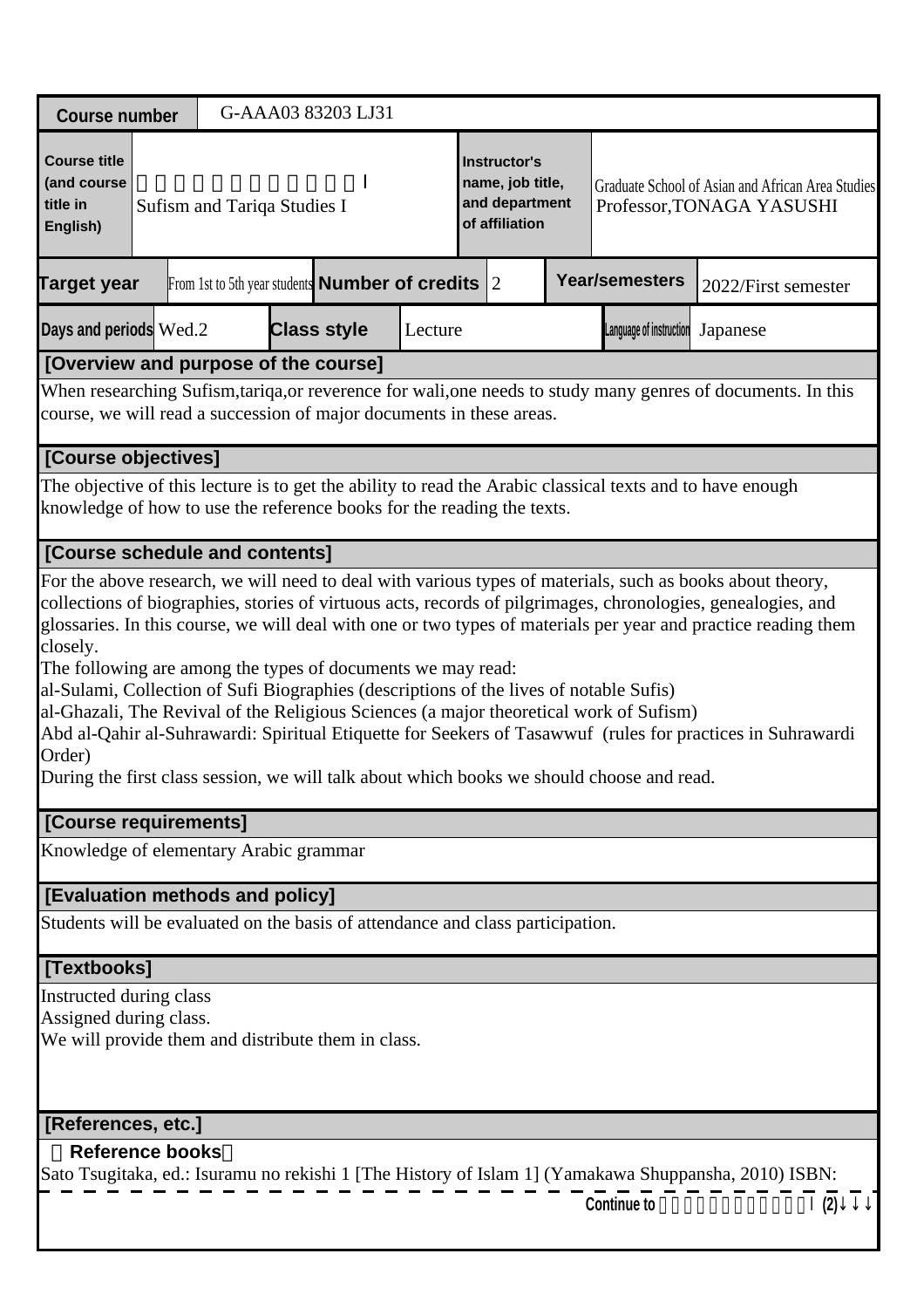### スーフィズム・タリーカ論Ⅰ**(2)**

978-4-634-43141-6 (See Chapter 5: Tonaga Yasushi, "Sufizumu no seiritsu to hatten [The Establishment and Development of Sufism].")

Kosugi Yasushi, ed.: Isuramu no rekishi 2 [The History of Islam 2] (Yamakawa Shuppansha, 2010) ISBN: 978-4-634-43142-3 (See Chapter 3: Tonaga Yasushi, "Sufi kyodan no kakushin to saisei [Renewal and Revival of Sufi Religious Communities].")

Yamauchi Masayuki, Otsuka Kazuo, eds.: Isuramu o manabu hito no tameni [For People Studying Islam] (Sekaishisosha, 1993) (See I-4: Tonaga Yasushi, "Sufi to kyodan [Sufi and Religious Communities]." This is out of print, so borrow it from the library.)

Other reference books will be assigned during class.

#### **[Study outside of class (preparation and review)]**

Students will need to prepare themselves sufficiently before class. Be sure to confirm citations from the Quran and Hadiths that occur in the reading materials. When poems occur, be sure to research the meter. Also consult not only the dictionaries but also the concordances of Quran and Hadith, dictionaries of place-names, biographical dictionaries, and encyclopedia and glossaries.

### **Other information (office hours, etc.)**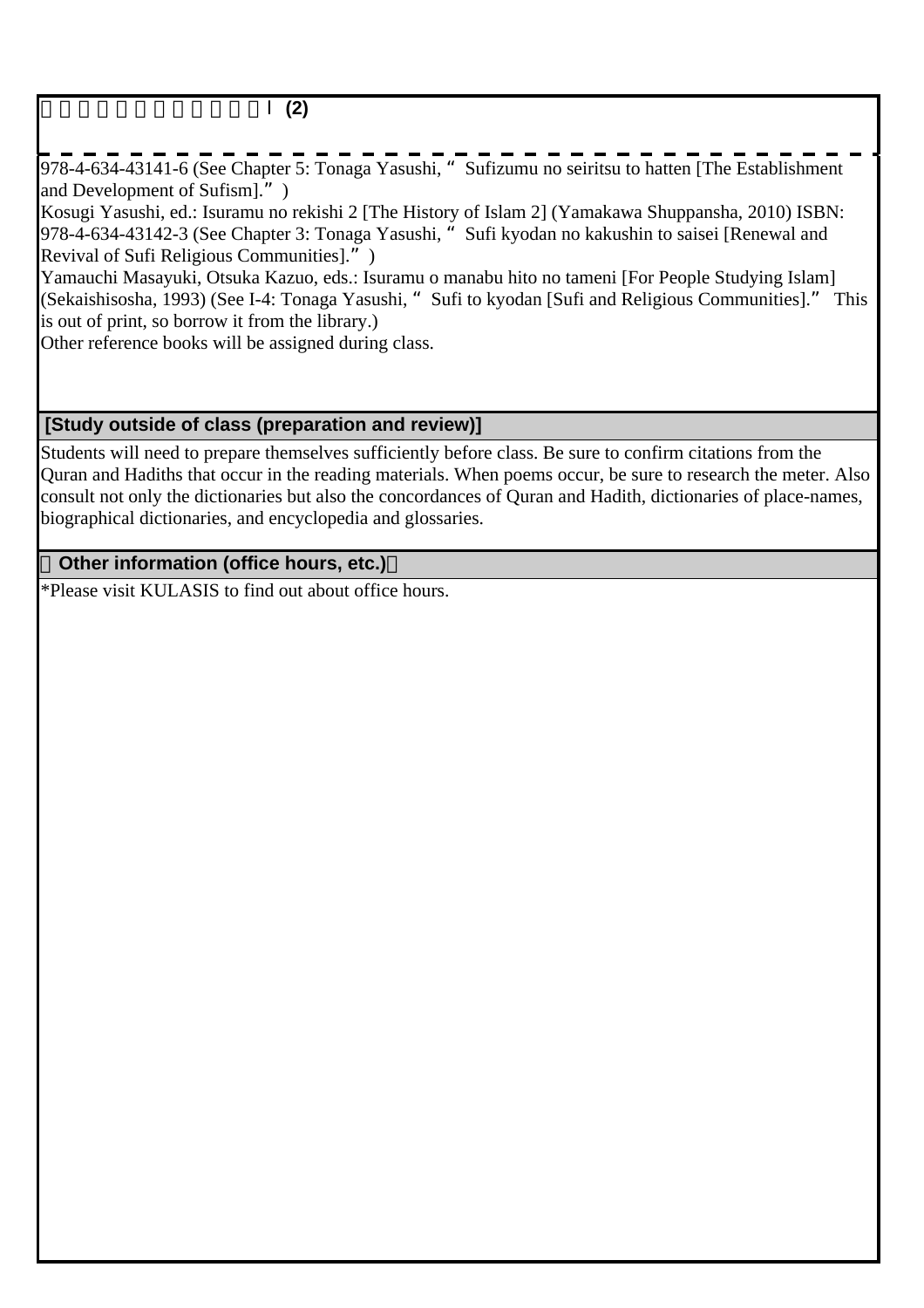| <b>Course number</b>                                                           |                                                                                                                                                                                                                                                                                                                                                                                                                                                                                                                                                                                                                                                                                                                                                               |  |                                                                                                                                   |  |  | G-AAA03 83204 LJ31                                           |         |  |                                                                             |  |                                                                                                              |          |                                                   |
|--------------------------------------------------------------------------------|---------------------------------------------------------------------------------------------------------------------------------------------------------------------------------------------------------------------------------------------------------------------------------------------------------------------------------------------------------------------------------------------------------------------------------------------------------------------------------------------------------------------------------------------------------------------------------------------------------------------------------------------------------------------------------------------------------------------------------------------------------------|--|-----------------------------------------------------------------------------------------------------------------------------------|--|--|--------------------------------------------------------------|---------|--|-----------------------------------------------------------------------------|--|--------------------------------------------------------------------------------------------------------------|----------|---------------------------------------------------|
| <b>Course title</b><br>(and course<br>title in<br>English)                     |                                                                                                                                                                                                                                                                                                                                                                                                                                                                                                                                                                                                                                                                                                                                                               |  | Sufism and Tariqa Studies II                                                                                                      |  |  |                                                              |         |  | <b>Instructor's</b><br>name, job title,<br>and department<br>of affiliation |  | Professor, TONAGA YASUSHI                                                                                    |          | Graduate School of Asian and African Area Studies |
| <b>Target year</b>                                                             |                                                                                                                                                                                                                                                                                                                                                                                                                                                                                                                                                                                                                                                                                                                                                               |  |                                                                                                                                   |  |  | From 1st to 5th year students <b>Number of credits</b> $ 2 $ |         |  |                                                                             |  | <b>Year/semesters</b>                                                                                        |          | 2022/Second semester                              |
| Days and periods Wed.2                                                         |                                                                                                                                                                                                                                                                                                                                                                                                                                                                                                                                                                                                                                                                                                                                                               |  |                                                                                                                                   |  |  | <b>Class style</b>                                           | Lecture |  |                                                                             |  | Language of instruction                                                                                      | Japanese |                                                   |
| [Overview and purpose of the course]                                           |                                                                                                                                                                                                                                                                                                                                                                                                                                                                                                                                                                                                                                                                                                                                                               |  |                                                                                                                                   |  |  |                                                              |         |  |                                                                             |  |                                                                                                              |          |                                                   |
| course, we will read a succession of major documents in these areas.           |                                                                                                                                                                                                                                                                                                                                                                                                                                                                                                                                                                                                                                                                                                                                                               |  |                                                                                                                                   |  |  |                                                              |         |  |                                                                             |  | When researching Sufism, tariqa, or reverence for wali, one needs to study many genres of documents. In this |          |                                                   |
| [Course objectives]                                                            |                                                                                                                                                                                                                                                                                                                                                                                                                                                                                                                                                                                                                                                                                                                                                               |  |                                                                                                                                   |  |  |                                                              |         |  |                                                                             |  |                                                                                                              |          |                                                   |
| knowledge of how to use the reference books for the reading the texts.         |                                                                                                                                                                                                                                                                                                                                                                                                                                                                                                                                                                                                                                                                                                                                                               |  |                                                                                                                                   |  |  |                                                              |         |  |                                                                             |  | The objective of this lecture is to get the ability to read the Arabic classical texts and to have enough    |          |                                                   |
| [Course schedule and contents]                                                 |                                                                                                                                                                                                                                                                                                                                                                                                                                                                                                                                                                                                                                                                                                                                                               |  |                                                                                                                                   |  |  |                                                              |         |  |                                                                             |  |                                                                                                              |          |                                                   |
|                                                                                | collections of biographies, stories of virtuous acts, records of pilgrimages, chronologies, genealogies, and<br>glossaries. In this course, we will deal with one or two types of materials per year and practice reading them<br>closely, continuing from the previous semester.<br>The following are among the types of documents we may read:<br>al-Sulami, Collection of Sufi Biographies (descriptions of the lives of notable Sufis)<br>al-Ghazali, The Revival of the Religious Sciences (a major theoretical work of Sufism)<br>#699Abd al-Qahir al-Suhrawardi: Spiritual Etiquette for Seekers of Tasawwuf (rules for practices in<br>Suhrawardi Order)<br>During the first class session, we will talk about which books we should choose and read. |  |                                                                                                                                   |  |  |                                                              |         |  |                                                                             |  |                                                                                                              |          |                                                   |
| [Course requirements]                                                          |                                                                                                                                                                                                                                                                                                                                                                                                                                                                                                                                                                                                                                                                                                                                                               |  |                                                                                                                                   |  |  |                                                              |         |  |                                                                             |  |                                                                                                              |          |                                                   |
| Knowledge of elementary Arabic grammar                                         |                                                                                                                                                                                                                                                                                                                                                                                                                                                                                                                                                                                                                                                                                                                                                               |  |                                                                                                                                   |  |  |                                                              |         |  |                                                                             |  |                                                                                                              |          |                                                   |
| [Evaluation methods and policy]                                                |                                                                                                                                                                                                                                                                                                                                                                                                                                                                                                                                                                                                                                                                                                                                                               |  |                                                                                                                                   |  |  |                                                              |         |  |                                                                             |  |                                                                                                              |          |                                                   |
| Students will be evaluated on the basis of attendance and class participation. |                                                                                                                                                                                                                                                                                                                                                                                                                                                                                                                                                                                                                                                                                                                                                               |  |                                                                                                                                   |  |  |                                                              |         |  |                                                                             |  |                                                                                                              |          |                                                   |
| [Textbooks]                                                                    |                                                                                                                                                                                                                                                                                                                                                                                                                                                                                                                                                                                                                                                                                                                                                               |  |                                                                                                                                   |  |  |                                                              |         |  |                                                                             |  |                                                                                                              |          |                                                   |
| Instructed during class                                                        |                                                                                                                                                                                                                                                                                                                                                                                                                                                                                                                                                                                                                                                                                                                                                               |  |                                                                                                                                   |  |  |                                                              |         |  |                                                                             |  |                                                                                                              |          |                                                   |
| Assigned during class.                                                         |                                                                                                                                                                                                                                                                                                                                                                                                                                                                                                                                                                                                                                                                                                                                                               |  |                                                                                                                                   |  |  |                                                              |         |  |                                                                             |  |                                                                                                              |          |                                                   |
| We will provide them and distribute them in class.                             |                                                                                                                                                                                                                                                                                                                                                                                                                                                                                                                                                                                                                                                                                                                                                               |  |                                                                                                                                   |  |  |                                                              |         |  |                                                                             |  |                                                                                                              |          |                                                   |
| [References, etc.]                                                             |                                                                                                                                                                                                                                                                                                                                                                                                                                                                                                                                                                                                                                                                                                                                                               |  |                                                                                                                                   |  |  |                                                              |         |  |                                                                             |  |                                                                                                              |          |                                                   |
| <b>Reference books</b>                                                         |                                                                                                                                                                                                                                                                                                                                                                                                                                                                                                                                                                                                                                                                                                                                                               |  |                                                                                                                                   |  |  |                                                              |         |  |                                                                             |  |                                                                                                              |          |                                                   |
|                                                                                |                                                                                                                                                                                                                                                                                                                                                                                                                                                                                                                                                                                                                                                                                                                                                               |  | Sato Tsugitaka, ed.: Isuramu no rekishi 1 [The History of Islam 1] (Yamakawa Shuppansha, 2010) ISBN:<br><b>Continue to</b><br>(2) |  |  |                                                              |         |  |                                                                             |  |                                                                                                              |          |                                                   |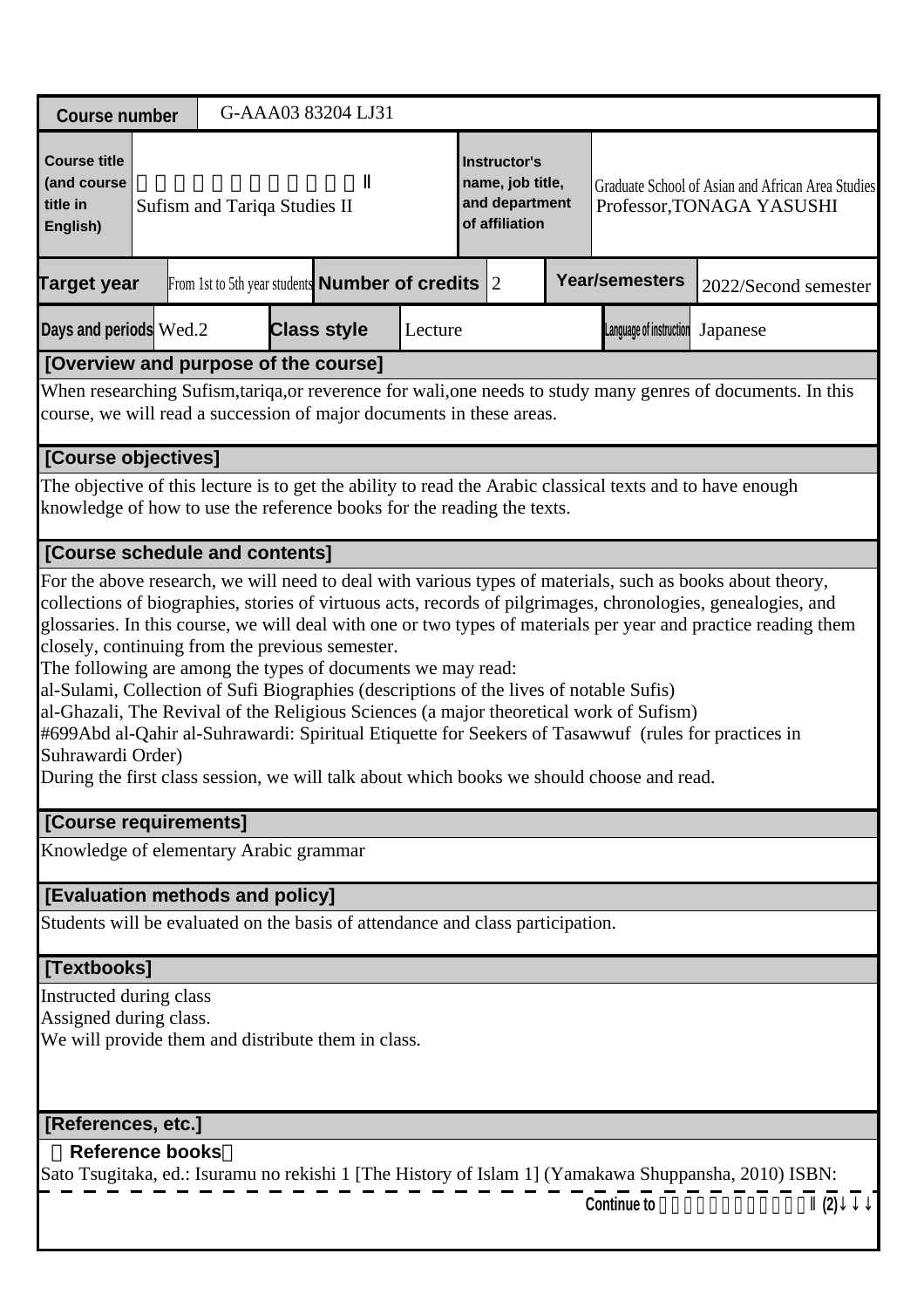### スーフィズム・タリーカ論Ⅱ**(2)**

978-4-634-43141-6 (See Chapter 5: Tonaga Yasushi, "Sufizumu no seiritsu to hatten [The Establishment and Development of Sufism].")

Kosugi Yasushi, ed.: Isuramu no rekishi 2 [The History of Islam 2] (Yamakawa Shuppansha, 2010) ISBN: 978-4-634-43142-3 (See Chapter 3: Tonaga Yasushi, "Sufi kyodan no kakushin to saisei [Renewal and Revival of Sufi Religious Communities].")

Yamauchi Masayuki, Otsuka Kazuo, eds.: Isuramu o manabu hito no tameni [For People Studying Islam] (Sekaishisosha, 1993) (See I-4: Tonaga Yasushi, "Sufi to kyodan [Sufi and Religious Communities]." This is out of print, so borrow it from the library.)

Zarcone Thierry: Sufi: Isuramu no shinpishugishatachi [Sufi: Islamic Mystics] (Sogensha, 2011) ISBN: 978- 4-422-21212-8 (Features a rich variety of photographs. Tonaga Yasushi, supervising editor) Other reference books will be assigned during class.

### **[Study outside of class (preparation and review)]**

Students will need to prepare themselves sufficiently before class. Be sure to confirm citations from the Quran and Hadiths that occur in the reading materials. When poems occur, be sure to research the meter. Also consult not only the dictionaries but also the concordances of Quran and Hadith, dictionaries of place-names, biographical dictionaries, and encyclopedia and glossaries.

### **Other information (office hours, etc.)**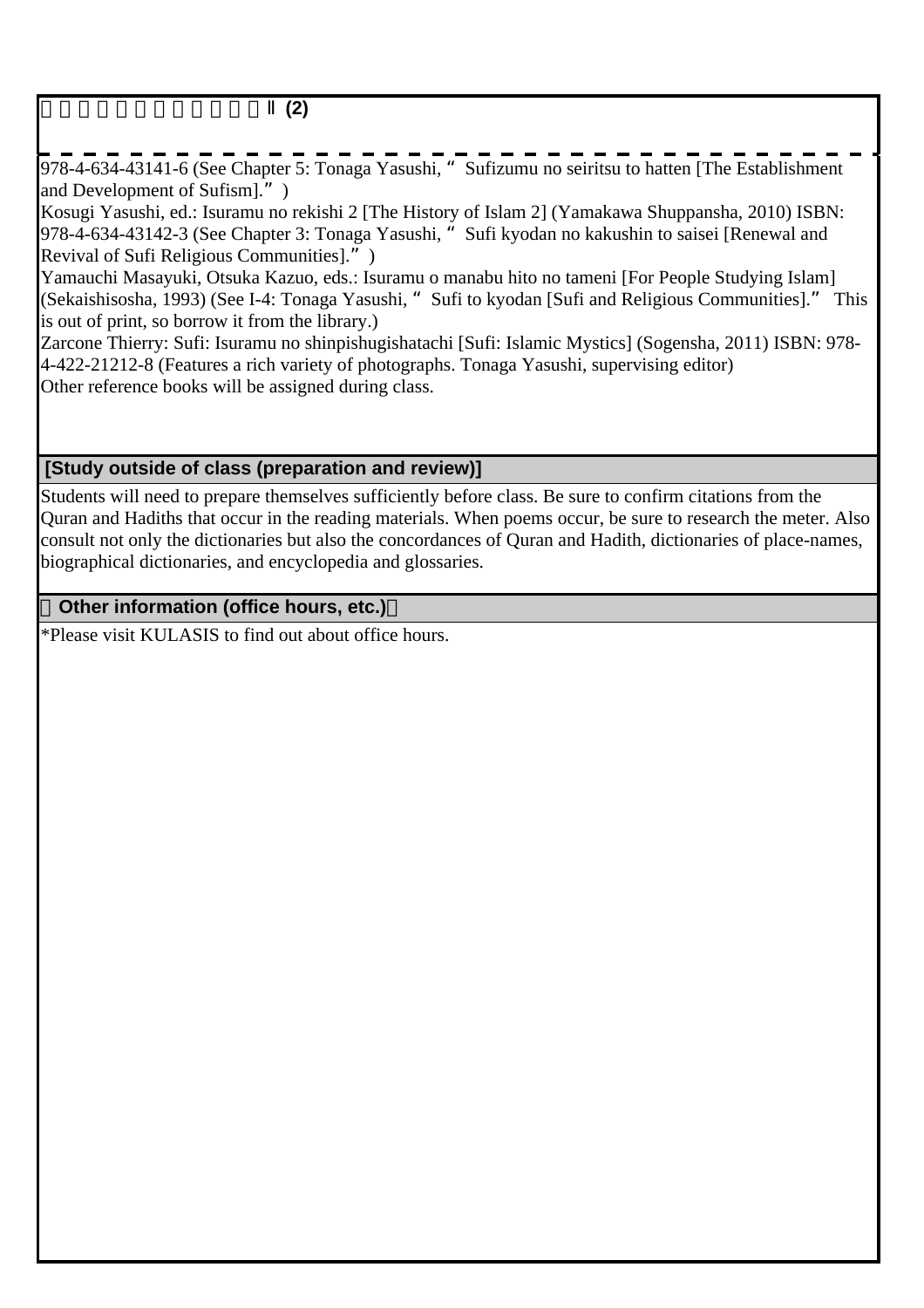| <b>Course number</b>                                                                                                                                                                                                                                                                                                                                                                                                                  |                                                                                                                                                                     |  |                               |  | G-AAA03 83214 LJ31                                           |         |  |                                                                             |  |                                  |                                                                                                                                                                                                                                                                                                                                      |
|---------------------------------------------------------------------------------------------------------------------------------------------------------------------------------------------------------------------------------------------------------------------------------------------------------------------------------------------------------------------------------------------------------------------------------------|---------------------------------------------------------------------------------------------------------------------------------------------------------------------|--|-------------------------------|--|--------------------------------------------------------------|---------|--|-----------------------------------------------------------------------------|--|----------------------------------|--------------------------------------------------------------------------------------------------------------------------------------------------------------------------------------------------------------------------------------------------------------------------------------------------------------------------------------|
| <b>Course title</b><br>(and course<br>title in<br>English)                                                                                                                                                                                                                                                                                                                                                                            |                                                                                                                                                                     |  | The Study of Ottoman Sufism I |  |                                                              |         |  | <b>Instructor's</b><br>name, job title,<br>and department<br>of affiliation |  |                                  | Graduate School of Asian and African Area Studies<br>Professor, TONAGA YASUSHI                                                                                                                                                                                                                                                       |
| Target year                                                                                                                                                                                                                                                                                                                                                                                                                           |                                                                                                                                                                     |  |                               |  | From 1st to 5th year students <b>Number of credits</b> $ 2 $ |         |  |                                                                             |  | <b>Year/semesters</b>            | 2022/First semester                                                                                                                                                                                                                                                                                                                  |
| Days and periods Tue.3                                                                                                                                                                                                                                                                                                                                                                                                                |                                                                                                                                                                     |  |                               |  | <b>Class style</b>                                           | Lecture |  |                                                                             |  | Language of instruction Japanese |                                                                                                                                                                                                                                                                                                                                      |
| [Overview and purpose of the course]<br>In stead of its importance, Islamic thought in the Ottoman period has not yet fully researched. This lecture<br>focuses on Sufism. Also it focuses on Ottoman classical texts from among the three major academic<br>languages of Ottoman culture, i.e. Arabic, Persian and Ottoman Turkish. As the base of this aim, students will<br>learn the grammar of Ottoman Turkish in this semester. |                                                                                                                                                                     |  |                               |  |                                                              |         |  |                                                                             |  |                                  |                                                                                                                                                                                                                                                                                                                                      |
|                                                                                                                                                                                                                                                                                                                                                                                                                                       | [Course objectives]                                                                                                                                                 |  |                               |  |                                                              |         |  |                                                                             |  |                                  |                                                                                                                                                                                                                                                                                                                                      |
|                                                                                                                                                                                                                                                                                                                                                                                                                                       | The objective of this lecture is to get the ability to read the classical Ottoman Turkish texts.                                                                    |  |                               |  |                                                              |         |  |                                                                             |  |                                  |                                                                                                                                                                                                                                                                                                                                      |
| [Course schedule and contents]                                                                                                                                                                                                                                                                                                                                                                                                        |                                                                                                                                                                     |  |                               |  |                                                              |         |  |                                                                             |  |                                  |                                                                                                                                                                                                                                                                                                                                      |
| from the beginning of the term.                                                                                                                                                                                                                                                                                                                                                                                                       |                                                                                                                                                                     |  |                               |  |                                                              |         |  |                                                                             |  |                                  | Students will learn the grammar of Ottoman Turkish with the text book if they do not have an elementary<br>knowledge of Ottoman Turkish. In case it is over before the end of the term, we will start the reading of a<br>classical Ottoman Turkish text. Also if the students already learned the grammar, we will star the reading |
| [Course requirements]                                                                                                                                                                                                                                                                                                                                                                                                                 |                                                                                                                                                                     |  |                               |  |                                                              |         |  |                                                                             |  |                                  |                                                                                                                                                                                                                                                                                                                                      |
| Knowledge of modern Turkish and of both or either of Arabic and Persian.                                                                                                                                                                                                                                                                                                                                                              |                                                                                                                                                                     |  |                               |  |                                                              |         |  |                                                                             |  |                                  |                                                                                                                                                                                                                                                                                                                                      |
| [Evaluation methods and policy]                                                                                                                                                                                                                                                                                                                                                                                                       |                                                                                                                                                                     |  |                               |  |                                                              |         |  |                                                                             |  |                                  |                                                                                                                                                                                                                                                                                                                                      |
| Students will be evaluated on the basis of attendance and class participation.                                                                                                                                                                                                                                                                                                                                                        |                                                                                                                                                                     |  |                               |  |                                                              |         |  |                                                                             |  |                                  |                                                                                                                                                                                                                                                                                                                                      |
| [Textbooks]                                                                                                                                                                                                                                                                                                                                                                                                                           |                                                                                                                                                                     |  |                               |  |                                                              |         |  |                                                                             |  |                                  |                                                                                                                                                                                                                                                                                                                                      |
|                                                                                                                                                                                                                                                                                                                                                                                                                                       |                                                                                                                                                                     |  |                               |  |                                                              |         |  | ISBN:4-475-01862-5                                                          |  |                                  |                                                                                                                                                                                                                                                                                                                                      |
| [References, etc.]                                                                                                                                                                                                                                                                                                                                                                                                                    |                                                                                                                                                                     |  |                               |  |                                                              |         |  |                                                                             |  |                                  |                                                                                                                                                                                                                                                                                                                                      |
| <b>Reference books</b><br>their Japanese translations.                                                                                                                                                                                                                                                                                                                                                                                |                                                                                                                                                                     |  |                               |  |                                                              |         |  |                                                                             |  |                                  | <b>ISBN:</b> private printing<br>It<br>includes general introduction to several genres of Ottoman thought and the representative classical texts with                                                                                                                                                                                |
| [Study outside of class (preparation and review)]                                                                                                                                                                                                                                                                                                                                                                                     |                                                                                                                                                                     |  |                               |  |                                                              |         |  |                                                                             |  |                                  |                                                                                                                                                                                                                                                                                                                                      |
|                                                                                                                                                                                                                                                                                                                                                                                                                                       | Students will need to prepare themselves sufficiently before class. Be sure to confirm citations from the<br>Quran and Hadiths that occur in the reading materials. |  |                               |  |                                                              |         |  |                                                                             |  |                                  |                                                                                                                                                                                                                                                                                                                                      |

# **Other information (office hours, etc.)**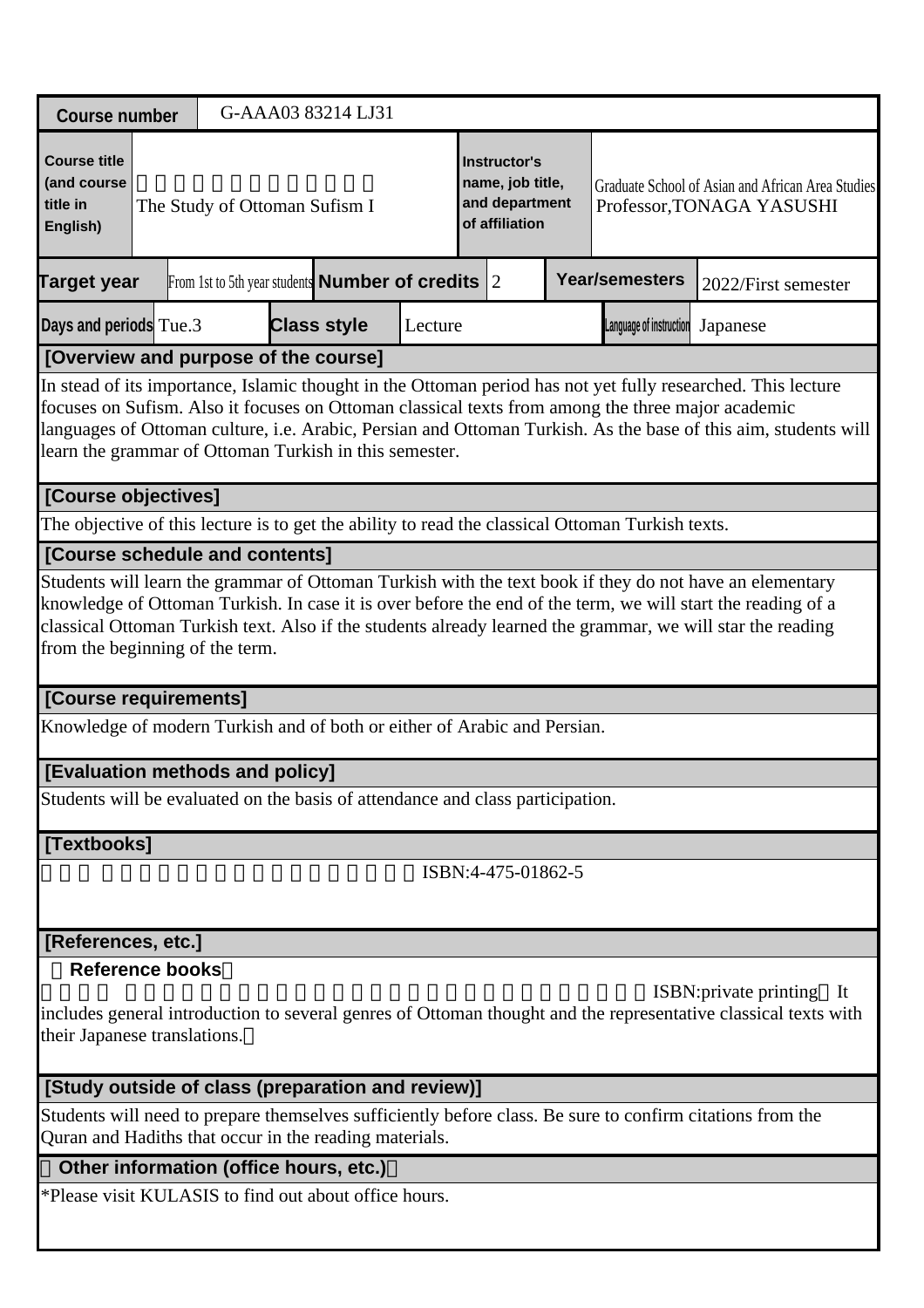| <b>Course number</b>                                                                                                                                                                                                                                                                                                                                                                                                                                                                                                                                  |                                                                                                                                                                                                                                                                                        |  |  |  | G-AAA03 53209 LJ31                                     |         |  |                                                                      |  |                         |                                                                                                                                                                                                                            |
|-------------------------------------------------------------------------------------------------------------------------------------------------------------------------------------------------------------------------------------------------------------------------------------------------------------------------------------------------------------------------------------------------------------------------------------------------------------------------------------------------------------------------------------------------------|----------------------------------------------------------------------------------------------------------------------------------------------------------------------------------------------------------------------------------------------------------------------------------------|--|--|--|--------------------------------------------------------|---------|--|----------------------------------------------------------------------|--|-------------------------|----------------------------------------------------------------------------------------------------------------------------------------------------------------------------------------------------------------------------|
| <b>Course title</b><br>(and course<br>title in<br>English)                                                                                                                                                                                                                                                                                                                                                                                                                                                                                            |                                                                                                                                                                                                                                                                                        |  |  |  | Islamic Society and Economics I                        |         |  | Instructor's<br>name, job title,<br>and department<br>of affiliation |  |                         | Graduate School of Asian and African Area Studies<br>Professor, NAGAOKA Shinsuke                                                                                                                                           |
| <b>Target year</b>                                                                                                                                                                                                                                                                                                                                                                                                                                                                                                                                    |                                                                                                                                                                                                                                                                                        |  |  |  | 1st & 2nd year students <b>Number of credits</b> $ 2 $ |         |  |                                                                      |  | <b>Year/semesters</b>   | 2022/First semester                                                                                                                                                                                                        |
| Days and periods Fri.2                                                                                                                                                                                                                                                                                                                                                                                                                                                                                                                                |                                                                                                                                                                                                                                                                                        |  |  |  | <b>Class style</b>                                     | Lecture |  |                                                                      |  | Language of instruction | Japanese                                                                                                                                                                                                                   |
| [Overview and purpose of the course]                                                                                                                                                                                                                                                                                                                                                                                                                                                                                                                  |                                                                                                                                                                                                                                                                                        |  |  |  |                                                        |         |  |                                                                      |  |                         |                                                                                                                                                                                                                            |
|                                                                                                                                                                                                                                                                                                                                                                                                                                                                                                                                                       |                                                                                                                                                                                                                                                                                        |  |  |  |                                                        |         |  |                                                                      |  |                         | This course focuses on Islamic economics as a means of understanding Islamic society and economics.                                                                                                                        |
| [Course objectives]                                                                                                                                                                                                                                                                                                                                                                                                                                                                                                                                   |                                                                                                                                                                                                                                                                                        |  |  |  |                                                        |         |  |                                                                      |  |                         |                                                                                                                                                                                                                            |
| Enrich their own research on Islamic economics by attending the lecture.                                                                                                                                                                                                                                                                                                                                                                                                                                                                              |                                                                                                                                                                                                                                                                                        |  |  |  |                                                        |         |  |                                                                      |  |                         |                                                                                                                                                                                                                            |
| <b>[Course schedule and contents]</b>                                                                                                                                                                                                                                                                                                                                                                                                                                                                                                                 |                                                                                                                                                                                                                                                                                        |  |  |  |                                                        |         |  |                                                                      |  |                         |                                                                                                                                                                                                                            |
|                                                                                                                                                                                                                                                                                                                                                                                                                                                                                                                                                       | Reading English materials on Islamic economics; reading Japanese or English materials on economics or<br>economic history; presentation of academic articles by students based on their own research interests on<br>Islamic economics.<br>*This lecture is provided only by Japanese. |  |  |  |                                                        |         |  |                                                                      |  |                         |                                                                                                                                                                                                                            |
| [Course requirements]                                                                                                                                                                                                                                                                                                                                                                                                                                                                                                                                 |                                                                                                                                                                                                                                                                                        |  |  |  |                                                        |         |  |                                                                      |  |                         |                                                                                                                                                                                                                            |
| topic to be announced) by the first week of May.                                                                                                                                                                                                                                                                                                                                                                                                                                                                                                      |                                                                                                                                                                                                                                                                                        |  |  |  |                                                        |         |  |                                                                      |  |                         | This lecture will not provide basic knowledge on Islamic economics and finance. The students must finish<br>reading all the following materials by the first lecture date or the end of April, and submit a short essay (a |
|                                                                                                                                                                                                                                                                                                                                                                                                                                                                                                                                                       |                                                                                                                                                                                                                                                                                        |  |  |  |                                                        |         |  |                                                                      |  | 2010<br>2020            | 2017                                                                                                                                                                                                                       |
|                                                                                                                                                                                                                                                                                                                                                                                                                                                                                                                                                       |                                                                                                                                                                                                                                                                                        |  |  |  |                                                        |         |  |                                                                      |  |                         |                                                                                                                                                                                                                            |
| 2014<br>1995<br>2007<br>Muhammad Ayub Understanding Islamic Finance. Wiley, 2007.<br>Zamir Iqbal and Abbas Mirakhor An Introduction to Islamic Finance: Theory and Practice. Wiley, 2011.<br>2011<br>2011<br>El-Gamal, M. Islamic Finance: Law, Economics and Practice. Cambridge University Press, 2001.<br>Muhammad Akram Khan, What is Wrong with Islamic Economics? Analysing the Present State and Future<br>Agenda. Edward Elgar, 2014.<br>Murat Cizakca Islamic Capitalism and Finance: Origins, Evolution and the Future. Edward Elgar, 2011. |                                                                                                                                                                                                                                                                                        |  |  |  |                                                        |         |  |                                                                      |  |                         |                                                                                                                                                                                                                            |
|                                                                                                                                                                                                                                                                                                                                                                                                                                                                                                                                                       |                                                                                                                                                                                                                                                                                        |  |  |  |                                                        |         |  |                                                                      |  | <b>Continue to</b>      | (2)                                                                                                                                                                                                                        |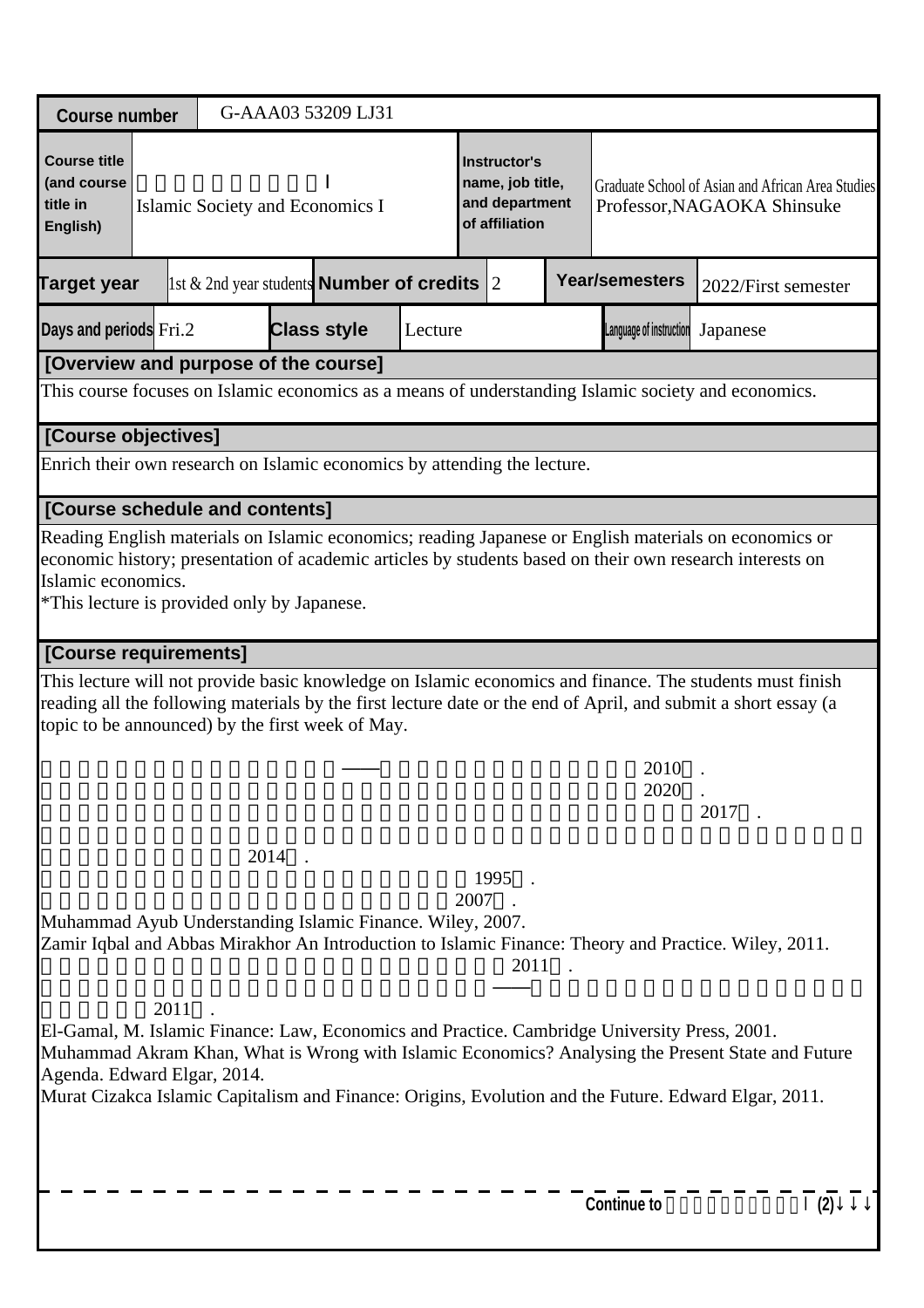#### イスラーム社会経済論Ⅰ**(2)**

### **[Evaluation methods and policy]**

Reading assignment, presentations and weekly attendance.

#### **[Textbooks]**

Instructed during class

#### **[References, etc.]**

#### **Reference books**

Introduced during class

# **[Study outside of class (preparation and review)]**

The students must finish reading all the above materials by the end of April.

# **Other information (office hours, etc.)**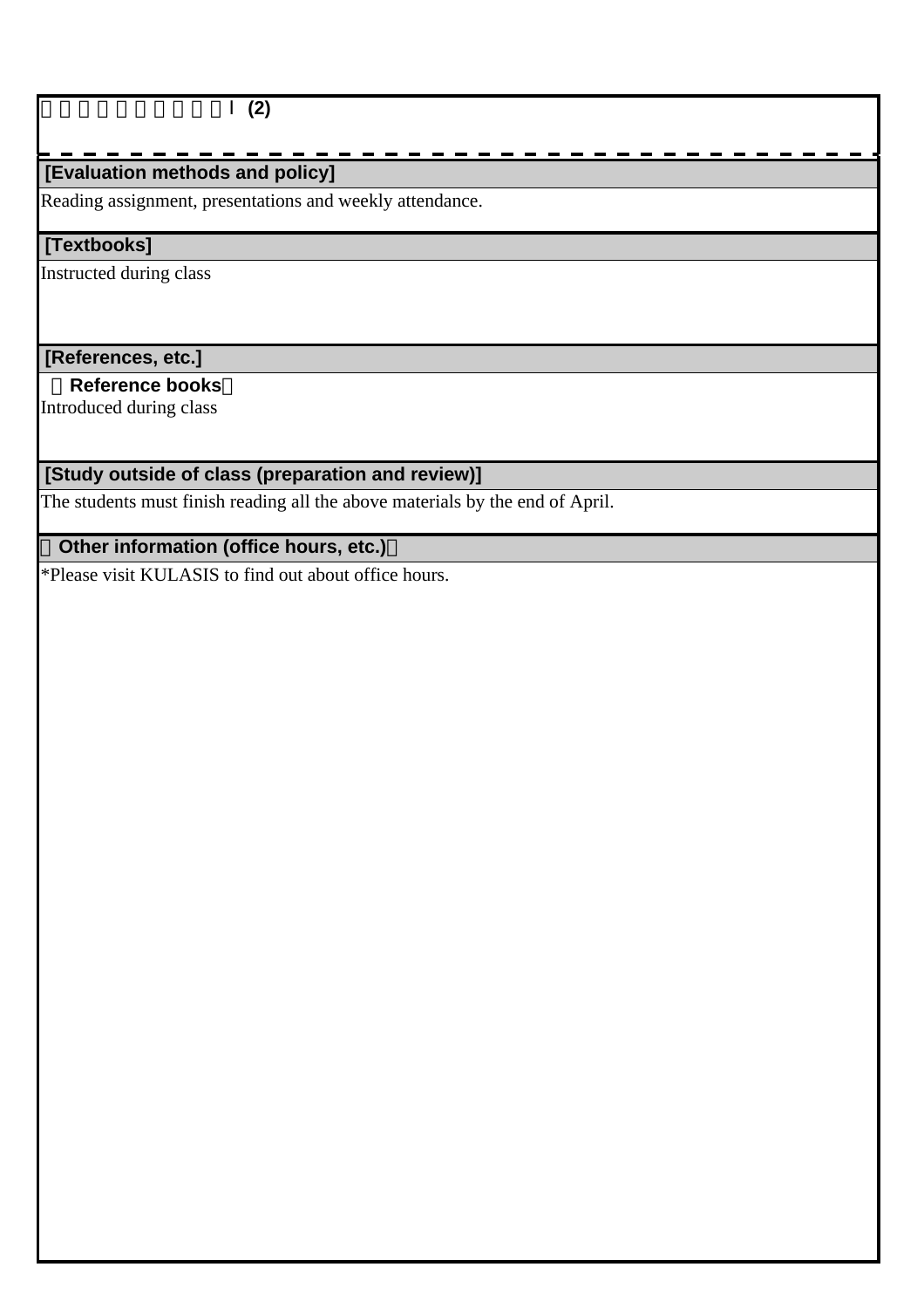| <b>Course number</b>                                                                                                                                                                                                                                                                                                                                                                                                             |                                                                                                                                                                                                                                                                                                                                                                                                                                                                                                                                                                                                |  |                                   |  | G-AAA03 53207 LJ31                                         |         |                                                                      |  |  |                         |                                                                                                                                                                                                                                  |  |
|----------------------------------------------------------------------------------------------------------------------------------------------------------------------------------------------------------------------------------------------------------------------------------------------------------------------------------------------------------------------------------------------------------------------------------|------------------------------------------------------------------------------------------------------------------------------------------------------------------------------------------------------------------------------------------------------------------------------------------------------------------------------------------------------------------------------------------------------------------------------------------------------------------------------------------------------------------------------------------------------------------------------------------------|--|-----------------------------------|--|------------------------------------------------------------|---------|----------------------------------------------------------------------|--|--|-------------------------|----------------------------------------------------------------------------------------------------------------------------------------------------------------------------------------------------------------------------------|--|
| <b>Course title</b><br>(and course<br>title in<br>English)                                                                                                                                                                                                                                                                                                                                                                       |                                                                                                                                                                                                                                                                                                                                                                                                                                                                                                                                                                                                |  | <b>Central Asian Area Studies</b> |  |                                                            |         | Instructor's<br>name, job title,<br>and department<br>of affiliation |  |  |                         | <b>Center for Southeast Asian Studies</b><br>Associate Professor, OBIYA CHIKA                                                                                                                                                    |  |
| <b>Target year</b>                                                                                                                                                                                                                                                                                                                                                                                                               |                                                                                                                                                                                                                                                                                                                                                                                                                                                                                                                                                                                                |  |                                   |  | $\vert$ 1st & 2nd year students <b>Number of credits</b> 2 |         |                                                                      |  |  | <b>Year/semesters</b>   | 2022/Second semester                                                                                                                                                                                                             |  |
| Days and periods Fri.2                                                                                                                                                                                                                                                                                                                                                                                                           |                                                                                                                                                                                                                                                                                                                                                                                                                                                                                                                                                                                                |  |                                   |  | <b>Class style</b>                                         | Lecture |                                                                      |  |  | Language of instruction | Japanese                                                                                                                                                                                                                         |  |
| [Overview and purpose of the course]                                                                                                                                                                                                                                                                                                                                                                                             |                                                                                                                                                                                                                                                                                                                                                                                                                                                                                                                                                                                                |  |                                   |  |                                                            |         |                                                                      |  |  |                         |                                                                                                                                                                                                                                  |  |
|                                                                                                                                                                                                                                                                                                                                                                                                                                  | We will mainly focus on the former Soviet Central Asia (Uzbekistan, Kazakhstan, Kyrghyzstan, Tajikistan,<br>and Turkmenistan), which is located in the center of the Eurasian continent. While its traditional culture is<br>based on the Persian and Turkic languages and Islam, it is an extremely interesting region that was also<br>strongly affected by Russian and Soviet culture and experienced Soviet socialism and modernization.<br>Students are expected to gain basic academic viewpoints for better understanding of this region through<br>looking back at its modern history. |  |                                   |  |                                                            |         |                                                                      |  |  |                         |                                                                                                                                                                                                                                  |  |
| [Course objectives]                                                                                                                                                                                                                                                                                                                                                                                                              |                                                                                                                                                                                                                                                                                                                                                                                                                                                                                                                                                                                                |  |                                   |  |                                                            |         |                                                                      |  |  |                         |                                                                                                                                                                                                                                  |  |
| of Central Asian studies.                                                                                                                                                                                                                                                                                                                                                                                                        |                                                                                                                                                                                                                                                                                                                                                                                                                                                                                                                                                                                                |  |                                   |  |                                                            |         |                                                                      |  |  |                         | Goals of this lecture are to understand basic points of the multilayered Central Asian culture, the changes and<br>transformations which have occurred since the collapse of the USSR, and the characteristics of the new trends |  |
| [Course schedule and contents]                                                                                                                                                                                                                                                                                                                                                                                                   |                                                                                                                                                                                                                                                                                                                                                                                                                                                                                                                                                                                                |  |                                   |  |                                                            |         |                                                                      |  |  |                         |                                                                                                                                                                                                                                  |  |
| This course includes 15 classes as follows:                                                                                                                                                                                                                                                                                                                                                                                      |                                                                                                                                                                                                                                                                                                                                                                                                                                                                                                                                                                                                |  |                                   |  |                                                            |         |                                                                      |  |  |                         |                                                                                                                                                                                                                                  |  |
| 1. The concept of Central Asia as a region, viewpoints on Central Asia<br>2-3. Imperial Russia's conquest and integration of Central Asia<br>4. Central Asia and the Russian Revolution<br>5-6. Socialist modernization under the Soviet system<br>7. Perestroika, collapse of the USSR, and independence in Central Asia<br>8-9. Aspects of the new nationalism after independence in Central Asia<br>10. Islam in Central Asia |                                                                                                                                                                                                                                                                                                                                                                                                                                                                                                                                                                                                |  |                                   |  |                                                            |         |                                                                      |  |  |                         | 11-15. Literature reading, presentation, and discussion on Central Asia according to participants' interests                                                                                                                     |  |
| [Course requirements]                                                                                                                                                                                                                                                                                                                                                                                                            |                                                                                                                                                                                                                                                                                                                                                                                                                                                                                                                                                                                                |  |                                   |  |                                                            |         |                                                                      |  |  |                         |                                                                                                                                                                                                                                  |  |
|                                                                                                                                                                                                                                                                                                                                                                                                                                  | Students should have an interest in Central Asia, or in some issues in other regions which can be comparable<br>with Central Asia.                                                                                                                                                                                                                                                                                                                                                                                                                                                             |  |                                   |  |                                                            |         |                                                                      |  |  |                         |                                                                                                                                                                                                                                  |  |
| <b>[Evaluation methods and policy]</b>                                                                                                                                                                                                                                                                                                                                                                                           |                                                                                                                                                                                                                                                                                                                                                                                                                                                                                                                                                                                                |  |                                   |  |                                                            |         |                                                                      |  |  |                         |                                                                                                                                                                                                                                  |  |
|                                                                                                                                                                                                                                                                                                                                                                                                                                  | Class participation and a report.                                                                                                                                                                                                                                                                                                                                                                                                                                                                                                                                                              |  |                                   |  |                                                            |         |                                                                      |  |  |                         |                                                                                                                                                                                                                                  |  |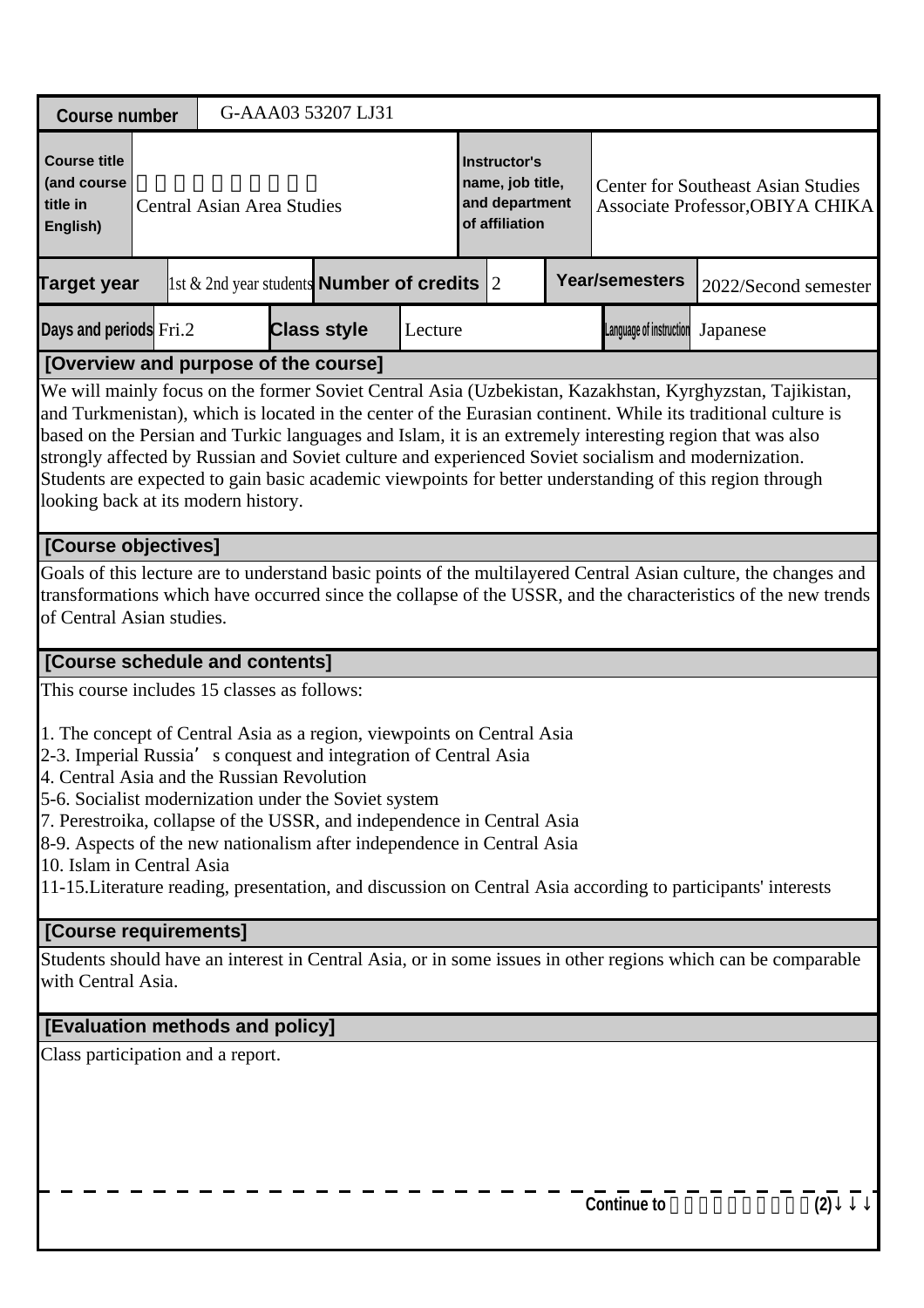中央アジア地域研究論**(2)**

# **[Textbooks]**

Not used

# **[References, etc.]**

#### **Reference books**

Introduced during class

### **[Study outside of class (preparation and review)]**

It is recommended to read literatures on Central Asia as many as possible.

# **Other information (office hours, etc.)**

If you wish to contact the instructor directly, please send an e-mail to  $\langle$ obiya[AT]cseas.kyoto-u.ac.jp>.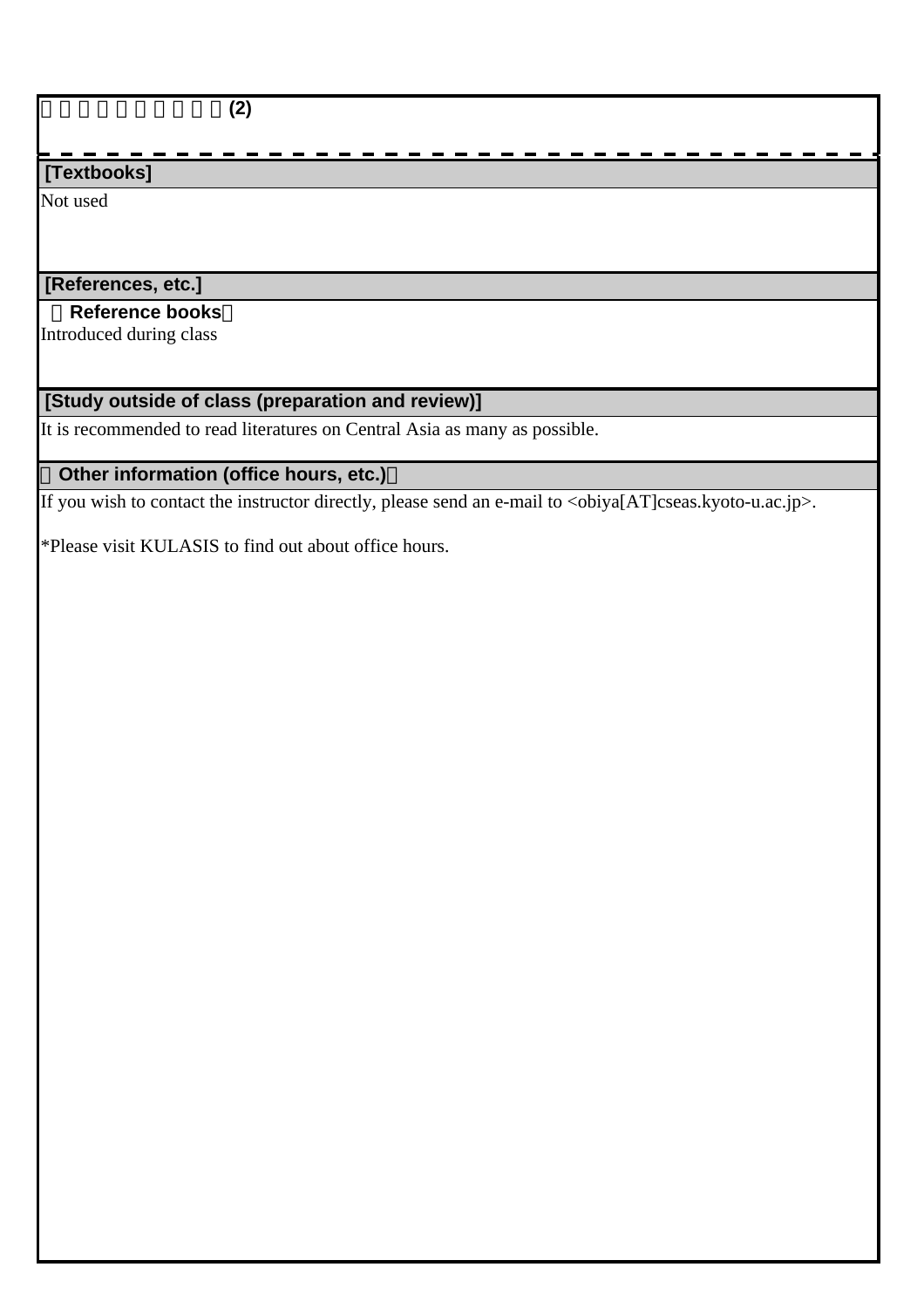| <b>Course number</b>                                       | G-AAA03 53217 LJ31                                                                                                                                                                                                                                                                                                                                                                                                                                                                                                                                                                                                                                                                                                                                           |         |                                                                      |  |                                                                                                                                                                                                              |                      |  |  |  |  |
|------------------------------------------------------------|--------------------------------------------------------------------------------------------------------------------------------------------------------------------------------------------------------------------------------------------------------------------------------------------------------------------------------------------------------------------------------------------------------------------------------------------------------------------------------------------------------------------------------------------------------------------------------------------------------------------------------------------------------------------------------------------------------------------------------------------------------------|---------|----------------------------------------------------------------------|--|--------------------------------------------------------------------------------------------------------------------------------------------------------------------------------------------------------------|----------------------|--|--|--|--|
| <b>Course title</b><br>(and course<br>title in<br>English) | Asian and African Sufi Studies                                                                                                                                                                                                                                                                                                                                                                                                                                                                                                                                                                                                                                                                                                                               |         | Instructor's<br>name, job title,<br>and department<br>of affiliation |  | Graduate School of Asian and African Area Studies<br>Professor, TONAGA YASUSHI<br><b>Institute for Research in Humanities</b><br>Associate Professor, NAKANISHI TATSUYA<br>Part-time Lecturer, SUZUKI MANAMI |                      |  |  |  |  |
| <b>Target year</b>                                         | 1st & 2nd year students <b>Number of credits</b> $\vert$ 2                                                                                                                                                                                                                                                                                                                                                                                                                                                                                                                                                                                                                                                                                                   |         |                                                                      |  | <b>Year/semesters</b>                                                                                                                                                                                        | 2022/Second semester |  |  |  |  |
| Days and periods Tue.2                                     | <b>Class style</b>                                                                                                                                                                                                                                                                                                                                                                                                                                                                                                                                                                                                                                                                                                                                           | Lecture |                                                                      |  | Language of instruction                                                                                                                                                                                      | Japanese             |  |  |  |  |
|                                                            | [Overview and purpose of the course]                                                                                                                                                                                                                                                                                                                                                                                                                                                                                                                                                                                                                                                                                                                         |         |                                                                      |  |                                                                                                                                                                                                              |                      |  |  |  |  |
|                                                            | Sufism is expanding in almost all the area of Islamic World. This lecture discusses its various phases from the<br>three approaches, i.e. Metaphysics, historical studies and anthropology. We will discuss the cases of not only<br>Middle East but also East Asia and others.                                                                                                                                                                                                                                                                                                                                                                                                                                                                              |         |                                                                      |  |                                                                                                                                                                                                              |                      |  |  |  |  |
| [Course objectives]                                        |                                                                                                                                                                                                                                                                                                                                                                                                                                                                                                                                                                                                                                                                                                                                                              |         |                                                                      |  |                                                                                                                                                                                                              |                      |  |  |  |  |
|                                                            | The objective of this lecture is to get the vast knowledge on Sufism in Asian and African area. At the same<br>time, students will learn how to analyse the target with the different disciplines.                                                                                                                                                                                                                                                                                                                                                                                                                                                                                                                                                           |         |                                                                      |  |                                                                                                                                                                                                              |                      |  |  |  |  |
| [Course schedule and contents]                             |                                                                                                                                                                                                                                                                                                                                                                                                                                                                                                                                                                                                                                                                                                                                                              |         |                                                                      |  |                                                                                                                                                                                                              |                      |  |  |  |  |
| 15. Presentations of the participants                      | 1. Orientation (by all the the teaching staffs)<br>2-5. Lectures on Sufism from the viewpoint of metaphysics: What is Sufism?, Spiritual path and psychology,<br>human theory and cosmology, Sufism in history, Living Sufism<br>6-9. Lectures on Sufism from the viewpoint of historical science: Sufism and secular monarchs,<br>Popularization of Sufism, Sufism and 'conversion', Sufism and ethnicity<br>10-13. Lectures on Sufism from the viewpoint of musicology: Position of 'music' in Islam, Sufi orders<br>(#7789ar#299qah) and 'musical' practice, Mevlevi Order and music in Society of Ottoman Empire/<br>Turkey, Bekta#351i Order and music in Turkey and Balkan<br>14. Lecture on Interdisciplinary approach and comparison among the areas |         |                                                                      |  |                                                                                                                                                                                                              |                      |  |  |  |  |
| [Course requirements]<br>None                              |                                                                                                                                                                                                                                                                                                                                                                                                                                                                                                                                                                                                                                                                                                                                                              |         |                                                                      |  |                                                                                                                                                                                                              |                      |  |  |  |  |
|                                                            |                                                                                                                                                                                                                                                                                                                                                                                                                                                                                                                                                                                                                                                                                                                                                              |         |                                                                      |  |                                                                                                                                                                                                              |                      |  |  |  |  |
| <b>[Evaluation methods and policy]</b>                     |                                                                                                                                                                                                                                                                                                                                                                                                                                                                                                                                                                                                                                                                                                                                                              |         |                                                                      |  |                                                                                                                                                                                                              |                      |  |  |  |  |
| $(50\%)$ .                                                 | Students will be evaluated on the basis of attendance and class participation (50%) and semester-end report                                                                                                                                                                                                                                                                                                                                                                                                                                                                                                                                                                                                                                                  |         |                                                                      |  |                                                                                                                                                                                                              |                      |  |  |  |  |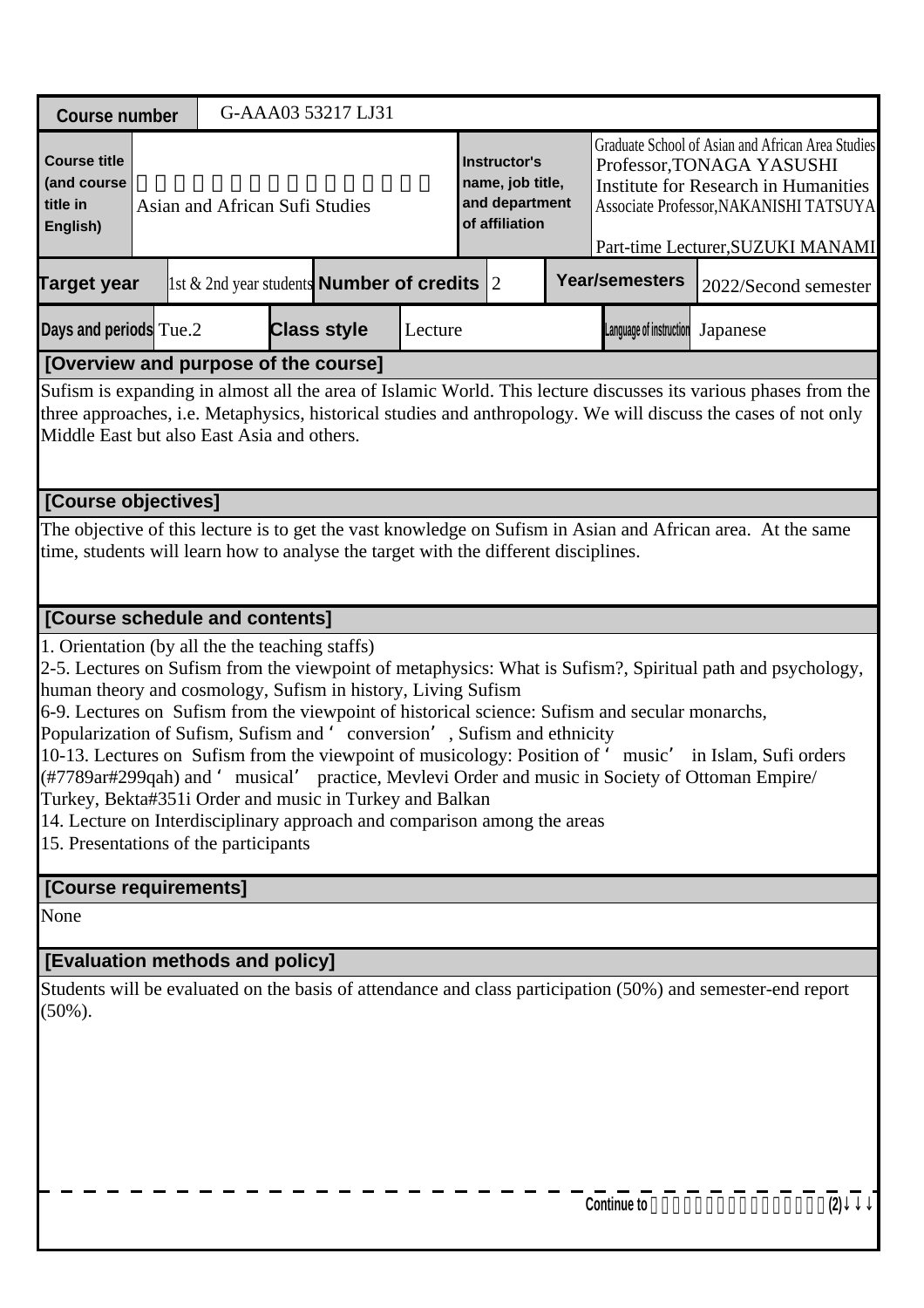# アジア・アフリカ・スーフィズム論**(2)**

# **[Textbooks]**

Not used

# **[References, etc.]**

#### **Reference books**

Introduced during class

### **[Study outside of class (preparation and review)]**

When you find a point which you don't fully understand, you are requested to review the topic using the reference books etc.

# **Other information (office hours, etc.)**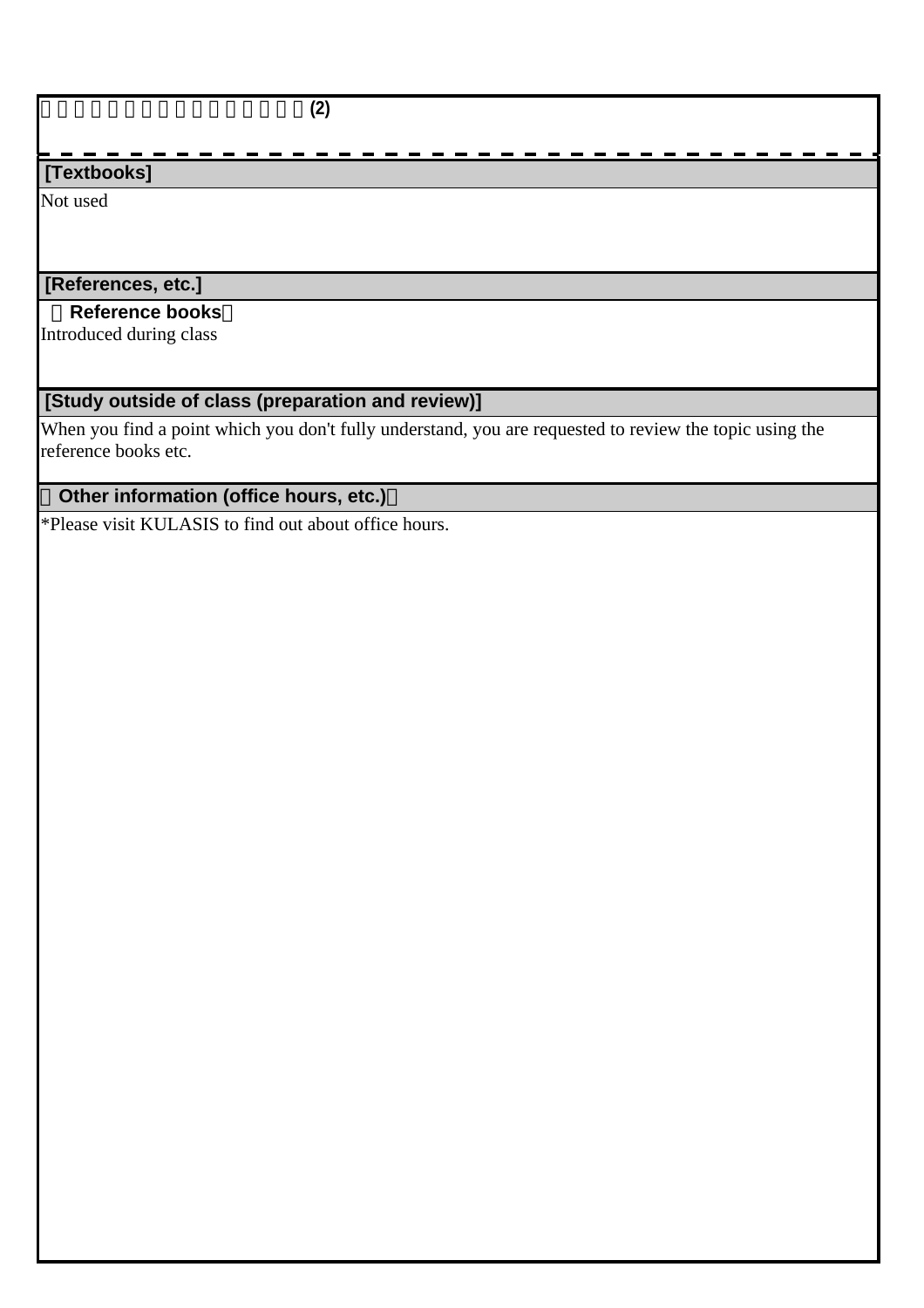| <b>Course number</b>                                                                              |  |  |  | G-AAA03 53222 LJ31                      |  |  |                                                                             |  |                      |                                                                                                    |  |
|---------------------------------------------------------------------------------------------------|--|--|--|-----------------------------------------|--|--|-----------------------------------------------------------------------------|--|----------------------|----------------------------------------------------------------------------------------------------|--|
| Course title<br>(and course<br>title in<br><b>English</b> )                                       |  |  |  | Special Course in Islamic World Studies |  |  | Instructor's<br>name, job title,<br>and department<br><b>of affiliation</b> |  |                      | Graduate School of Asian and African Area Studies<br>Visiting Associate Professor, IDIRIS DANISMAZ |  |
| <b>Year/semesters</b><br>1st & 2nd year students <b>Number of credits</b> 2<br><b>Target year</b> |  |  |  |                                         |  |  |                                                                             |  | 2022/Second semester |                                                                                                    |  |
| Days and periods Fri.4<br><b>Class style</b><br>Language of instruction<br>Lecture                |  |  |  |                                         |  |  |                                                                             |  | Japanese             |                                                                                                    |  |
| [Overview and purpose of the course]                                                              |  |  |  |                                         |  |  |                                                                             |  |                      |                                                                                                    |  |

This course aims to help the students deepen their understanding of Islamic World. Students taking this course, while learning about various issues and concepts related to modern Islamic society from the perspective of Islamic sciences, will gain a deep and proper understanding of Islam and Islamic society.

The modern Islamic world has various issues, such as insufficient education, human rights violations, and political instability. The impact of these problems extends beyond the boundaries of the Islamic world and into global society. On the one hand, the international community aims to solve these problem by discussing them from various academic viewpoints. On the other hand, Muslims are challenging themselves to diagnose and solve their own problems in Islam itself. Therefore, in order to understand modern Islamic societies correctly, it is crucial to study these intellectual activities that emanate from Islam per se. Accordingly, this course tries to promote a correct understanding of Islamic society while proposing solutions to its various problems through the perspective of Islamic sciences.

The course comprises three components: "History," "Theory," and "Application." Starting with the series of "History" sessions which will be held from the third to the seventh weeks, we will outline the history of Islam while focusing on specific themes and issues during each class. The eighth to the fourteenth sessions are designed to cover the series of "theory" and "application" in tandem. Students will learn about a "theory" in the Islamic sciences one week and then study the "application" of that theory the following week, all the while studying Muslims' perceptions of the various problems in modern Islamic society and the solutions being presented.

#### **[Course objectives]**

1) Gain familiarity with the meanings of basic terms used in the Islamic sciences.

2) Acquire methods of utilizing traditional knowledge in modern Islamic society.

### **[Course schedule and contents]**

Session 1: Orientation

Session 2: How can we understand Islam and Muslims correctly?

Session 3: [History 1] The birth and expansion of Islam: From the perspective of leadership

Session 4: [History 2] Mainstream and marginal thoughts in Islam: Focus on Sunni-Shia relations

Session 5: [History 3] The arrival of Islam in Europe: Coexistence and failure on the Iberian Peninsula

Session 6: [History 4] Islam in Europe: Multiculturalism of the Ottoman Empire and Sufism

Session 7: [History 5] Modernization of Islamic Society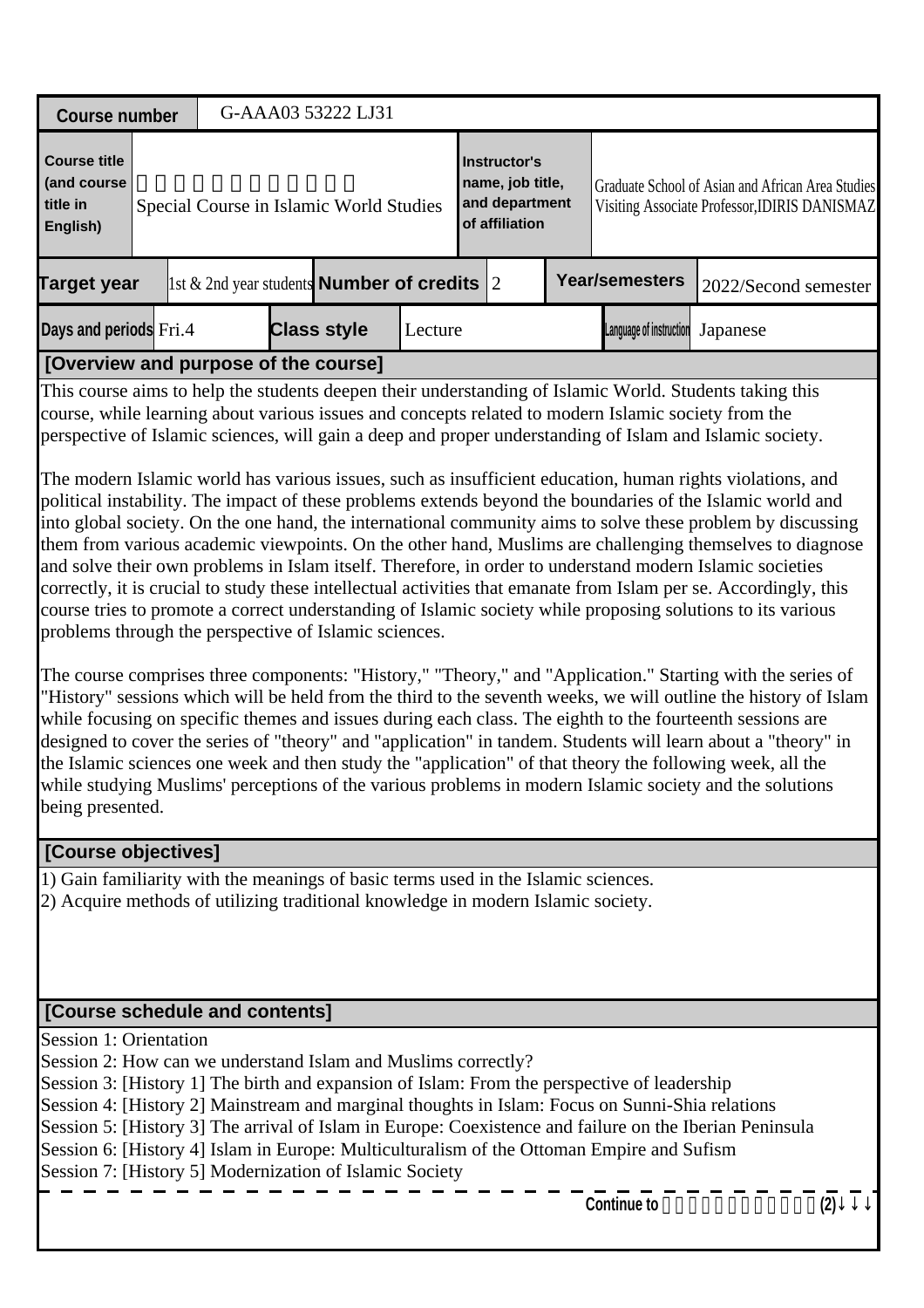# イスラーム世界論特殊講義**(2)**

Session 8: [Theory] Islamic Sciences (1): Theology Session 9: [Application] How do God, prophets, and saints differ in Islam? Session 10: [Theory] Islamic Sciences (2): Islamic Jurisprudence Session 11: [Application] Religious life in Islam: The "Five pillars of Islam" and the five daily prayers Session 12: [Theory & Application] Islamic Sciences (3): Hadith Session 13: [Theory] Islamic Sciences (4): Qur'anic Exegesis (Tafsir) Session 14: [Application] Is Islam an old religion: Can it apply to modern life? Session 15: Wrap-up

#### **[Course requirements]**

None in particular.

#### **[Evaluation methods and policy]**

50%: Regular class attendance and active participation (class participation status and comment sheet submissions)

50%: Term paper

#### **[Textbooks]**

Instructions will be provided during class.

#### **[References, etc.]**

#### **Reference books**

NISHIO Tetsuo and TONAGA Yasushi (Ed.) "Chuto, Islam, Sekai-e-no 30 no Tobira" ("30 Doors to the Middle East and Islamic World") (Minerva Shobo, 2021) ISBN:9784623091782.

KOSUGI Yasushi, KURODA Kenji, and FUTATSUYAMA Tatsuro (Ed.) "Daigakusei, Shakaijin no tame no Islam Koza" ("A Course on Islam for University Students and Working Adults") (Nakanishiya Shuppan, 2018) ISBN:9784595312557.

 KOSUGI Yasushi and EGAWA Hikari (Ed.) "Islam: Social Lifestyles, Philosophy and History" (Shin-yosha, 2006) ISBN: 4788510057 C1014.

KOSUGI Yasushi "Muhammad no Kotoba: Hadiisu" ("Words of Muhammad: Hadiths") (Iwanami Shoten, 2019) ISBN: 978-4003382417.

 **[Study outside of class (preparation and review)]**

Session 1

Preparation (1 hour): Before coming to class, think about why you want to take this course. Review (1 hour): Review the overall lesson plan, and set your own goals for this course. Session 2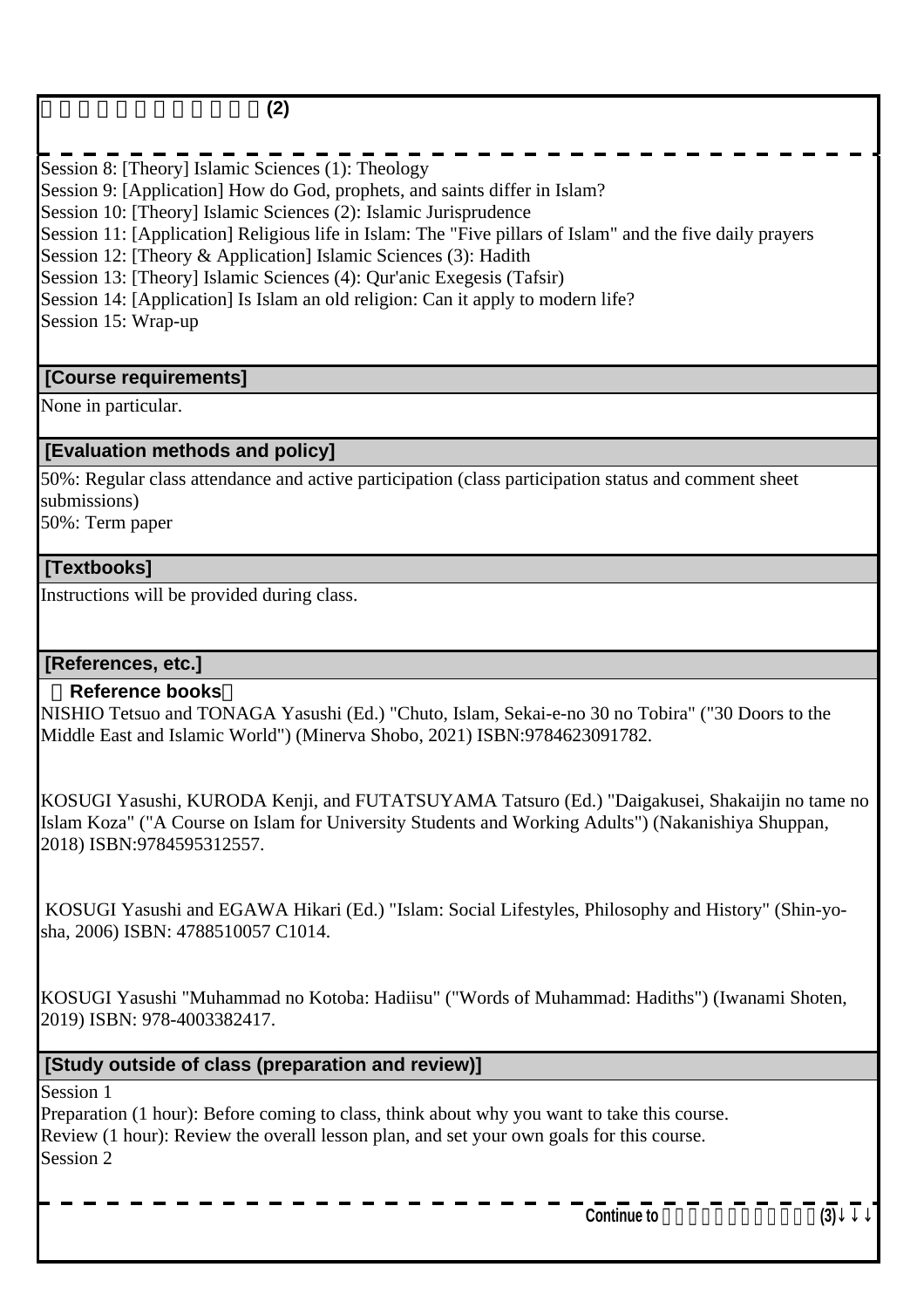イスラーム世界論特殊講義**(3)** Preparation (1 hour): Investigate the impressions that Japanese people have about Muslims and about Islamic societies. Review (1 hour): Review why Islam is misunderstood, based on what was learned in class. Session 3 Preparation (1 hour): Investigate relationships between religion and politics. Review (1 hour): Reflect on what you learned in class about leadership in Islamic communities and write your opinion in the comment sheet. Session 4 Preparation (1 hour): Investigate distribution maps and percentages of Shia in contemporary Islamic society. Review (1 hour): Review the lesson content, and write your opinion on Sunni-Shia relations in the comment sheet. Session 5 Preparation (1 hour): Look up information on the later Umayyad dynasty Review (1 hour): Review the lesson content and provide your views on the Reconquista (the "reconquest" movement) in the comment sheet . Session 6 Preparation (1 hour): Use the Internet or other reference materials to study the history of Islam in Europe. Review (1 hour): Review the lesson content and discuss about multiculturalism among believers from different religions in the Ottoman dynasty. Session 7 Preparation (1 hour): Before coming to class, think about the modernization of Japan. Review (1 hour): ): Review the lesson content and discuss similarities and differences between Islamic society and Japanese modernization in the comment sheet. Session 8 Preparation (1 hour): Investigate the definition of "Shinto" and Shinto theology. Review (1.5 hours): Review the lesson content, and discuss your opinion of Islamic theology in the comment sheet. Session 9 Preparation (1.5 hours): Investigate the definition of God based on your own religious beliefs. Review (1.5 hours): Review the lesson content, and provide your opinion of the similarities and differences between class content and the concepts of divinity according to your religious beliefs. Session 10 Preparation (1 hour): Examine religion and jurisprudence. Review (1.5 hours): Review the lesson content, and discuss your opinion of Islamic jurisprudence in the comment sheet. Session 11 Preliminary study (1 hour): Investigate religious life in Japan. Review (1.5 hours): Review the lesson content, and discuss your opinion of the significance of the five daily prayers in Islam in the comment sheet . Session 12 Preparation (1.5 hours): Investigate the difference between the Word of God and the Word of the Prophet Muhammad. Review (1 hour): Review the lesson content, and provide your opinion on the Hadith in the comment sheet. Session 13 Preparation (1.5 hours): Investigate Holy Scriptures and their interpretations. Review (1 hour and a half): Provide your opinions on the study of Qur'anic exegesis (Tafsir) while reflecting on the lesson content, in the comment sheet. Continue to (4)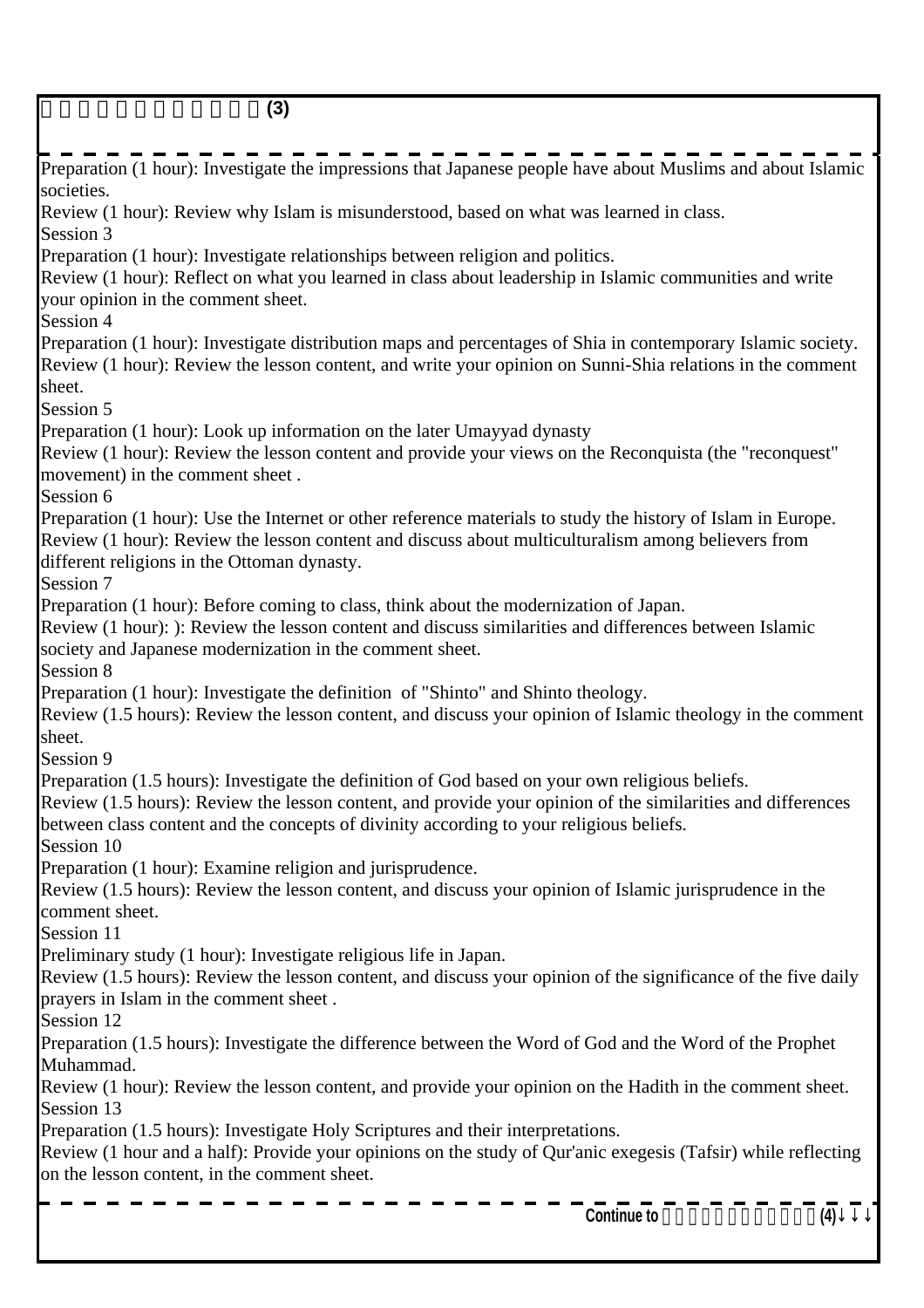#### イスラーム世界論特殊講義**(4)**

#### Session 14

Preparation (1 hour): Take on a theme you have seen in modern society, such as the theory of evolution, and summarize your thoughts.

Review (1 hour): Review the lesson content, and provide your opinion on the adaptation of Islam to the modern era, in the comment sheet.

Session 15

Preparation (1.5 hours): Consider the content covered thus far.

Review (2.5 hours): Review all the lessons as a whole while comparing your achievement status with the goals you initially set.

## **Other information (office hours, etc.)**

Details about office hours will be announced via KULASIS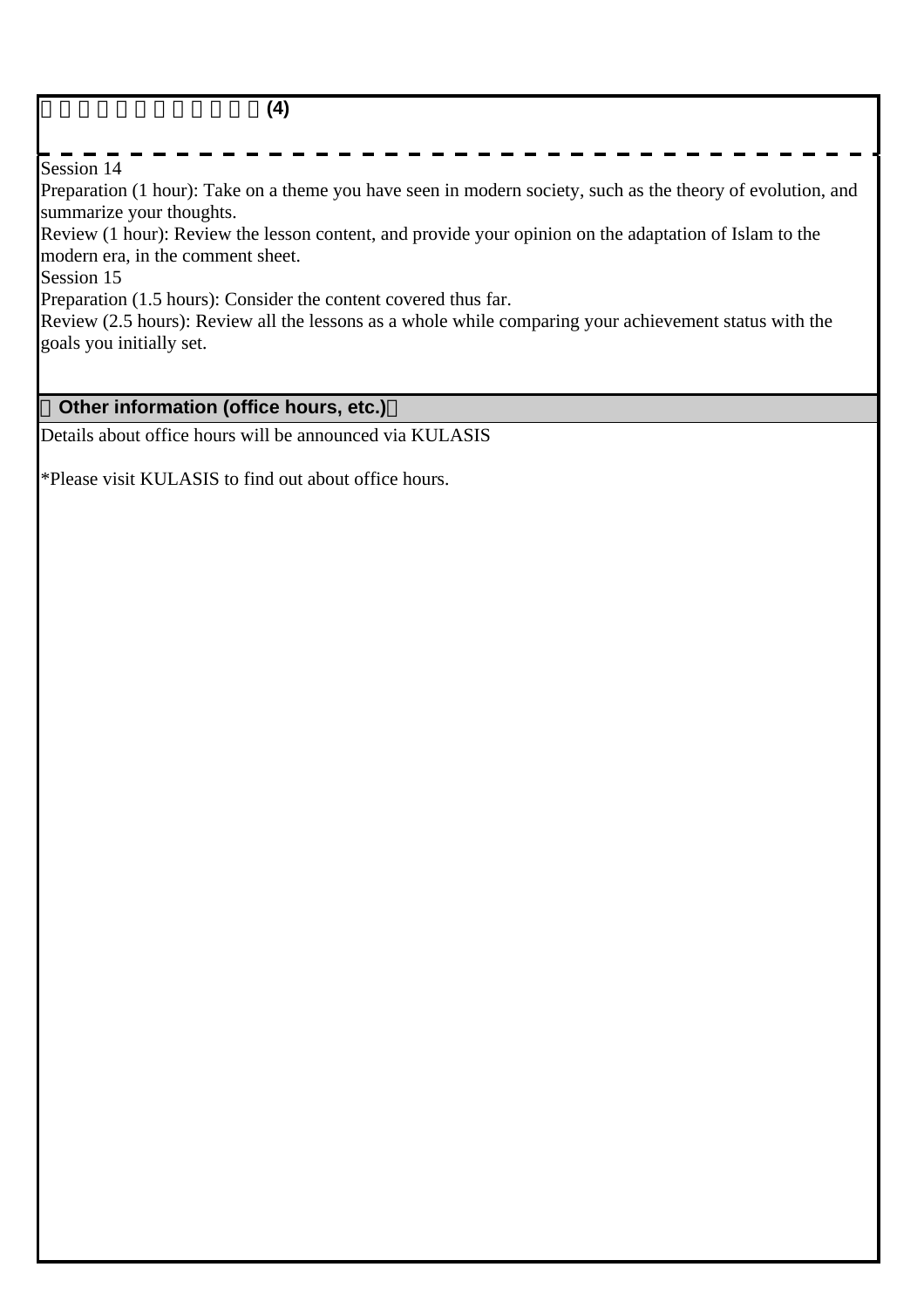| <b>Course number</b>                                                                                                                                                  |                                                                                                                                                                                                                                                                                                                                                                                                                                                                                                                                                                                                                          | G-AAA03 83301 LJ31                                           |                                                                                                                                                       |                                                                             |  |                         |                                                                                                                                        |  |  |  |  |
|-----------------------------------------------------------------------------------------------------------------------------------------------------------------------|--------------------------------------------------------------------------------------------------------------------------------------------------------------------------------------------------------------------------------------------------------------------------------------------------------------------------------------------------------------------------------------------------------------------------------------------------------------------------------------------------------------------------------------------------------------------------------------------------------------------------|--------------------------------------------------------------|-------------------------------------------------------------------------------------------------------------------------------------------------------|-----------------------------------------------------------------------------|--|-------------------------|----------------------------------------------------------------------------------------------------------------------------------------|--|--|--|--|
| <b>Course title</b><br>(and course<br>title in<br>English)                                                                                                            | South Asian Area Studies I                                                                                                                                                                                                                                                                                                                                                                                                                                                                                                                                                                                               |                                                              |                                                                                                                                                       | <b>Instructor's</b><br>name, job title,<br>and department<br>of affiliation |  | Associate Professor,    | Graduate School of Asian and African Area Studies<br>Professor, FUJIKURA TATSUROU<br>Graduate School of Asian and African Area Studies |  |  |  |  |
| <b>Target year</b>                                                                                                                                                    |                                                                                                                                                                                                                                                                                                                                                                                                                                                                                                                                                                                                                          | From 1st to 5th year students <b>Number of credits</b> $ 2 $ |                                                                                                                                                       |                                                                             |  | <b>Year/semesters</b>   | 2022/First semester                                                                                                                    |  |  |  |  |
| Days and periods Tue.2                                                                                                                                                |                                                                                                                                                                                                                                                                                                                                                                                                                                                                                                                                                                                                                          | <b>Class style</b>                                           | Lecture                                                                                                                                               |                                                                             |  | Language of instruction | Japanese                                                                                                                               |  |  |  |  |
| [Overview and purpose of the course]                                                                                                                                  |                                                                                                                                                                                                                                                                                                                                                                                                                                                                                                                                                                                                                          |                                                              |                                                                                                                                                       |                                                                             |  |                         |                                                                                                                                        |  |  |  |  |
| in the humanities and social sciences.                                                                                                                                |                                                                                                                                                                                                                                                                                                                                                                                                                                                                                                                                                                                                                          |                                                              |                                                                                                                                                       |                                                                             |  |                         | In order to understand the events and phenomena in a region, one needs to understand concepts and theories                             |  |  |  |  |
| [Course objectives]                                                                                                                                                   |                                                                                                                                                                                                                                                                                                                                                                                                                                                                                                                                                                                                                          |                                                              |                                                                                                                                                       |                                                                             |  |                         |                                                                                                                                        |  |  |  |  |
|                                                                                                                                                                       | In this course, we will discuss these basic concepts and theories, especially sociological and anthropological<br>ones, touching on their intellectual history. We will also look at ways of employing these types of knowledge<br>in the processes of fieldwork or in writing dissertations.<br>The content of this course is linked to South Asian Area Studies III, held in the second semester, and we<br>recommend that students continue by taking South Asian Area Studies III. (Note that this course is a course<br>for the South and West Asian Area Studies of the Division of Southeast Asian Area Studies.) |                                                              |                                                                                                                                                       |                                                                             |  |                         |                                                                                                                                        |  |  |  |  |
|                                                                                                                                                                       | [Course schedule and contents]                                                                                                                                                                                                                                                                                                                                                                                                                                                                                                                                                                                           |                                                              |                                                                                                                                                       |                                                                             |  |                         |                                                                                                                                        |  |  |  |  |
| The content of the class is as follows. We will read written materials as necessary.<br>Introduction<br>Note that the content may change, depending on circumstances. | Individual and Society<br>Individual and Society<br><b>Individual and Society</b><br><b>Individual and Society</b><br>Culture and Society, Cultural Relativism<br>Structural Functionalism: Malinowski, Argonauts of the Western Pacific<br>Structurism: Levi-Strauss, Totemism<br>Interpretation of Cultures: Geertz, Interpretation of Cultures<br>Society and Body: Butler, Gender Trouble<br>Society and Body: Bourdieu, The Logic of Practice<br><b>Actor-Network Theory</b><br><b>Contemporary Issues</b><br><b>Contemporary Issues</b>                                                                            | Marx, Capital                                                | Durkheim. Elementary Forms of Religious Life<br>Durkheim. Elementary Forms of Religious Life<br>Weber, Protestant Ethics and the Spirit of Capitalism |                                                                             |  |                         | Society and Body: Foucault, Discipline and Punish; History of Sexuality I Will to Knowledge                                            |  |  |  |  |
|                                                                                                                                                                       |                                                                                                                                                                                                                                                                                                                                                                                                                                                                                                                                                                                                                          |                                                              |                                                                                                                                                       |                                                                             |  |                         |                                                                                                                                        |  |  |  |  |
|                                                                                                                                                                       |                                                                                                                                                                                                                                                                                                                                                                                                                                                                                                                                                                                                                          |                                                              |                                                                                                                                                       |                                                                             |  | <b>Continue to</b>      | (2)                                                                                                                                    |  |  |  |  |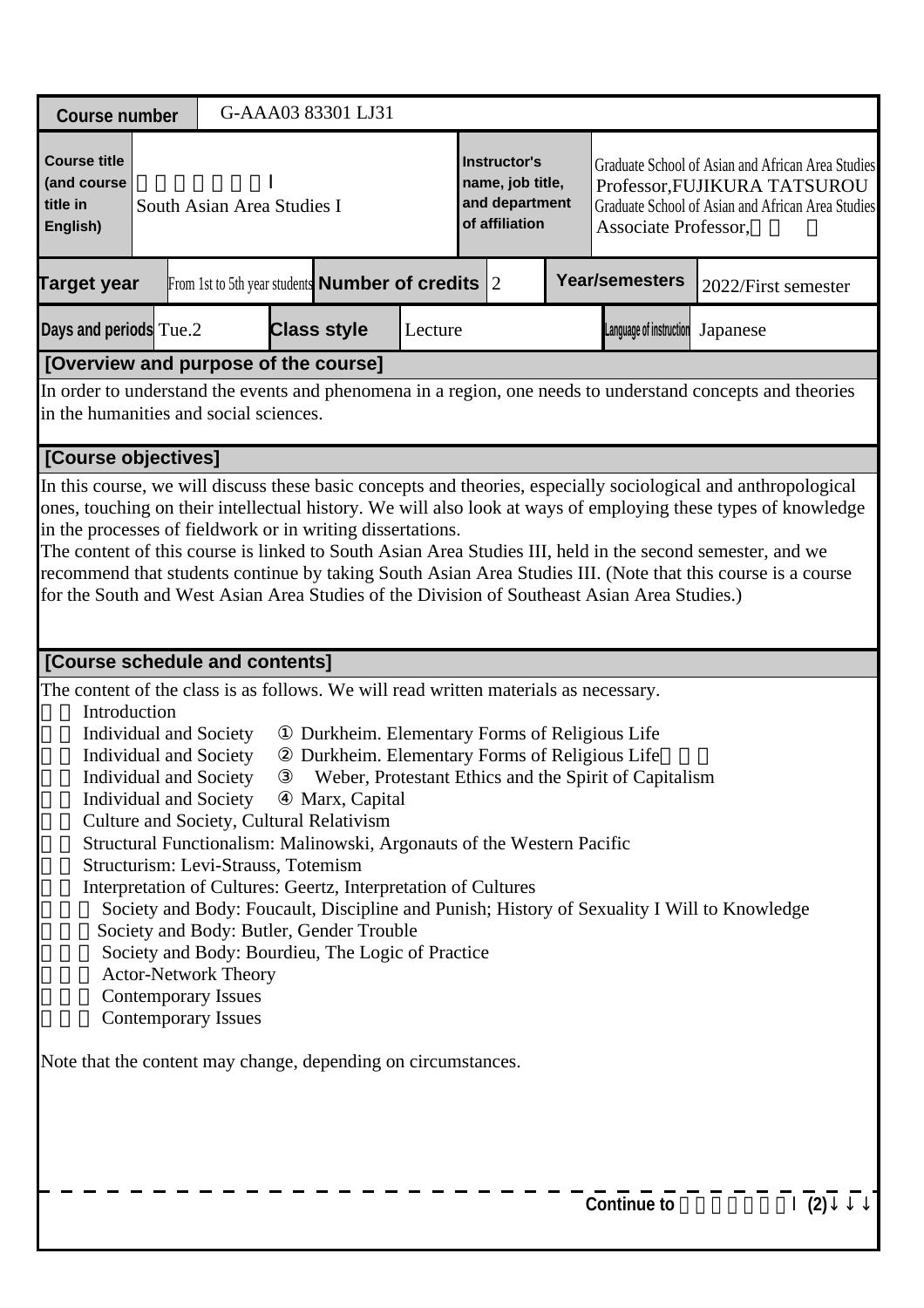### 南アジア地域論Ⅰ**(2)**

# **[Course requirements]**

None

### **[Evaluation methods and policy]**

tudents will be evaluated on the basis of how much of the course content they learned in connection with their own research interests. Evaluation methods will include attendance, class participation and a final report.

### **[Textbooks]**

Instructed during class

#### **[References, etc.]**

#### **Reference books**

Introduced during class

## **[Study outside of class (preparation and review)]**

To be assigned in class.

# **Other information (office hours, etc.)**

Office hours: as needed.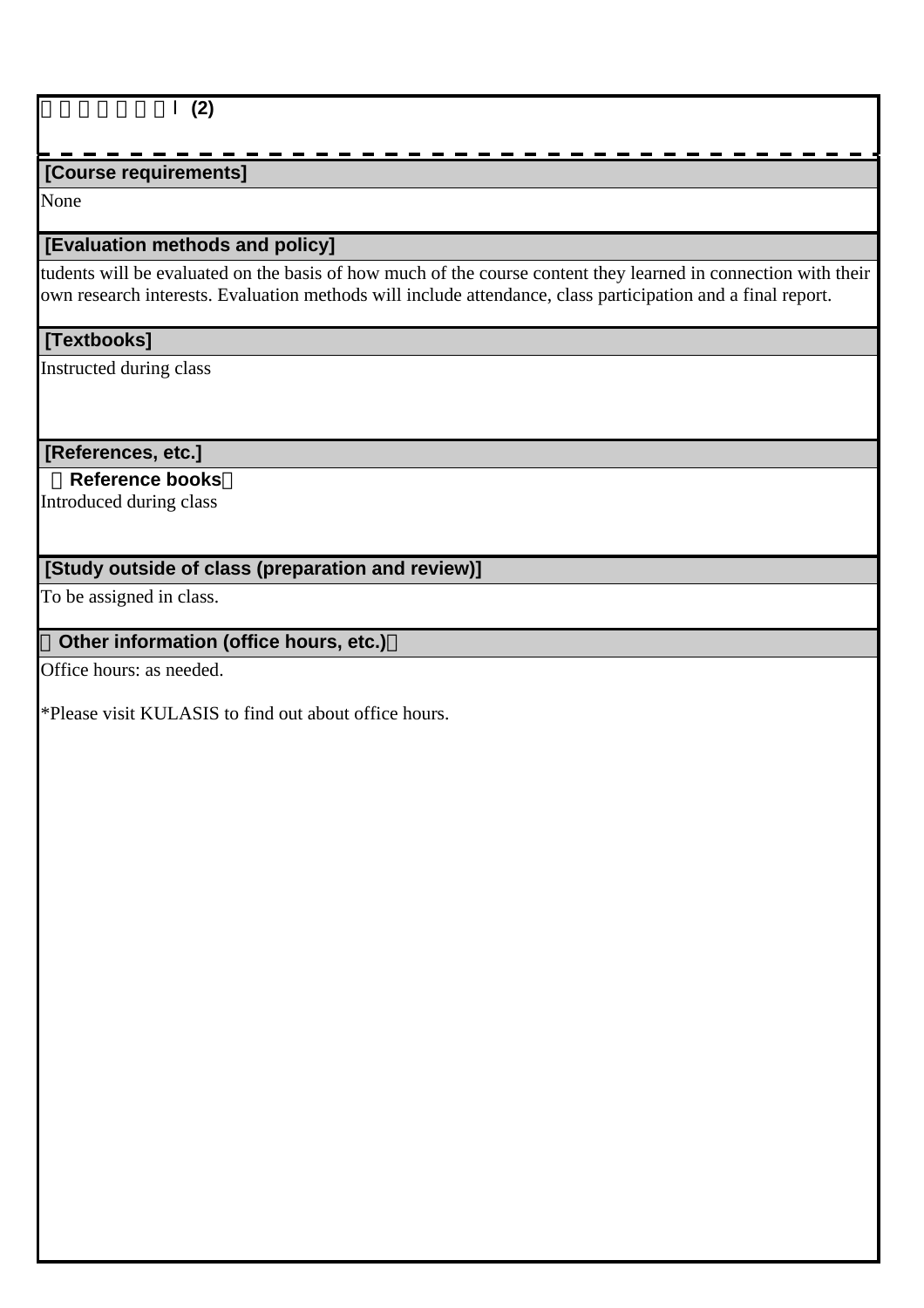| <b>Course number</b>                                                                                                                                                                       |                                                                                                                                                      |  |  |  |  | G-AAA03 83308 LJ31                                           |         |  |                                                                      |  |                                                                                                                                                                                                                                  |          |                      |
|--------------------------------------------------------------------------------------------------------------------------------------------------------------------------------------------|------------------------------------------------------------------------------------------------------------------------------------------------------|--|--|--|--|--------------------------------------------------------------|---------|--|----------------------------------------------------------------------|--|----------------------------------------------------------------------------------------------------------------------------------------------------------------------------------------------------------------------------------|----------|----------------------|
| <b>Course title</b><br>(and course<br>title in<br>English)                                                                                                                                 |                                                                                                                                                      |  |  |  |  | Theories of Culture and South Asian Area Studies             |         |  | Instructor's<br>name, job title,<br>and department<br>of affiliation |  | Graduate School of Asian and African Area Studies<br>Associate Professor,                                                                                                                                                        |          |                      |
| Target year                                                                                                                                                                                |                                                                                                                                                      |  |  |  |  | From 1st to 5th year students <b>Number of credits</b> $ 2 $ |         |  |                                                                      |  | <b>Year/semesters</b>                                                                                                                                                                                                            |          | 2022/Second semester |
| Days and periods Tue.2                                                                                                                                                                     |                                                                                                                                                      |  |  |  |  | <b>Class style</b>                                           | Lecture |  |                                                                      |  | Language of instruction                                                                                                                                                                                                          | Japanese |                      |
| [Overview and purpose of the course]                                                                                                                                                       |                                                                                                                                                      |  |  |  |  |                                                              |         |  |                                                                      |  |                                                                                                                                                                                                                                  |          |                      |
| have applications in area studies.                                                                                                                                                         |                                                                                                                                                      |  |  |  |  |                                                              |         |  |                                                                      |  | South Asian Area Studies has produced many theoretical insights that have been important for other areas. Of<br>course, the reverse is also true. In this class we will examine some of the important cultural theories that may |          |                      |
|                                                                                                                                                                                            | [Course objectives]                                                                                                                                  |  |  |  |  |                                                              |         |  |                                                                      |  |                                                                                                                                                                                                                                  |          |                      |
|                                                                                                                                                                                            | The students will learn how to identify and use cultural theories that may be of help in illuminating some<br>aspects of lives in a particular area. |  |  |  |  |                                                              |         |  |                                                                      |  |                                                                                                                                                                                                                                  |          |                      |
|                                                                                                                                                                                            | [Course schedule and contents]                                                                                                                       |  |  |  |  |                                                              |         |  |                                                                      |  |                                                                                                                                                                                                                                  |          |                      |
|                                                                                                                                                                                            | In consultation with participants, we will discuss theories relevant to topics of interest. The possible topics<br>include the following:            |  |  |  |  |                                                              |         |  |                                                                      |  |                                                                                                                                                                                                                                  |          |                      |
| theory, dalit, affectivity, conflict and violence, religion, memory.                                                                                                                       |                                                                                                                                                      |  |  |  |  |                                                              |         |  |                                                                      |  | Religion and Secularism, Body, power, Actor-Network Theory, ecological psychology, semiotics, caste                                                                                                                              |          |                      |
| 1:Introduction<br>2-4: Religion and secularism<br>5-7: Anthropological theories on values<br>8-11: Anthropological approaches to the state, democracy, development<br>12-15: Globalisation |                                                                                                                                                      |  |  |  |  |                                                              |         |  |                                                                      |  |                                                                                                                                                                                                                                  |          |                      |
| [Course requirements]                                                                                                                                                                      |                                                                                                                                                      |  |  |  |  |                                                              |         |  |                                                                      |  |                                                                                                                                                                                                                                  |          |                      |
| None                                                                                                                                                                                       |                                                                                                                                                      |  |  |  |  |                                                              |         |  |                                                                      |  |                                                                                                                                                                                                                                  |          |                      |
| [Evaluation methods and policy]                                                                                                                                                            |                                                                                                                                                      |  |  |  |  |                                                              |         |  |                                                                      |  |                                                                                                                                                                                                                                  |          |                      |
| Attendance, presentation & discussion in class.                                                                                                                                            |                                                                                                                                                      |  |  |  |  |                                                              |         |  |                                                                      |  |                                                                                                                                                                                                                                  |          |                      |
|                                                                                                                                                                                            |                                                                                                                                                      |  |  |  |  |                                                              |         |  |                                                                      |  | <b>Continue to</b>                                                                                                                                                                                                               |          | (2)                  |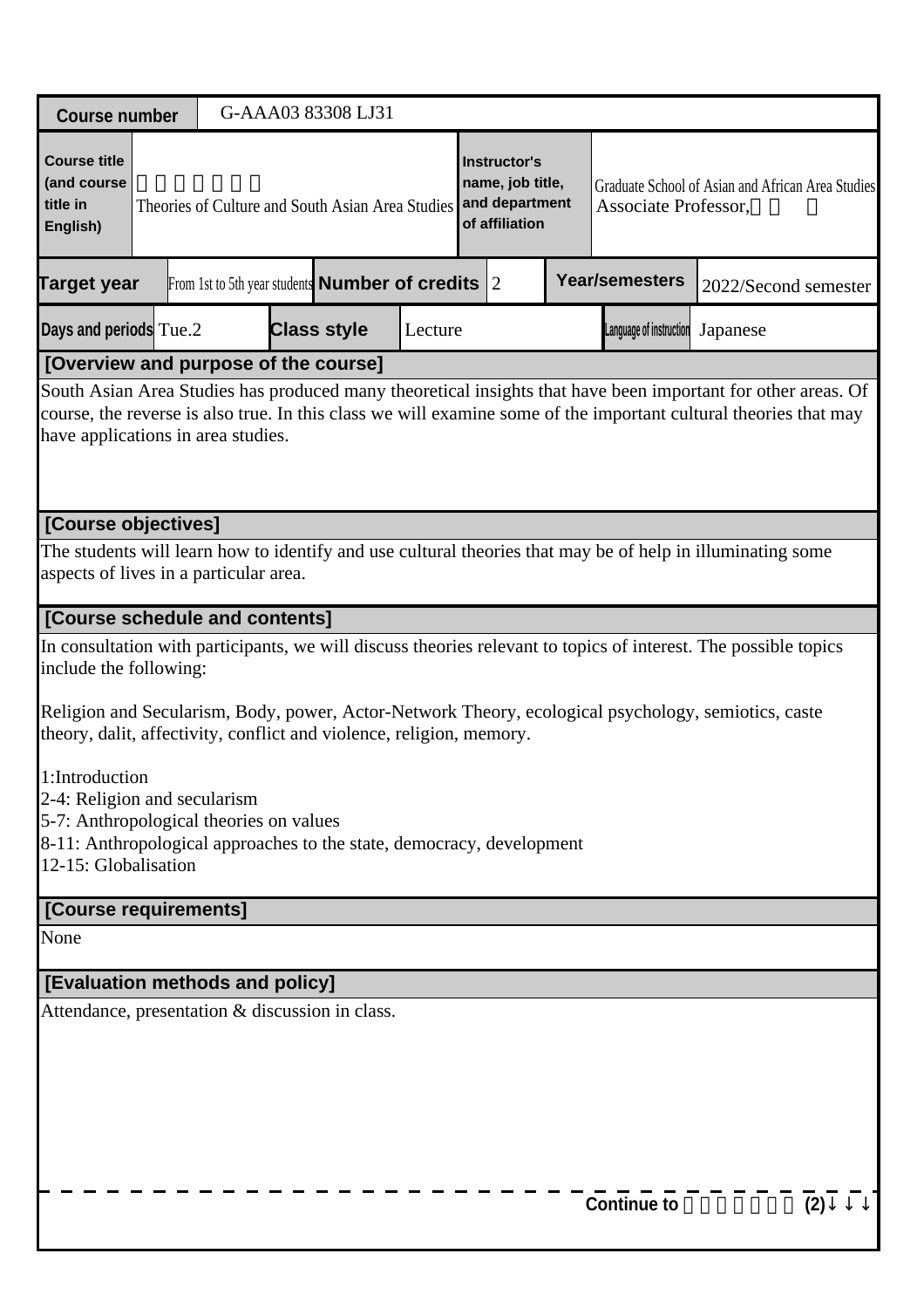### 南アジア文化論 **(2)**

## **[Textbooks]**

Instructed during class

# **[References, etc.]**

### **Reference books**

Introduced during class

## **[Study outside of class (preparation and review)]**

Reading assignment will be given every week. The presenter is requierd to prepare resume which summarizes the article. Others are required to prepare at least one question for discussion during the class.

# **Other information (office hours, etc.)**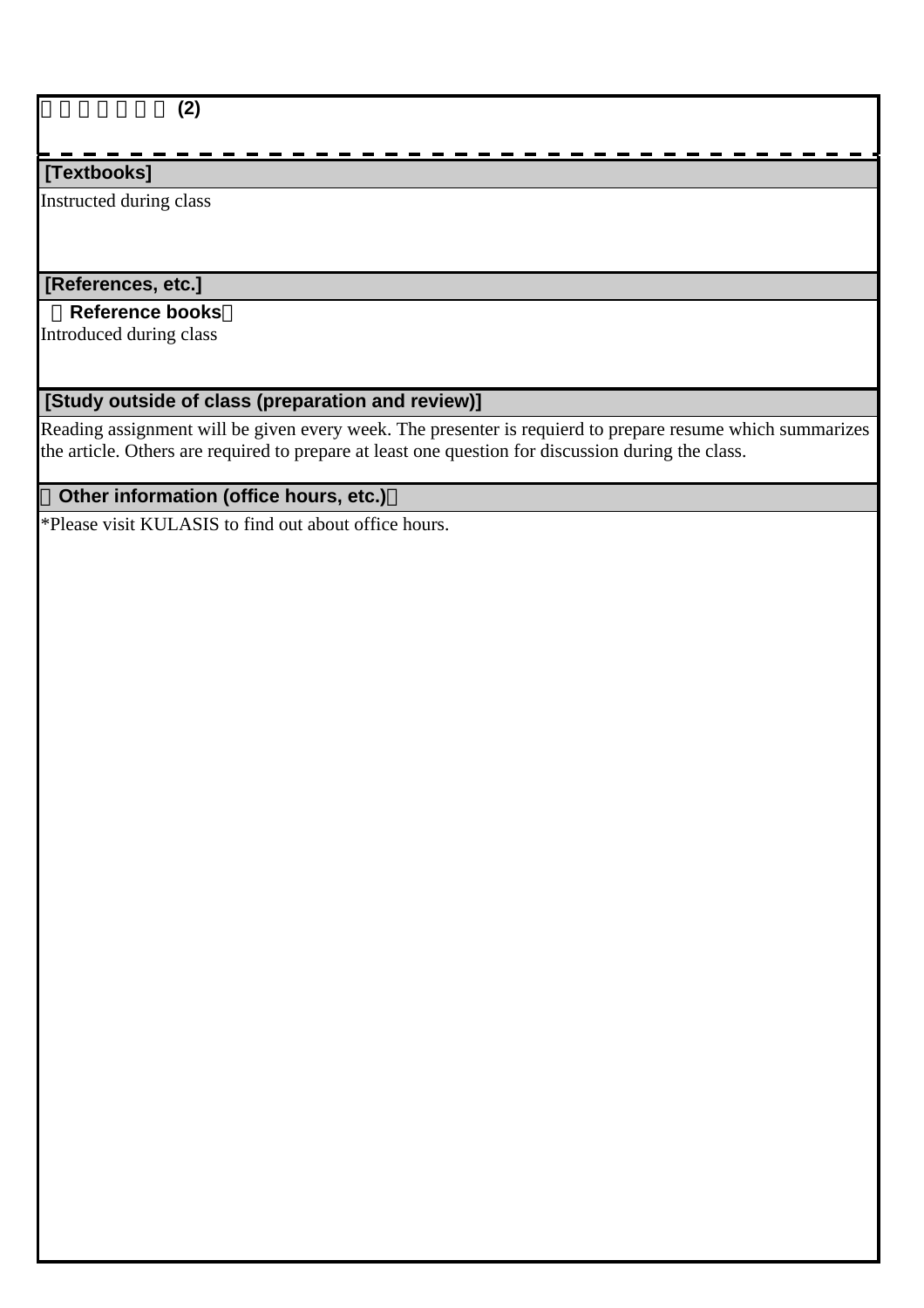| <b>Course number</b>                                                                                                                                                                                                                                                                                                                                                                                                                                                                                                                                                                                                                                                      |                                                                                                                                                                                                                                                                                                                                                                                       |  |                       |  | G-AAA03 83317 LJ31                                           |         |  |                                                                      |  |                         |                                                                                                                |  |
|---------------------------------------------------------------------------------------------------------------------------------------------------------------------------------------------------------------------------------------------------------------------------------------------------------------------------------------------------------------------------------------------------------------------------------------------------------------------------------------------------------------------------------------------------------------------------------------------------------------------------------------------------------------------------|---------------------------------------------------------------------------------------------------------------------------------------------------------------------------------------------------------------------------------------------------------------------------------------------------------------------------------------------------------------------------------------|--|-----------------------|--|--------------------------------------------------------------|---------|--|----------------------------------------------------------------------|--|-------------------------|----------------------------------------------------------------------------------------------------------------|--|
| <b>Course title</b><br>(and course<br>title in<br>English)                                                                                                                                                                                                                                                                                                                                                                                                                                                                                                                                                                                                                |                                                                                                                                                                                                                                                                                                                                                                                       |  | Reading in Nepali III |  |                                                              |         |  | Instructor's<br>name, job title,<br>and department<br>of affiliation |  |                         | Graduate School of Asian and African Area Studies<br>Professor, FUJIKURA TATSUROU                              |  |
| <b>Target year</b>                                                                                                                                                                                                                                                                                                                                                                                                                                                                                                                                                                                                                                                        |                                                                                                                                                                                                                                                                                                                                                                                       |  |                       |  | From 1st to 5th year students <b>Number of credits</b> $ 2 $ |         |  |                                                                      |  | <b>Year/semesters</b>   | 2022/First semester                                                                                            |  |
| Days and periods Tue.3                                                                                                                                                                                                                                                                                                                                                                                                                                                                                                                                                                                                                                                    |                                                                                                                                                                                                                                                                                                                                                                                       |  |                       |  | <b>Class style</b>                                           | Lecture |  |                                                                      |  | Language of instruction | Japanese                                                                                                       |  |
| [Overview and purpose of the course]                                                                                                                                                                                                                                                                                                                                                                                                                                                                                                                                                                                                                                      |                                                                                                                                                                                                                                                                                                                                                                                       |  |                       |  |                                                              |         |  |                                                                      |  |                         |                                                                                                                |  |
| Nepalese is the national language of Nepal. In addition to being the official language of the Indian state of<br>Sikkim, there are many speakers in other Indian states and in other locations such as Bhutan and Myanmar. In<br>recent years, the number of Nepalese speakers living in Japan has reached about 100,000. Nepalese literature<br>developed greatly after the 19th century. Publication of newspapers, magazines, and books in Nepalese is<br>also active. This class is intended for students studying in Nepalese-speaking countries or who use Nepalese<br>for their research. The class aims to improve the Nepalese reading ability of such students. |                                                                                                                                                                                                                                                                                                                                                                                       |  |                       |  |                                                              |         |  |                                                                      |  |                         |                                                                                                                |  |
| [Course objectives]                                                                                                                                                                                                                                                                                                                                                                                                                                                                                                                                                                                                                                                       |                                                                                                                                                                                                                                                                                                                                                                                       |  |                       |  |                                                              |         |  |                                                                      |  |                         |                                                                                                                |  |
| To enable students to acquire the Nepalese language reading skills necessary for conducting research and to<br>use Nepalese language materials when preparing papers.                                                                                                                                                                                                                                                                                                                                                                                                                                                                                                     |                                                                                                                                                                                                                                                                                                                                                                                       |  |                       |  |                                                              |         |  |                                                                      |  |                         |                                                                                                                |  |
|                                                                                                                                                                                                                                                                                                                                                                                                                                                                                                                                                                                                                                                                           |                                                                                                                                                                                                                                                                                                                                                                                       |  |                       |  |                                                              |         |  |                                                                      |  |                         |                                                                                                                |  |
|                                                                                                                                                                                                                                                                                                                                                                                                                                                                                                                                                                                                                                                                           | [Course schedule and contents]<br>Literature to be read in the class will be determined through consultation between the intructor and the<br>participants, taking into account the participants' levels of proficiency and research interests. In each lesson,<br>participants will read aloud from assigned sections and present a draft translation. Fifteen classes will be held. |  |                       |  |                                                              |         |  |                                                                      |  |                         |                                                                                                                |  |
| [Course requirements]                                                                                                                                                                                                                                                                                                                                                                                                                                                                                                                                                                                                                                                     |                                                                                                                                                                                                                                                                                                                                                                                       |  |                       |  |                                                              |         |  |                                                                      |  |                         |                                                                                                                |  |
| Basic proficiency in Nepalese.                                                                                                                                                                                                                                                                                                                                                                                                                                                                                                                                                                                                                                            |                                                                                                                                                                                                                                                                                                                                                                                       |  |                       |  |                                                              |         |  |                                                                      |  |                         |                                                                                                                |  |
| [Evaluation methods and policy]                                                                                                                                                                                                                                                                                                                                                                                                                                                                                                                                                                                                                                           |                                                                                                                                                                                                                                                                                                                                                                                       |  |                       |  |                                                              |         |  |                                                                      |  |                         |                                                                                                                |  |
| Class attendance and active participation.                                                                                                                                                                                                                                                                                                                                                                                                                                                                                                                                                                                                                                |                                                                                                                                                                                                                                                                                                                                                                                       |  |                       |  |                                                              |         |  |                                                                      |  |                         |                                                                                                                |  |
| [Textbooks]                                                                                                                                                                                                                                                                                                                                                                                                                                                                                                                                                                                                                                                               |                                                                                                                                                                                                                                                                                                                                                                                       |  |                       |  |                                                              |         |  |                                                                      |  |                         |                                                                                                                |  |
| Instructions will be provided during class.                                                                                                                                                                                                                                                                                                                                                                                                                                                                                                                                                                                                                               |                                                                                                                                                                                                                                                                                                                                                                                       |  |                       |  |                                                              |         |  |                                                                      |  |                         |                                                                                                                |  |
| [References, etc.]                                                                                                                                                                                                                                                                                                                                                                                                                                                                                                                                                                                                                                                        |                                                                                                                                                                                                                                                                                                                                                                                       |  |                       |  |                                                              |         |  |                                                                      |  |                         |                                                                                                                |  |
| <b>Reference books</b><br>Will be provided during class.                                                                                                                                                                                                                                                                                                                                                                                                                                                                                                                                                                                                                  |                                                                                                                                                                                                                                                                                                                                                                                       |  |                       |  |                                                              |         |  |                                                                      |  |                         |                                                                                                                |  |
| [Study outside of class (preparation and review)]                                                                                                                                                                                                                                                                                                                                                                                                                                                                                                                                                                                                                         |                                                                                                                                                                                                                                                                                                                                                                                       |  |                       |  |                                                              |         |  |                                                                      |  |                         |                                                                                                                |  |
| take between two and three hours.                                                                                                                                                                                                                                                                                                                                                                                                                                                                                                                                                                                                                                         |                                                                                                                                                                                                                                                                                                                                                                                       |  |                       |  |                                                              |         |  |                                                                      |  |                         | Read and understand the required text selections before each class. Preparations for each class is expected to |  |
|                                                                                                                                                                                                                                                                                                                                                                                                                                                                                                                                                                                                                                                                           |                                                                                                                                                                                                                                                                                                                                                                                       |  |                       |  |                                                              |         |  |                                                                      |  |                         |                                                                                                                |  |

#### **Other information (office hours, etc.)**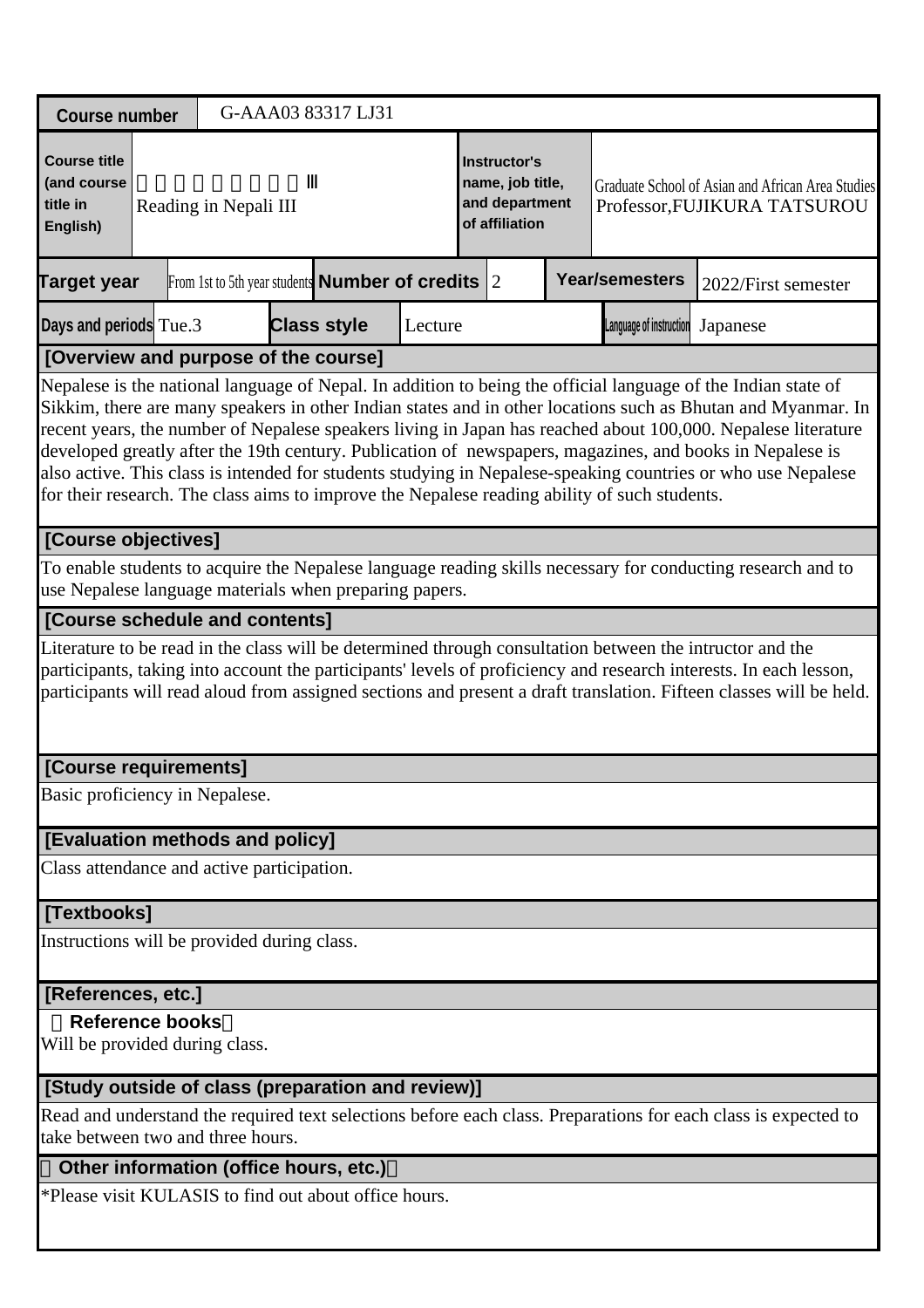| <b>Course title</b><br><b>Instructor's</b><br>(and course<br>name, job title,<br>and department<br>title in<br>Politics in South Asia<br>Professor, NAKAMIZO KAZUYA<br>of affiliation<br>English)<br><b>Year/semesters</b><br>From 1st to 5th year students <b>Number of credits</b> $ 2 $<br><b>Target year</b><br>2022/Second semester<br><b>Class style</b><br>Days and periods Fri.3<br>Seminar<br>Language of instruction<br>Japanese<br>[Overview and purpose of the course]<br>South Asia is an important region to consider crucial issues in the social sciences, such as the relationship<br>between democracy and violent conflict, between democracy and social equalization, and the possibility of<br>coexistence in a diverse society.<br>This seminar focuses on the political trajectories of India and Pakistan and examines the important issues<br>facing the modern world as mentioned above.<br>[Course objectives]<br>The course is designed to provide students with the basic knowledge of South Asian politics, especially the<br>politics of India and Pakistan. By studying these two countries, the students can have the clues to examine the<br>important issues such as poverty, violence, inequality, and human coexistence that exist in the world beyond<br>South Asia.<br>[Course schedule and contents]<br>This seminar picks up the topics as below.<br>1. Colonial Rule, Independence Movement, Partition of India and Pakistan<br>2. Changes in the Party System of India<br>3. The Development and Collapse of the Congress System in India<br>4. The Rise of Identity Politics in India<br>5. Religious Riots in India<br>6. Establishment of the BJP system in India<br>7. The Possibility of the Consociational Democracy in India<br>8. Comparison of political trajectories of India and Pakistan<br>9. The Cycle of Democracy and Authoritarianism in Pakistan<br>10.Summary: Development of South Asian Politics<br>Students who take this course must read the assignments of each topic. The above topics are changeable<br>according to the interest of students. | G-AAA03 83314 SJ31<br><b>Course number</b> |                                                   |  |  |  |  |  |  |  |  |  |  |  |  |
|----------------------------------------------------------------------------------------------------------------------------------------------------------------------------------------------------------------------------------------------------------------------------------------------------------------------------------------------------------------------------------------------------------------------------------------------------------------------------------------------------------------------------------------------------------------------------------------------------------------------------------------------------------------------------------------------------------------------------------------------------------------------------------------------------------------------------------------------------------------------------------------------------------------------------------------------------------------------------------------------------------------------------------------------------------------------------------------------------------------------------------------------------------------------------------------------------------------------------------------------------------------------------------------------------------------------------------------------------------------------------------------------------------------------------------------------------------------------------------------------------------------------------------------------------------------------------------------------------------------------------------------------------------------------------------------------------------------------------------------------------------------------------------------------------------------------------------------------------------------------------------------------------------------------------------------------------------------------------------------------------------------------------------------------------------------------------------------------------------------------|--------------------------------------------|---------------------------------------------------|--|--|--|--|--|--|--|--|--|--|--|--|
|                                                                                                                                                                                                                                                                                                                                                                                                                                                                                                                                                                                                                                                                                                                                                                                                                                                                                                                                                                                                                                                                                                                                                                                                                                                                                                                                                                                                                                                                                                                                                                                                                                                                                                                                                                                                                                                                                                                                                                                                                                                                                                                      |                                            | Graduate School of Asian and African Area Studies |  |  |  |  |  |  |  |  |  |  |  |  |
|                                                                                                                                                                                                                                                                                                                                                                                                                                                                                                                                                                                                                                                                                                                                                                                                                                                                                                                                                                                                                                                                                                                                                                                                                                                                                                                                                                                                                                                                                                                                                                                                                                                                                                                                                                                                                                                                                                                                                                                                                                                                                                                      |                                            |                                                   |  |  |  |  |  |  |  |  |  |  |  |  |
|                                                                                                                                                                                                                                                                                                                                                                                                                                                                                                                                                                                                                                                                                                                                                                                                                                                                                                                                                                                                                                                                                                                                                                                                                                                                                                                                                                                                                                                                                                                                                                                                                                                                                                                                                                                                                                                                                                                                                                                                                                                                                                                      |                                            |                                                   |  |  |  |  |  |  |  |  |  |  |  |  |
|                                                                                                                                                                                                                                                                                                                                                                                                                                                                                                                                                                                                                                                                                                                                                                                                                                                                                                                                                                                                                                                                                                                                                                                                                                                                                                                                                                                                                                                                                                                                                                                                                                                                                                                                                                                                                                                                                                                                                                                                                                                                                                                      |                                            |                                                   |  |  |  |  |  |  |  |  |  |  |  |  |
|                                                                                                                                                                                                                                                                                                                                                                                                                                                                                                                                                                                                                                                                                                                                                                                                                                                                                                                                                                                                                                                                                                                                                                                                                                                                                                                                                                                                                                                                                                                                                                                                                                                                                                                                                                                                                                                                                                                                                                                                                                                                                                                      |                                            |                                                   |  |  |  |  |  |  |  |  |  |  |  |  |
|                                                                                                                                                                                                                                                                                                                                                                                                                                                                                                                                                                                                                                                                                                                                                                                                                                                                                                                                                                                                                                                                                                                                                                                                                                                                                                                                                                                                                                                                                                                                                                                                                                                                                                                                                                                                                                                                                                                                                                                                                                                                                                                      |                                            |                                                   |  |  |  |  |  |  |  |  |  |  |  |  |
|                                                                                                                                                                                                                                                                                                                                                                                                                                                                                                                                                                                                                                                                                                                                                                                                                                                                                                                                                                                                                                                                                                                                                                                                                                                                                                                                                                                                                                                                                                                                                                                                                                                                                                                                                                                                                                                                                                                                                                                                                                                                                                                      |                                            |                                                   |  |  |  |  |  |  |  |  |  |  |  |  |
|                                                                                                                                                                                                                                                                                                                                                                                                                                                                                                                                                                                                                                                                                                                                                                                                                                                                                                                                                                                                                                                                                                                                                                                                                                                                                                                                                                                                                                                                                                                                                                                                                                                                                                                                                                                                                                                                                                                                                                                                                                                                                                                      |                                            |                                                   |  |  |  |  |  |  |  |  |  |  |  |  |
|                                                                                                                                                                                                                                                                                                                                                                                                                                                                                                                                                                                                                                                                                                                                                                                                                                                                                                                                                                                                                                                                                                                                                                                                                                                                                                                                                                                                                                                                                                                                                                                                                                                                                                                                                                                                                                                                                                                                                                                                                                                                                                                      |                                            |                                                   |  |  |  |  |  |  |  |  |  |  |  |  |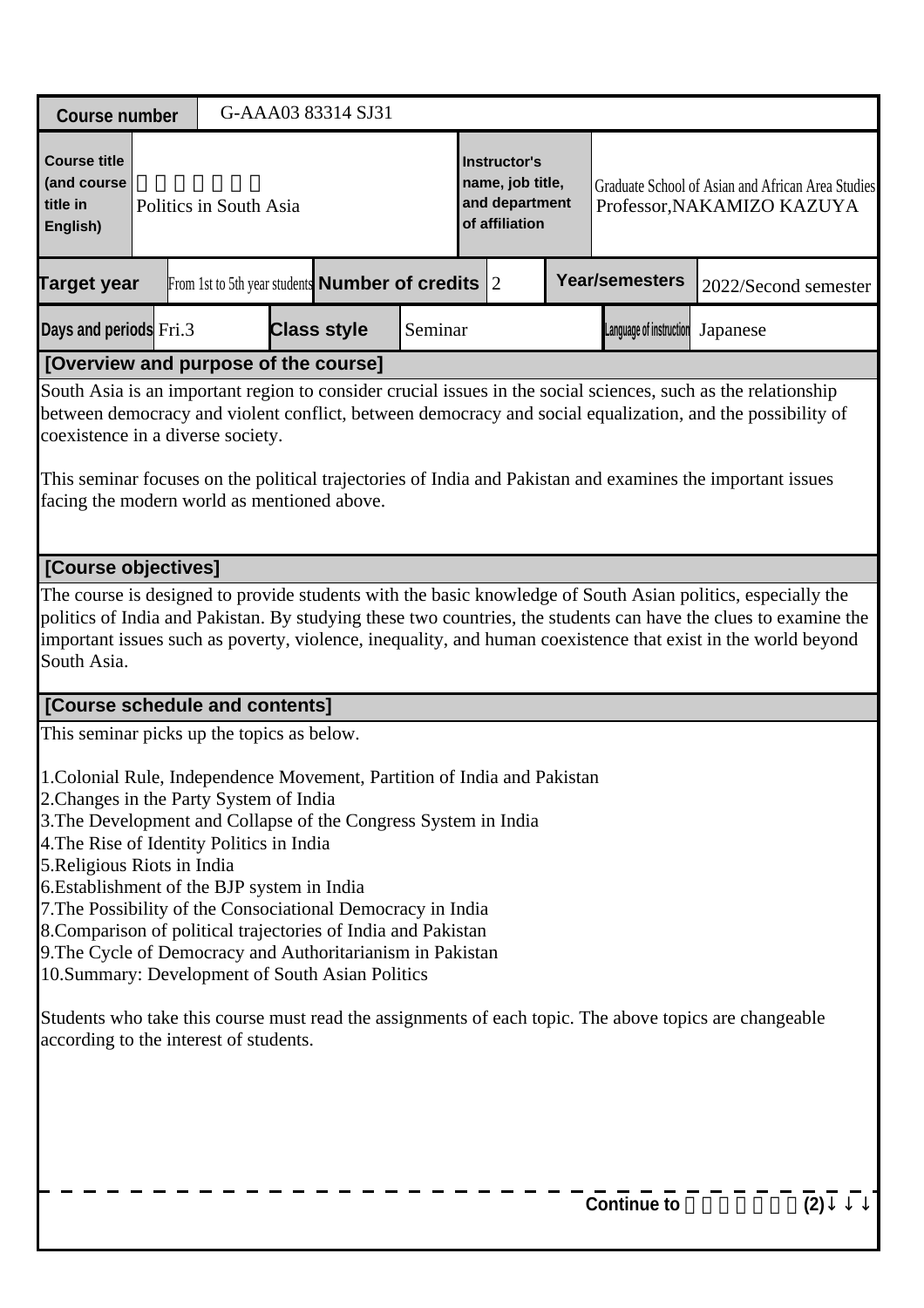#### 南アジア政治論**(2)**

# **[Course requirements]**

None

### **[Evaluation methods and policy]**

Evaluation on class performance(70%)+Term paper(30%)

# **[Textbooks]**

Instructed during class

#### **[References, etc.]**

 **Reference books**

Introduced during class

# **[Study outside of class (preparation and review)]**

Students who take this course must read the assignments of each topic.

### **Other information (office hours, etc.)**

Please make contact by E-mail.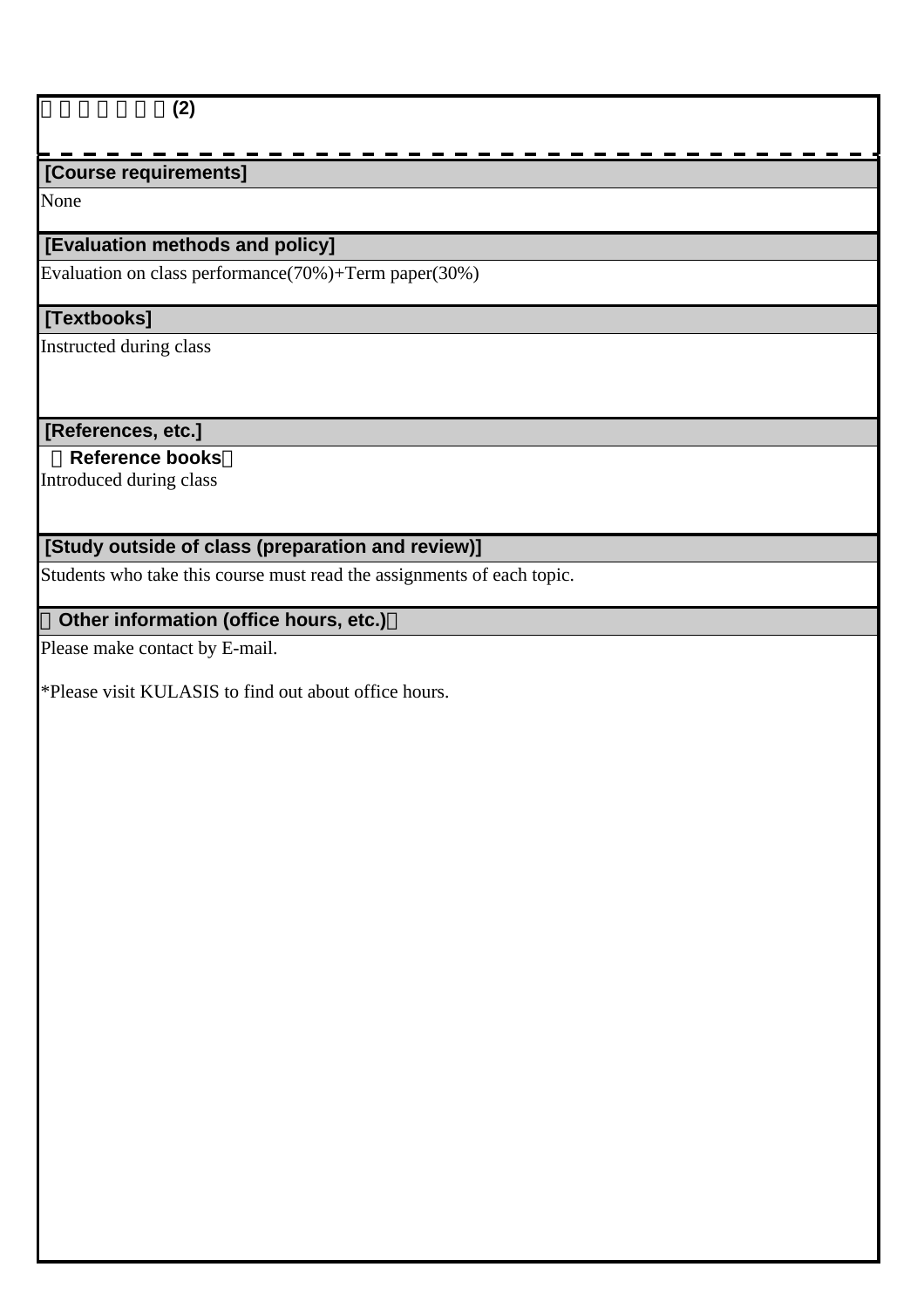| <b>Course number</b>                                                                                                                                                                                                                                                                                                                                                                                                                                                                                                                                                                                                                                                                                                                                                                                                 |  | G-AAA03 83316 LJ31                                           |         |                                                                      |                         |                               |     |
|----------------------------------------------------------------------------------------------------------------------------------------------------------------------------------------------------------------------------------------------------------------------------------------------------------------------------------------------------------------------------------------------------------------------------------------------------------------------------------------------------------------------------------------------------------------------------------------------------------------------------------------------------------------------------------------------------------------------------------------------------------------------------------------------------------------------|--|--------------------------------------------------------------|---------|----------------------------------------------------------------------|-------------------------|-------------------------------|-----|
| <b>Course title</b><br>(and course<br>title in<br>English)                                                                                                                                                                                                                                                                                                                                                                                                                                                                                                                                                                                                                                                                                                                                                           |  | Environment and Culture in South Asia                        |         | Instructor's<br>name, job title,<br>and department<br>of affiliation |                         | Part-time Lecturer, ITO SANAE |     |
| <b>Target year</b>                                                                                                                                                                                                                                                                                                                                                                                                                                                                                                                                                                                                                                                                                                                                                                                                   |  | From 1st to 5th year students <b>Number of credits</b> $ 2 $ |         |                                                                      | <b>Year/semesters</b>   | 2022/Second semester          |     |
| Days and periods Mon.3                                                                                                                                                                                                                                                                                                                                                                                                                                                                                                                                                                                                                                                                                                                                                                                               |  | <b>Class style</b>                                           | Lecture |                                                                      | Language of instruction | Japanese                      |     |
| [Overview and purpose of the course]                                                                                                                                                                                                                                                                                                                                                                                                                                                                                                                                                                                                                                                                                                                                                                                 |  |                                                              |         |                                                                      |                         |                               |     |
| South Asia has nurtured a variety of cultures in a diverse environment that includes the world's highest<br>mountain, Everest, to the Indian Ocean region. On the other hand, in recent years, many environmental<br>problems,<br>such as air pollution, garbage problems, and disasters, have been reported. In this class, we will approach the<br>environment as a starting point for understanding the contemporary aspects of South Asia from the<br>perspective of cultural anthropology and ethnographic research. First, we will examine the issues surrounding<br>the environment in South Asia from the perspective of purity and divine spirits. Then, we will explore how<br>the environment has been perceived and discussed in the context of modernity, referring to case studies and<br>ethnography. |  |                                                              |         |                                                                      |                         |                               |     |
| [Course objectives]                                                                                                                                                                                                                                                                                                                                                                                                                                                                                                                                                                                                                                                                                                                                                                                                  |  |                                                              |         |                                                                      |                         |                               |     |
| (1) Deepen understanding of the South Asian environment from a cultural perspective.<br>(2) Learn how to approach research questions using cultural anthropology and ethnographic methods.                                                                                                                                                                                                                                                                                                                                                                                                                                                                                                                                                                                                                           |  |                                                              |         |                                                                      |                         |                               |     |
| [Course schedule and contents]                                                                                                                                                                                                                                                                                                                                                                                                                                                                                                                                                                                                                                                                                                                                                                                       |  |                                                              |         |                                                                      |                         |                               |     |
| Students will read and discuss literature on the following topics. However, the topics may be changed<br>depending on the interests of and the number of participants.<br>Pollution and purity<br>Sanitarization and garbage<br><b>Environment and Divine Spirit</b><br>Management of urban space<br><b>Environmental</b> issues                                                                                                                                                                                                                                                                                                                                                                                                                                                                                     |  |                                                              |         |                                                                      |                         |                               |     |
| <b>Disaster and Reconstruction</b>                                                                                                                                                                                                                                                                                                                                                                                                                                                                                                                                                                                                                                                                                                                                                                                   |  |                                                              |         |                                                                      |                         |                               |     |
| [Course requirements]                                                                                                                                                                                                                                                                                                                                                                                                                                                                                                                                                                                                                                                                                                                                                                                                |  |                                                              |         |                                                                      |                         |                               |     |
| None                                                                                                                                                                                                                                                                                                                                                                                                                                                                                                                                                                                                                                                                                                                                                                                                                 |  |                                                              |         |                                                                      | <b>Continue to</b>      |                               | (2) |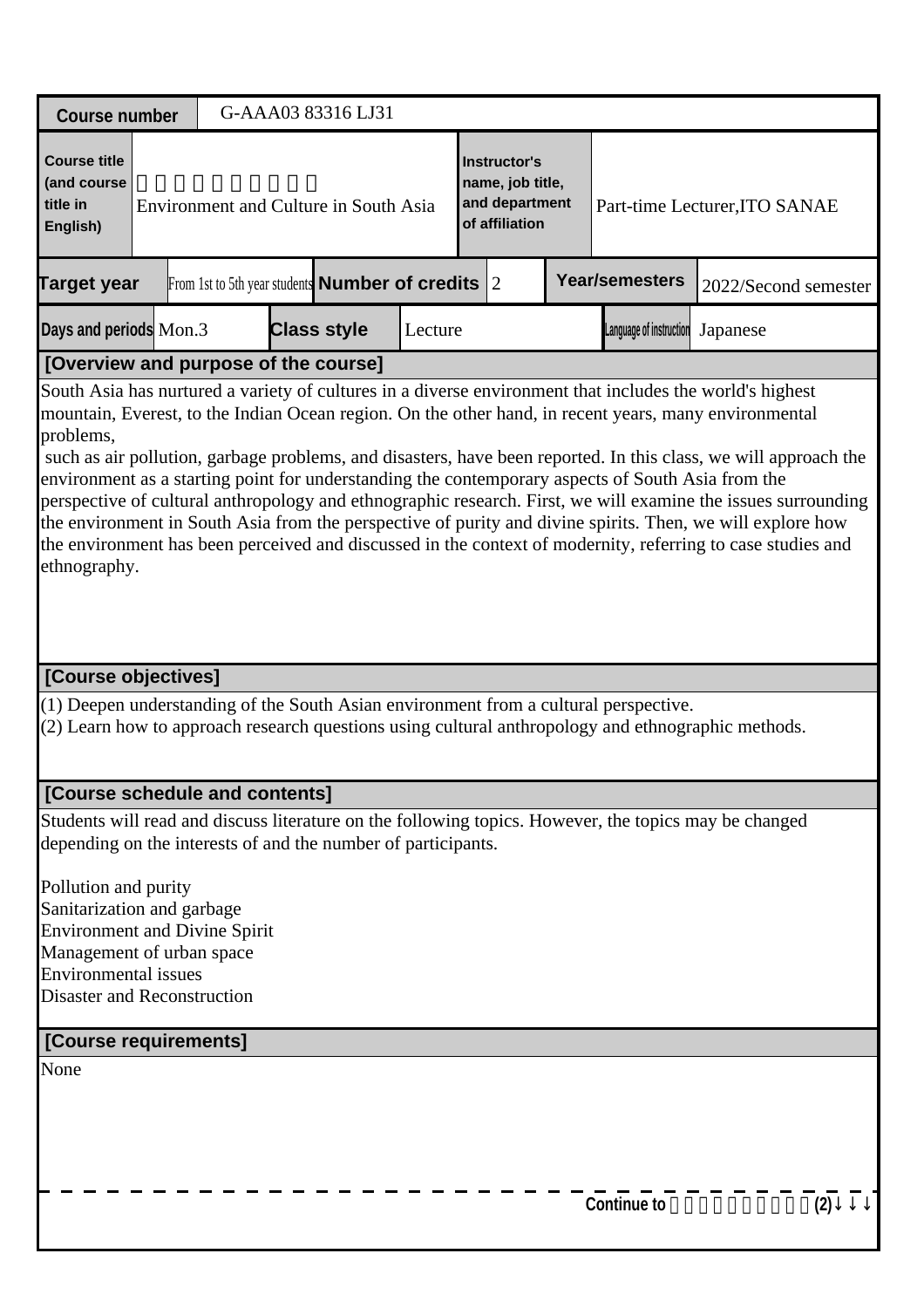### **[Evaluation methods and policy]**

Evaluation will be based on the extent to which students have mastered the lecture content in relation to their own research interests.

#### **[Textbooks]**

Instructed during class

#### **[References, etc.]**

#### **Reference books**

Introduced during class

# **[Study outside of class (preparation and review)]**

Students are expected to read literature as instructed in class before participating. Presenters are expected to prepare resumes for their assigned sections.

## **Other information (office hours, etc.)**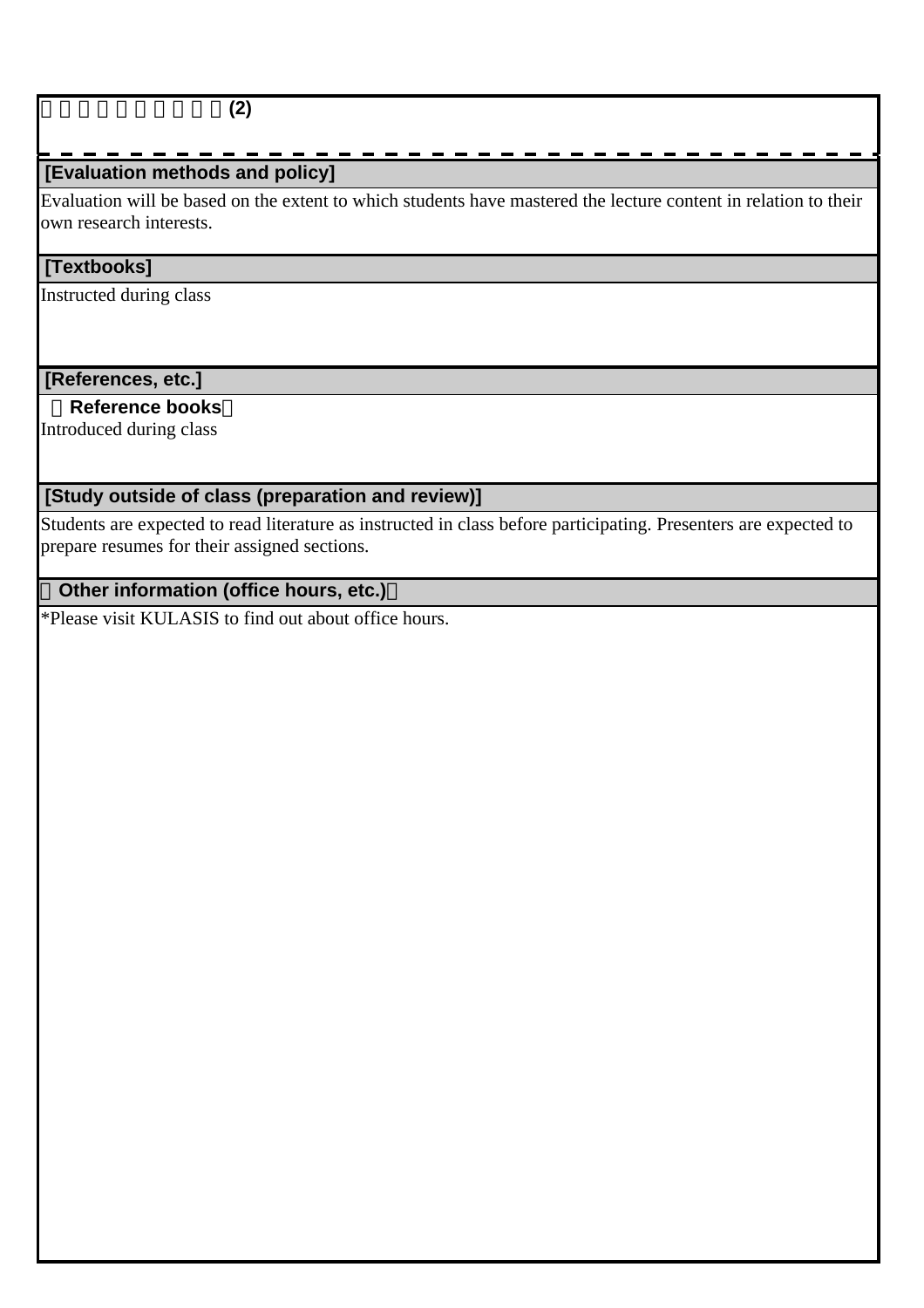| <b>Course number</b>                                                                               |                                                                                                                                                                                                                                                                                                                                                                                                                                       |  |  |  | G-AAA03 53802 SB31                                  |         |  |                                                                             |  |                                                                                              |                                                                                                                               |  |
|----------------------------------------------------------------------------------------------------|---------------------------------------------------------------------------------------------------------------------------------------------------------------------------------------------------------------------------------------------------------------------------------------------------------------------------------------------------------------------------------------------------------------------------------------|--|--|--|-----------------------------------------------------|---------|--|-----------------------------------------------------------------------------|--|----------------------------------------------------------------------------------------------|-------------------------------------------------------------------------------------------------------------------------------|--|
| <b>Course title</b><br>(and course<br>title in<br>English)                                         |                                                                                                                                                                                                                                                                                                                                                                                                                                       |  |  |  | Research Seminar on Global Area Studies I           |         |  | <b>Instructor's</b><br>name, job title,<br>and department<br>of affiliation |  |                                                                                              | Graduate School of Asian and African Area Studies<br>Professor, All the teaching staff at the division of Global Area Studies |  |
| <b>Target year</b>                                                                                 |                                                                                                                                                                                                                                                                                                                                                                                                                                       |  |  |  | 1st $\&$ 2nd year students <b>Number of credits</b> |         |  | 13                                                                          |  | <b>Year/semesters</b>                                                                        | 2022/First semester                                                                                                           |  |
| Days and periods Wed.3                                                                             |                                                                                                                                                                                                                                                                                                                                                                                                                                       |  |  |  | <b>Class style</b>                                  | seminar |  |                                                                             |  |                                                                                              | Language of instruction Japanese and English                                                                                  |  |
| [Overview and purpose of the course]                                                               |                                                                                                                                                                                                                                                                                                                                                                                                                                       |  |  |  |                                                     |         |  |                                                                             |  |                                                                                              |                                                                                                                               |  |
|                                                                                                    | This course will elucidate correlations between glocalization and regional characteristics, the basis for<br>peaceful coexistence and sustainable humanosphere in Asia and Africa, and the special features of the Islamic<br>world, South Asia, and the Indian Ocean, in terms of global area studies. We will also hold seminars<br>concerning the basic clusters of problems and methodological approaches in global area studies. |  |  |  |                                                     |         |  |                                                                             |  |                                                                                              |                                                                                                                               |  |
| [Course objectives]                                                                                |                                                                                                                                                                                                                                                                                                                                                                                                                                       |  |  |  |                                                     |         |  |                                                                             |  |                                                                                              |                                                                                                                               |  |
| Students will attain basic methodological skills for carrying out research in global area studies. |                                                                                                                                                                                                                                                                                                                                                                                                                                       |  |  |  |                                                     |         |  |                                                                             |  |                                                                                              |                                                                                                                               |  |
| [Course schedule and contents]                                                                     |                                                                                                                                                                                                                                                                                                                                                                                                                                       |  |  |  |                                                     |         |  |                                                                             |  |                                                                                              |                                                                                                                               |  |
| <b>Week 1: Orientation</b><br>Weeks 2-14: Mostly individual research reports<br>Week 15: Summary   |                                                                                                                                                                                                                                                                                                                                                                                                                                       |  |  |  |                                                     |         |  |                                                                             |  |                                                                                              |                                                                                                                               |  |
| [Course requirements]                                                                              |                                                                                                                                                                                                                                                                                                                                                                                                                                       |  |  |  |                                                     |         |  |                                                                             |  |                                                                                              |                                                                                                                               |  |
|                                                                                                    |                                                                                                                                                                                                                                                                                                                                                                                                                                       |  |  |  |                                                     |         |  |                                                                             |  | For students who have not yet passed their pre-doctoral thesis supervising committee review. |                                                                                                                               |  |
| [Evaluation methods and policy]                                                                    |                                                                                                                                                                                                                                                                                                                                                                                                                                       |  |  |  |                                                     |         |  |                                                                             |  |                                                                                              |                                                                                                                               |  |
| attitude during the seminar will be taken into consideration.                                      |                                                                                                                                                                                                                                                                                                                                                                                                                                       |  |  |  |                                                     |         |  |                                                                             |  |                                                                                              | Students will be evaluated on the basis of the content of their presentations and attendance, but a proactive                 |  |
| [Textbooks]                                                                                        |                                                                                                                                                                                                                                                                                                                                                                                                                                       |  |  |  |                                                     |         |  |                                                                             |  |                                                                                              |                                                                                                                               |  |
| Instructed during class                                                                            |                                                                                                                                                                                                                                                                                                                                                                                                                                       |  |  |  |                                                     |         |  |                                                                             |  |                                                                                              |                                                                                                                               |  |
| [References, etc.]                                                                                 |                                                                                                                                                                                                                                                                                                                                                                                                                                       |  |  |  |                                                     |         |  |                                                                             |  |                                                                                              |                                                                                                                               |  |
| <b>Reference books</b><br>Introduced during class                                                  |                                                                                                                                                                                                                                                                                                                                                                                                                                       |  |  |  |                                                     |         |  |                                                                             |  |                                                                                              |                                                                                                                               |  |
| [Study outside of class (preparation and review)]                                                  |                                                                                                                                                                                                                                                                                                                                                                                                                                       |  |  |  |                                                     |         |  |                                                                             |  |                                                                                              |                                                                                                                               |  |
| As instructed during seminars.                                                                     |                                                                                                                                                                                                                                                                                                                                                                                                                                       |  |  |  |                                                     |         |  |                                                                             |  |                                                                                              |                                                                                                                               |  |
| Other information (office hours, etc.)                                                             |                                                                                                                                                                                                                                                                                                                                                                                                                                       |  |  |  |                                                     |         |  |                                                                             |  |                                                                                              |                                                                                                                               |  |
| *Please visit KULASIS to find out about office hours.                                              |                                                                                                                                                                                                                                                                                                                                                                                                                                       |  |  |  |                                                     |         |  |                                                                             |  |                                                                                              |                                                                                                                               |  |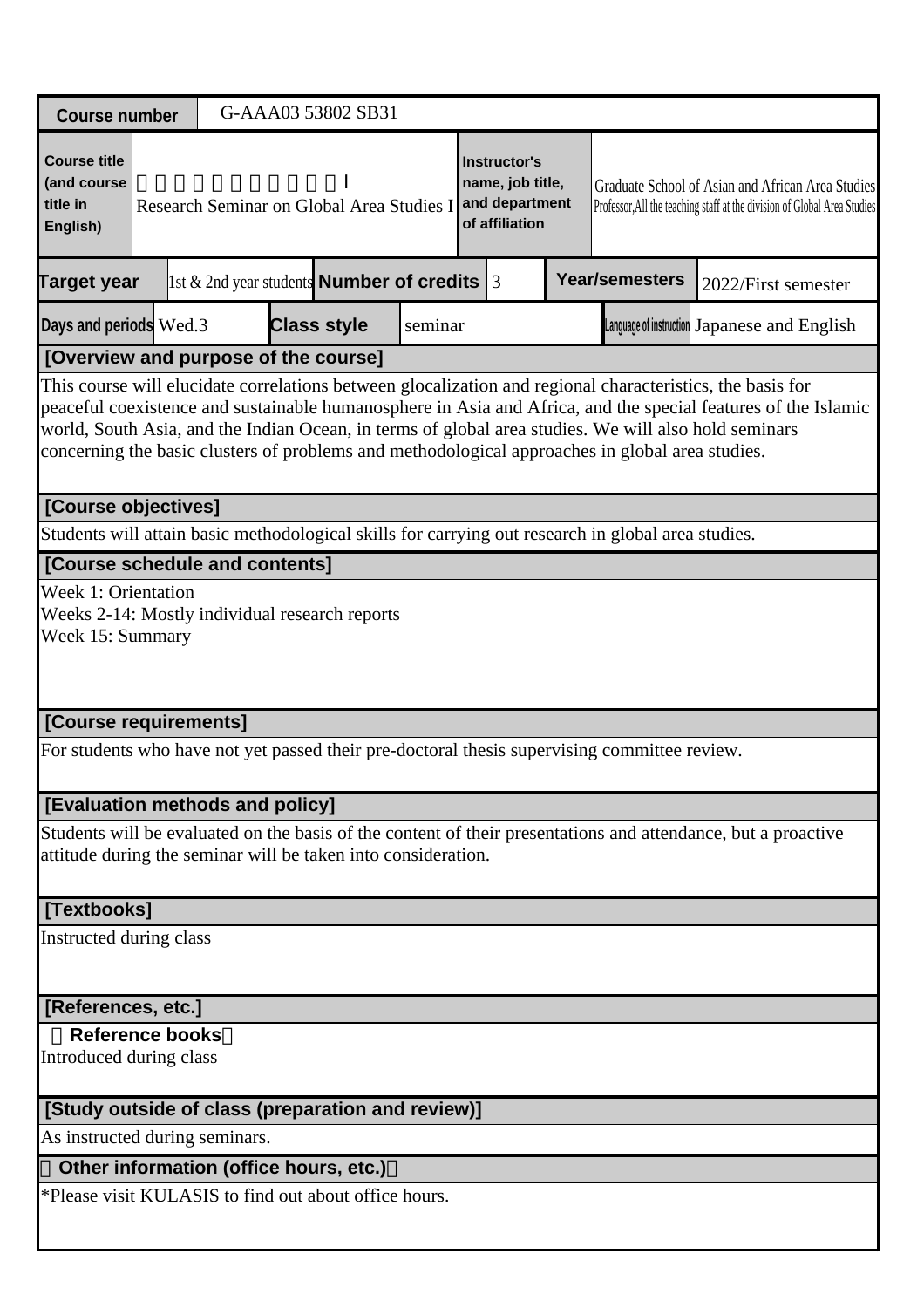| <b>Course number</b>                                                                             |                                                                                                                                                                                                                                                                                                                                                                                                                                  |  |  |  | G-AAA03 53803 SB31                                  |         |  |                                                                      |  |                                                                                              |                                                                                                                               |  |
|--------------------------------------------------------------------------------------------------|----------------------------------------------------------------------------------------------------------------------------------------------------------------------------------------------------------------------------------------------------------------------------------------------------------------------------------------------------------------------------------------------------------------------------------|--|--|--|-----------------------------------------------------|---------|--|----------------------------------------------------------------------|--|----------------------------------------------------------------------------------------------|-------------------------------------------------------------------------------------------------------------------------------|--|
| <b>Course title</b><br>(and course<br>title in<br>English)                                       |                                                                                                                                                                                                                                                                                                                                                                                                                                  |  |  |  | Research Seminar on Global Area Studies II          |         |  | Instructor's<br>name, job title,<br>and department<br>of affiliation |  |                                                                                              | Graduate School of Asian and African Area Studies<br>Professor, All the teaching staff at the division of Global Area Studies |  |
| <b>Target year</b>                                                                               |                                                                                                                                                                                                                                                                                                                                                                                                                                  |  |  |  | 1st $\&$ 2nd year students <b>Number of credits</b> |         |  | 3                                                                    |  | <b>Year/semesters</b>                                                                        | 2022/Second semester                                                                                                          |  |
| Days and periods Wed.3                                                                           |                                                                                                                                                                                                                                                                                                                                                                                                                                  |  |  |  | <b>Class style</b>                                  | seminar |  |                                                                      |  |                                                                                              | Language of instruction Japanese and English                                                                                  |  |
| [Overview and purpose of the course]                                                             |                                                                                                                                                                                                                                                                                                                                                                                                                                  |  |  |  |                                                     |         |  |                                                                      |  |                                                                                              |                                                                                                                               |  |
|                                                                                                  | Students will take up specific cases regarding correlations between glocalization and regional characteristics,<br>the basis for peaceful coexistence and sustainable humanosphere in Asia and Africa, and the special features<br>of the Islamic world, South Asia, and the Indian Ocean, in terms of global area studies, and do practical work<br>in constructing issues for research and learning methodological approaches. |  |  |  |                                                     |         |  |                                                                      |  |                                                                                              |                                                                                                                               |  |
| [Course objectives]                                                                              |                                                                                                                                                                                                                                                                                                                                                                                                                                  |  |  |  |                                                     |         |  |                                                                      |  |                                                                                              |                                                                                                                               |  |
| Students will develop skills to conduct specific case studies in global area studies.            |                                                                                                                                                                                                                                                                                                                                                                                                                                  |  |  |  |                                                     |         |  |                                                                      |  |                                                                                              |                                                                                                                               |  |
| [Course schedule and contents]                                                                   |                                                                                                                                                                                                                                                                                                                                                                                                                                  |  |  |  |                                                     |         |  |                                                                      |  |                                                                                              |                                                                                                                               |  |
| <b>Week 1: Orientation</b><br>Weeks 2-14: Mostly individual research reports<br>Week 15: Summary |                                                                                                                                                                                                                                                                                                                                                                                                                                  |  |  |  |                                                     |         |  |                                                                      |  |                                                                                              |                                                                                                                               |  |
| [Course requirements]                                                                            |                                                                                                                                                                                                                                                                                                                                                                                                                                  |  |  |  |                                                     |         |  |                                                                      |  |                                                                                              |                                                                                                                               |  |
|                                                                                                  |                                                                                                                                                                                                                                                                                                                                                                                                                                  |  |  |  |                                                     |         |  |                                                                      |  | For students who have not yet passed their pre-doctoral thesis supervising committee review. |                                                                                                                               |  |
| [Evaluation methods and policy]                                                                  |                                                                                                                                                                                                                                                                                                                                                                                                                                  |  |  |  |                                                     |         |  |                                                                      |  |                                                                                              |                                                                                                                               |  |
| attitude during the seminar will be taken into consideration.                                    |                                                                                                                                                                                                                                                                                                                                                                                                                                  |  |  |  |                                                     |         |  |                                                                      |  |                                                                                              | Students will be evaluated on the basis of the content of their presentations and attendance, but a proactive                 |  |
| [Textbooks]                                                                                      |                                                                                                                                                                                                                                                                                                                                                                                                                                  |  |  |  |                                                     |         |  |                                                                      |  |                                                                                              |                                                                                                                               |  |
| Instructed during class                                                                          |                                                                                                                                                                                                                                                                                                                                                                                                                                  |  |  |  |                                                     |         |  |                                                                      |  |                                                                                              |                                                                                                                               |  |
| [References, etc.]                                                                               |                                                                                                                                                                                                                                                                                                                                                                                                                                  |  |  |  |                                                     |         |  |                                                                      |  |                                                                                              |                                                                                                                               |  |
| <b>Reference books</b>                                                                           |                                                                                                                                                                                                                                                                                                                                                                                                                                  |  |  |  |                                                     |         |  |                                                                      |  |                                                                                              |                                                                                                                               |  |
| Introduced during class                                                                          |                                                                                                                                                                                                                                                                                                                                                                                                                                  |  |  |  |                                                     |         |  |                                                                      |  |                                                                                              |                                                                                                                               |  |
| [Study outside of class (preparation and review)]                                                |                                                                                                                                                                                                                                                                                                                                                                                                                                  |  |  |  |                                                     |         |  |                                                                      |  |                                                                                              |                                                                                                                               |  |
| As instructed during seminars.                                                                   |                                                                                                                                                                                                                                                                                                                                                                                                                                  |  |  |  |                                                     |         |  |                                                                      |  |                                                                                              |                                                                                                                               |  |
| Other information (office hours, etc.)                                                           |                                                                                                                                                                                                                                                                                                                                                                                                                                  |  |  |  |                                                     |         |  |                                                                      |  |                                                                                              |                                                                                                                               |  |
| *Please visit KULASIS to find out about office hours.                                            |                                                                                                                                                                                                                                                                                                                                                                                                                                  |  |  |  |                                                     |         |  |                                                                      |  |                                                                                              |                                                                                                                               |  |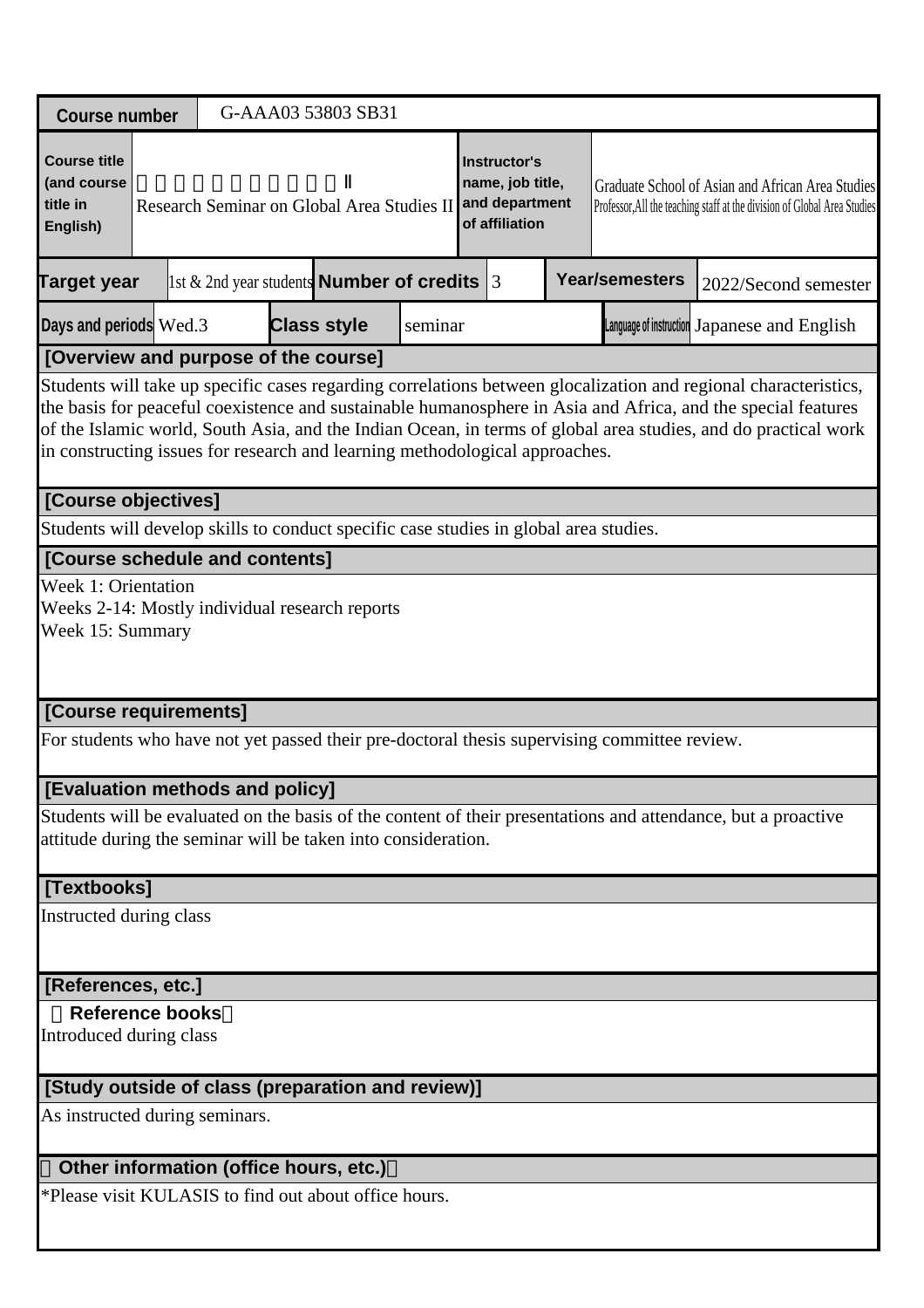| <b>Course number</b>                                                                      |  |                                                                  | G-AAA03 73804 SB31 |  |         |  |                                                                             |  |                       |                                                                                                                                                                                                                                                                                                                                                                                                                                                    |  |
|-------------------------------------------------------------------------------------------|--|------------------------------------------------------------------|--------------------|--|---------|--|-----------------------------------------------------------------------------|--|-----------------------|----------------------------------------------------------------------------------------------------------------------------------------------------------------------------------------------------------------------------------------------------------------------------------------------------------------------------------------------------------------------------------------------------------------------------------------------------|--|
| <b>Course title</b><br>(and course<br>title in<br>English)                                |  | Research Seminar on Global Area Studies III                      |                    |  |         |  | <b>Instructor's</b><br>name, job title,<br>and department<br>of affiliation |  |                       | Graduate School of Asian and African Area Studies<br>Professor, All the teaching staff at the division of Global Area Studies                                                                                                                                                                                                                                                                                                                      |  |
| <b>Target year</b>                                                                        |  | From 3rd to 5th year students <b>Number of credits</b> $\vert$ 3 |                    |  |         |  |                                                                             |  | <b>Year/semesters</b> | 2022/First semester                                                                                                                                                                                                                                                                                                                                                                                                                                |  |
| Days and periods Wed.5                                                                    |  |                                                                  | <b>Class style</b> |  | seminar |  |                                                                             |  |                       | Language of instruction Japanese and English                                                                                                                                                                                                                                                                                                                                                                                                       |  |
| [Overview and purpose of the course]                                                      |  |                                                                  |                    |  |         |  |                                                                             |  |                       |                                                                                                                                                                                                                                                                                                                                                                                                                                                    |  |
| variety of angles to help them write their doctoral dissertations.                        |  |                                                                  |                    |  |         |  |                                                                             |  |                       | Students will do practical work in grasping the overall questions and research methods regarding correlations<br>between glocalization and regional characteristics, the basis for peaceful coexistence and sustainable<br>humanosphere in Asia and Africa, and the special features of the Islamic world, South Asia, and the Indian<br>Ocean, in terms of global area studies. In addition, we will provide evaluations and guidance from a wide |  |
| [Course objectives]                                                                       |  |                                                                  |                    |  |         |  |                                                                             |  |                       |                                                                                                                                                                                                                                                                                                                                                                                                                                                    |  |
| develop research questions for their doctoral dissertations.                              |  |                                                                  |                    |  |         |  |                                                                             |  |                       | Students will further develop their capacity to engage in independent research in global area studies and to                                                                                                                                                                                                                                                                                                                                       |  |
| [Course schedule and contents]                                                            |  |                                                                  |                    |  |         |  |                                                                             |  |                       |                                                                                                                                                                                                                                                                                                                                                                                                                                                    |  |
| Week 1: Orientation<br>Weeks 2-14: Mostly individual research reports<br>Week 15: Summary |  |                                                                  |                    |  |         |  |                                                                             |  |                       |                                                                                                                                                                                                                                                                                                                                                                                                                                                    |  |
| [Course requirements]                                                                     |  |                                                                  |                    |  |         |  |                                                                             |  |                       |                                                                                                                                                                                                                                                                                                                                                                                                                                                    |  |
| For students who have passed their pre-doctoral thesis supervising committee review.      |  |                                                                  |                    |  |         |  |                                                                             |  |                       |                                                                                                                                                                                                                                                                                                                                                                                                                                                    |  |
| [Evaluation methods and policy]                                                           |  |                                                                  |                    |  |         |  |                                                                             |  |                       |                                                                                                                                                                                                                                                                                                                                                                                                                                                    |  |
| attitude during the seminar will be taken into consideration.                             |  |                                                                  |                    |  |         |  |                                                                             |  |                       | Students will be evaluated on the basis of the content of their presentations and attendance, but a proactive                                                                                                                                                                                                                                                                                                                                      |  |
| [Textbooks]                                                                               |  |                                                                  |                    |  |         |  |                                                                             |  |                       |                                                                                                                                                                                                                                                                                                                                                                                                                                                    |  |
| Instructed during class                                                                   |  |                                                                  |                    |  |         |  |                                                                             |  |                       |                                                                                                                                                                                                                                                                                                                                                                                                                                                    |  |
| [References, etc.]                                                                        |  |                                                                  |                    |  |         |  |                                                                             |  |                       |                                                                                                                                                                                                                                                                                                                                                                                                                                                    |  |
| <b>Reference books</b><br>Introduced during class                                         |  |                                                                  |                    |  |         |  |                                                                             |  |                       |                                                                                                                                                                                                                                                                                                                                                                                                                                                    |  |
| [Study outside of class (preparation and review)]                                         |  |                                                                  |                    |  |         |  |                                                                             |  |                       |                                                                                                                                                                                                                                                                                                                                                                                                                                                    |  |
| As instructed during seminars.                                                            |  |                                                                  |                    |  |         |  |                                                                             |  |                       |                                                                                                                                                                                                                                                                                                                                                                                                                                                    |  |
| Other information (office hours, etc.)                                                    |  |                                                                  |                    |  |         |  |                                                                             |  |                       |                                                                                                                                                                                                                                                                                                                                                                                                                                                    |  |
| *Please visit KULASIS to find out about office hours.                                     |  |                                                                  |                    |  |         |  |                                                                             |  |                       |                                                                                                                                                                                                                                                                                                                                                                                                                                                    |  |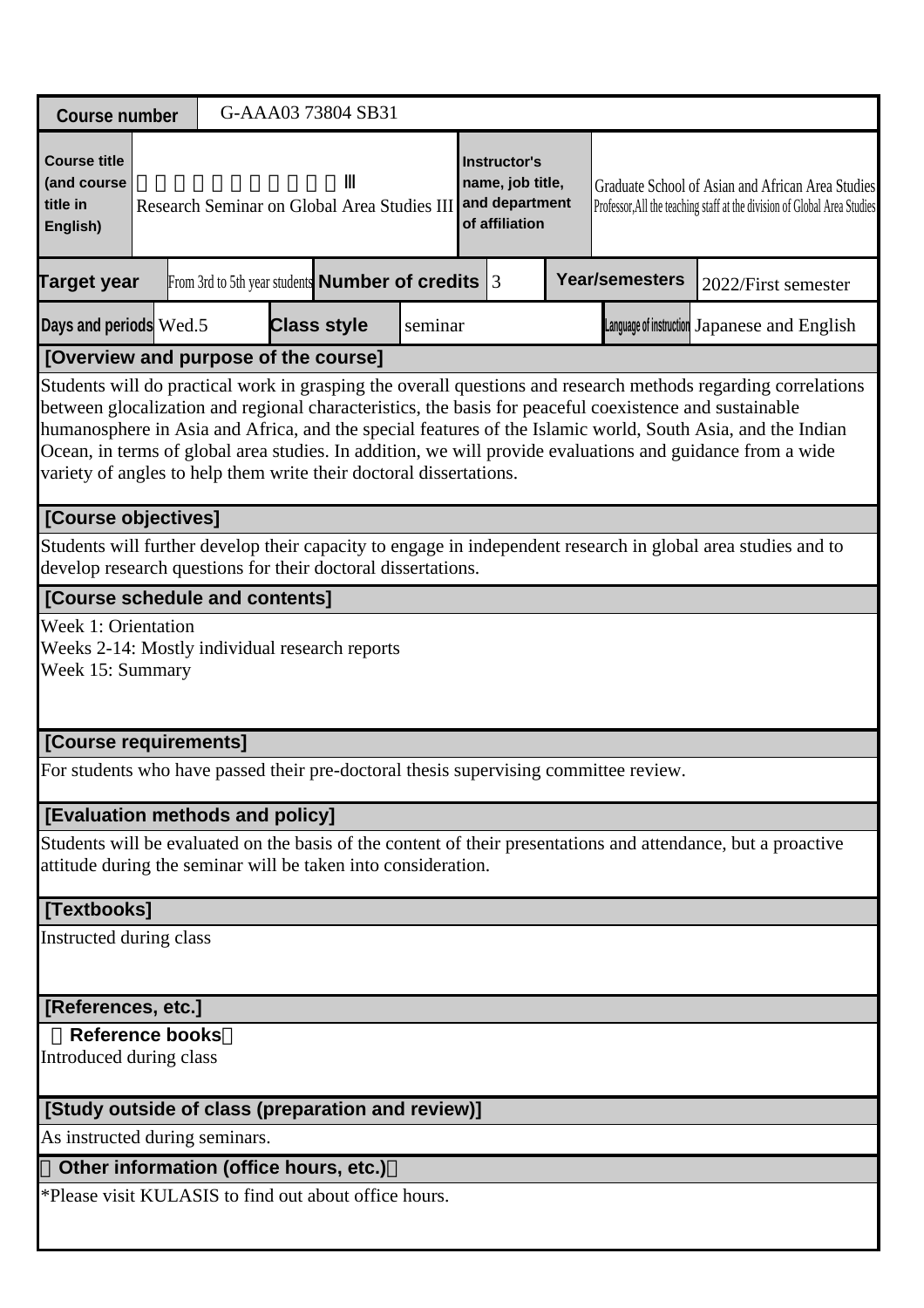| <b>Course number</b>                                                                                                                                                                                                                                                                                                                                                                                                                                                                                                                                                             |  |  |  |  | G-AAA03 73805 SB31                                     |         |  |                                                                             |  |                                                                                      |                                                                                                                               |  |
|----------------------------------------------------------------------------------------------------------------------------------------------------------------------------------------------------------------------------------------------------------------------------------------------------------------------------------------------------------------------------------------------------------------------------------------------------------------------------------------------------------------------------------------------------------------------------------|--|--|--|--|--------------------------------------------------------|---------|--|-----------------------------------------------------------------------------|--|--------------------------------------------------------------------------------------|-------------------------------------------------------------------------------------------------------------------------------|--|
| <b>Course title</b><br>(and course<br>title in<br>English)                                                                                                                                                                                                                                                                                                                                                                                                                                                                                                                       |  |  |  |  | Research Seminar on Global Area Studies IV             |         |  | <b>Instructor's</b><br>name, job title,<br>and department<br>of affiliation |  |                                                                                      | Graduate School of Asian and African Area Studies<br>Professor, All the teaching staff at the division of Global Area Studies |  |
| Target year                                                                                                                                                                                                                                                                                                                                                                                                                                                                                                                                                                      |  |  |  |  | From 3rd to 5th year students <b>Number of credits</b> |         |  | 3                                                                           |  | <b>Year/semesters</b>                                                                | 2022/Second semester                                                                                                          |  |
| Days and periods Wed.5                                                                                                                                                                                                                                                                                                                                                                                                                                                                                                                                                           |  |  |  |  | <b>Class style</b>                                     | seminar |  |                                                                             |  |                                                                                      | Language of instruction Japanese and English                                                                                  |  |
| [Overview and purpose of the course]                                                                                                                                                                                                                                                                                                                                                                                                                                                                                                                                             |  |  |  |  |                                                        |         |  |                                                                             |  |                                                                                      |                                                                                                                               |  |
| Students will do practical work related to advanced problems and research methods regarding correlations<br>between glocalization and regional characteristics, the basis for peaceful coexistence and sustainable<br>humanosphere in Asia and Africa, and the special features of the Islamic world, South Asia, and the Indian<br>Ocean, in terms of global area studies. In addition, they will hold deeper discussions about one another's<br>doctoral dissertations and be provided with evaluations and guidance that help them conduct creative,<br>independent research. |  |  |  |  |                                                        |         |  |                                                                             |  |                                                                                      |                                                                                                                               |  |
| [Course objectives]                                                                                                                                                                                                                                                                                                                                                                                                                                                                                                                                                              |  |  |  |  |                                                        |         |  |                                                                             |  |                                                                                      |                                                                                                                               |  |
| Students will further clarify their research questions and approaches to their doctoral dissertations and will<br>also develop skills to constructively engage with and comment on other students' dissertation projects.                                                                                                                                                                                                                                                                                                                                                        |  |  |  |  |                                                        |         |  |                                                                             |  |                                                                                      |                                                                                                                               |  |
| [Course schedule and contents]                                                                                                                                                                                                                                                                                                                                                                                                                                                                                                                                                   |  |  |  |  |                                                        |         |  |                                                                             |  |                                                                                      |                                                                                                                               |  |
| Week 1: Orientation<br>Weeks 2-14: Mostly individual research reports<br>Week 15: Summary                                                                                                                                                                                                                                                                                                                                                                                                                                                                                        |  |  |  |  |                                                        |         |  |                                                                             |  |                                                                                      |                                                                                                                               |  |
| [Course requirements]                                                                                                                                                                                                                                                                                                                                                                                                                                                                                                                                                            |  |  |  |  |                                                        |         |  |                                                                             |  |                                                                                      |                                                                                                                               |  |
|                                                                                                                                                                                                                                                                                                                                                                                                                                                                                                                                                                                  |  |  |  |  |                                                        |         |  |                                                                             |  | For students who have passed their pre-doctoral thesis supervising committee review. |                                                                                                                               |  |
| [Evaluation methods and policy]                                                                                                                                                                                                                                                                                                                                                                                                                                                                                                                                                  |  |  |  |  |                                                        |         |  |                                                                             |  |                                                                                      |                                                                                                                               |  |
| attitude during the seminar will be taken into consideration.                                                                                                                                                                                                                                                                                                                                                                                                                                                                                                                    |  |  |  |  |                                                        |         |  |                                                                             |  |                                                                                      | Students will be evaluated on the basis of the content of their presentations and attendance, but a proactive                 |  |
| [Textbooks]                                                                                                                                                                                                                                                                                                                                                                                                                                                                                                                                                                      |  |  |  |  |                                                        |         |  |                                                                             |  |                                                                                      |                                                                                                                               |  |
| Instructed during class                                                                                                                                                                                                                                                                                                                                                                                                                                                                                                                                                          |  |  |  |  |                                                        |         |  |                                                                             |  |                                                                                      |                                                                                                                               |  |
| [References, etc.]                                                                                                                                                                                                                                                                                                                                                                                                                                                                                                                                                               |  |  |  |  |                                                        |         |  |                                                                             |  |                                                                                      |                                                                                                                               |  |
| <b>Reference books</b><br>Introduced during class                                                                                                                                                                                                                                                                                                                                                                                                                                                                                                                                |  |  |  |  |                                                        |         |  |                                                                             |  |                                                                                      |                                                                                                                               |  |
| [Study outside of class (preparation and review)]                                                                                                                                                                                                                                                                                                                                                                                                                                                                                                                                |  |  |  |  |                                                        |         |  |                                                                             |  |                                                                                      |                                                                                                                               |  |
| As instructed during seminars.                                                                                                                                                                                                                                                                                                                                                                                                                                                                                                                                                   |  |  |  |  |                                                        |         |  |                                                                             |  |                                                                                      |                                                                                                                               |  |
| Other information (office hours, etc.)                                                                                                                                                                                                                                                                                                                                                                                                                                                                                                                                           |  |  |  |  |                                                        |         |  |                                                                             |  |                                                                                      |                                                                                                                               |  |
| *Please visit KULASIS to find out about office hours.                                                                                                                                                                                                                                                                                                                                                                                                                                                                                                                            |  |  |  |  |                                                        |         |  |                                                                             |  |                                                                                      |                                                                                                                               |  |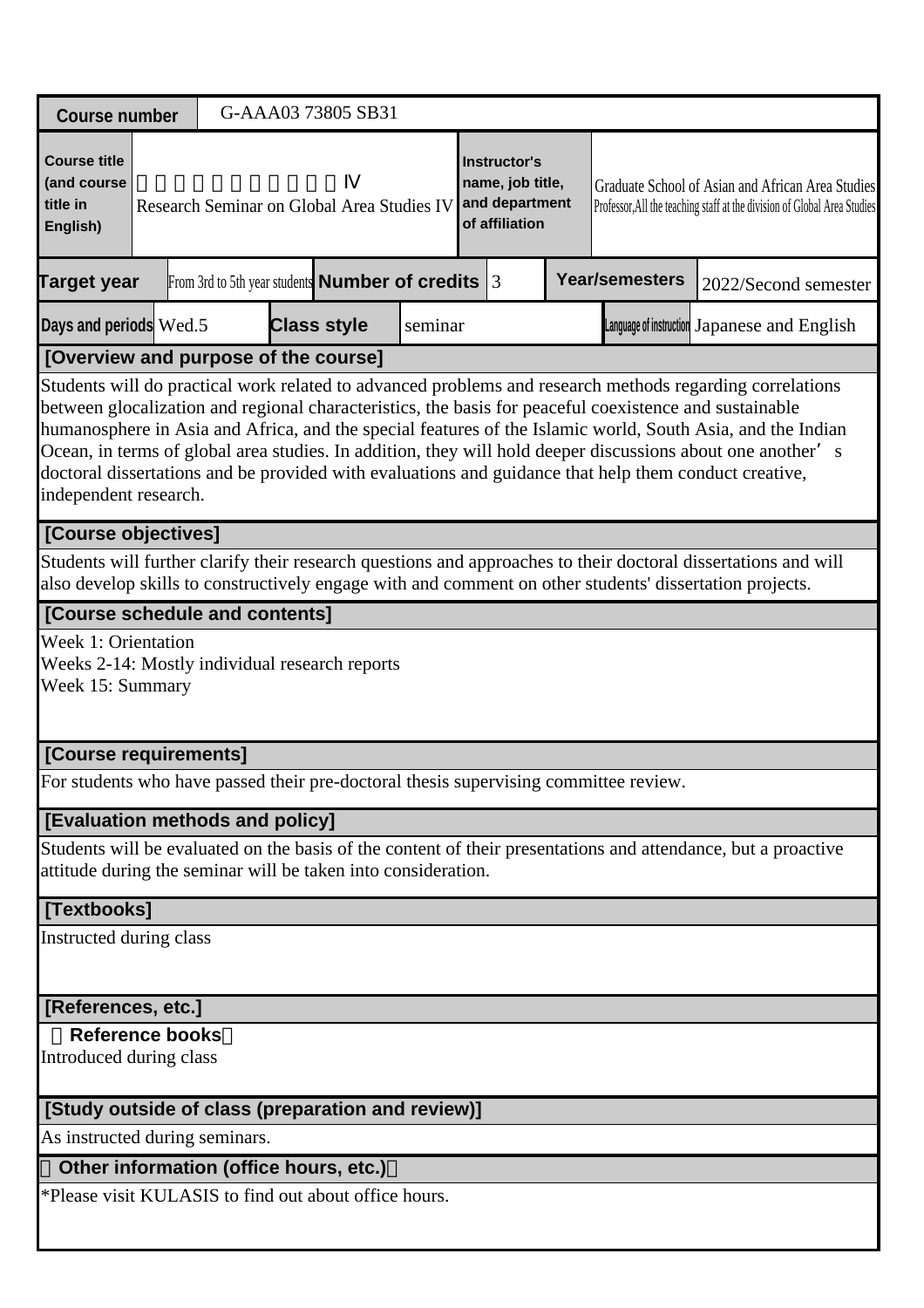| <b>Course number</b>                                                                                                  |                                                                                                                                                                                                                |  |  | G-AAA03 63806 GB31                                 |         |  |                                                                             |  |                                                                                                    |                                                                                                                 |  |  |
|-----------------------------------------------------------------------------------------------------------------------|----------------------------------------------------------------------------------------------------------------------------------------------------------------------------------------------------------------|--|--|----------------------------------------------------|---------|--|-----------------------------------------------------------------------------|--|----------------------------------------------------------------------------------------------------|-----------------------------------------------------------------------------------------------------------------|--|--|
| <b>Course title</b><br>(and course<br>title in<br>English)                                                            |                                                                                                                                                                                                                |  |  | Guided Research on Global Area Studies I           |         |  | <b>Instructor's</b><br>name, job title,<br>and department<br>of affiliation |  | Supervisor                                                                                         | Graduate School of Asian and African Area Studies                                                               |  |  |
| <b>Target year</b>                                                                                                    |                                                                                                                                                                                                                |  |  | 1st & 2nd year students <b>Number of credits</b> 2 |         |  |                                                                             |  | <b>Year/semesters</b>                                                                              | 2022/Irregular, year-round                                                                                      |  |  |
| Days and periods Other                                                                                                |                                                                                                                                                                                                                |  |  | <b>Class style</b>                                 | seminar |  |                                                                             |  |                                                                                                    | Language of instruction Japanese and English                                                                    |  |  |
| [Overview and purpose of the course]                                                                                  |                                                                                                                                                                                                                |  |  |                                                    |         |  |                                                                             |  |                                                                                                    |                                                                                                                 |  |  |
|                                                                                                                       | Students will discuss the content of their research on the individual issues that form the basis of their pre-<br>doctoral thesis and will be given training on research approaches and methods for fieldwork. |  |  |                                                    |         |  |                                                                             |  |                                                                                                    |                                                                                                                 |  |  |
| [Course objectives]                                                                                                   |                                                                                                                                                                                                                |  |  |                                                    |         |  |                                                                             |  |                                                                                                    |                                                                                                                 |  |  |
| Students are required to acquire necessary knowledge and techniques for writing their pre-doctoral thesis.            |                                                                                                                                                                                                                |  |  |                                                    |         |  |                                                                             |  |                                                                                                    |                                                                                                                 |  |  |
| [Course schedule and contents]                                                                                        |                                                                                                                                                                                                                |  |  |                                                    |         |  |                                                                             |  |                                                                                                    |                                                                                                                 |  |  |
| As the students proceed with their pre-doctoral thesis, three supervisors will provide practical advice as<br>needed. |                                                                                                                                                                                                                |  |  |                                                    |         |  |                                                                             |  |                                                                                                    |                                                                                                                 |  |  |
| [Course requirements]                                                                                                 |                                                                                                                                                                                                                |  |  |                                                    |         |  |                                                                             |  |                                                                                                    |                                                                                                                 |  |  |
|                                                                                                                       |                                                                                                                                                                                                                |  |  |                                                    |         |  |                                                                             |  | For students who have not yet passed their pre-doctoral thesis supervising committee review        |                                                                                                                 |  |  |
| [Evaluation methods and policy]                                                                                       |                                                                                                                                                                                                                |  |  |                                                    |         |  |                                                                             |  |                                                                                                    |                                                                                                                 |  |  |
| their goals.                                                                                                          |                                                                                                                                                                                                                |  |  |                                                    |         |  |                                                                             |  |                                                                                                    | Students will be evaluated on their active efforts to deal with the issues and the degree to which they achieve |  |  |
| [Textbooks]                                                                                                           |                                                                                                                                                                                                                |  |  |                                                    |         |  |                                                                             |  |                                                                                                    |                                                                                                                 |  |  |
| Instructed during class                                                                                               |                                                                                                                                                                                                                |  |  |                                                    |         |  |                                                                             |  |                                                                                                    |                                                                                                                 |  |  |
| [References, etc.]                                                                                                    |                                                                                                                                                                                                                |  |  |                                                    |         |  |                                                                             |  |                                                                                                    |                                                                                                                 |  |  |
| <b>Reference books</b>                                                                                                |                                                                                                                                                                                                                |  |  |                                                    |         |  |                                                                             |  |                                                                                                    |                                                                                                                 |  |  |
| Introduced during class                                                                                               |                                                                                                                                                                                                                |  |  |                                                    |         |  |                                                                             |  |                                                                                                    |                                                                                                                 |  |  |
| [Study outside of class (preparation and review)]                                                                     |                                                                                                                                                                                                                |  |  |                                                    |         |  |                                                                             |  |                                                                                                    |                                                                                                                 |  |  |
|                                                                                                                       |                                                                                                                                                                                                                |  |  |                                                    |         |  |                                                                             |  | Students are required to collect and analyze materials which are necessary for their own research. |                                                                                                                 |  |  |
|                                                                                                                       |                                                                                                                                                                                                                |  |  | Other information (office hours, etc.)             |         |  |                                                                             |  |                                                                                                    |                                                                                                                 |  |  |
| *Please visit KULASIS to find out about office hours.                                                                 |                                                                                                                                                                                                                |  |  |                                                    |         |  |                                                                             |  |                                                                                                    |                                                                                                                 |  |  |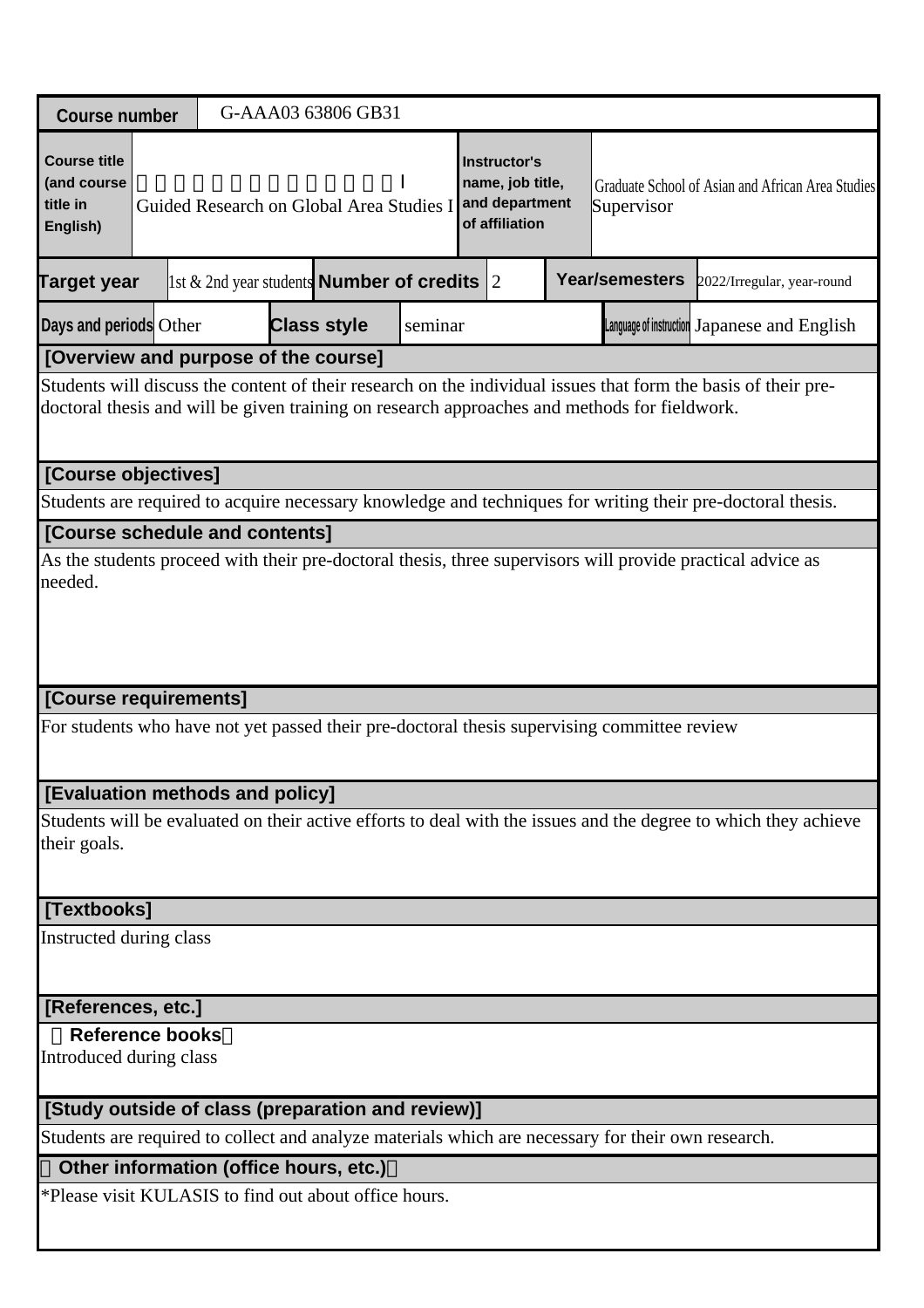| <b>Course number</b>                                                                                                        |                                                                                                                                                                                                                              |  |  |  | G-AAA03 73807 GB31                                               |         |  |                                                                             |  |                                                                                                    |                                                                                                                 |  |
|-----------------------------------------------------------------------------------------------------------------------------|------------------------------------------------------------------------------------------------------------------------------------------------------------------------------------------------------------------------------|--|--|--|------------------------------------------------------------------|---------|--|-----------------------------------------------------------------------------|--|----------------------------------------------------------------------------------------------------|-----------------------------------------------------------------------------------------------------------------|--|
| <b>Course title</b><br>(and course<br>title in<br>English)                                                                  |                                                                                                                                                                                                                              |  |  |  | Guided Research on Global Area Studies II                        |         |  | <b>Instructor's</b><br>name, job title,<br>and department<br>of affiliation |  | Supervisor                                                                                         | Graduate School of Asian and African Area Studies                                                               |  |
| <b>Target year</b>                                                                                                          |                                                                                                                                                                                                                              |  |  |  | From 3rd to 5th year students <b>Number of credits</b> $\vert$ 2 |         |  |                                                                             |  | <b>Year/semesters</b>                                                                              | 2022/Irregular, year-round                                                                                      |  |
| Days and periods Other                                                                                                      |                                                                                                                                                                                                                              |  |  |  | <b>Class style</b>                                               | seminar |  |                                                                             |  |                                                                                                    | Language of instruction Japanese and English                                                                    |  |
| [Overview and purpose of the course]                                                                                        |                                                                                                                                                                                                                              |  |  |  |                                                                  |         |  |                                                                             |  |                                                                                                    |                                                                                                                 |  |
|                                                                                                                             | Students will discuss the content of their research on the individual issues that form the basis of their doctoral<br>dissertation and will be given training in making it more interdisciplinary and academically thorough. |  |  |  |                                                                  |         |  |                                                                             |  |                                                                                                    |                                                                                                                 |  |
| [Course objectives]                                                                                                         |                                                                                                                                                                                                                              |  |  |  |                                                                  |         |  |                                                                             |  |                                                                                                    |                                                                                                                 |  |
| Students are required to acquire necessary knowledge and techniques for writing their doctoral dissertation.                |                                                                                                                                                                                                                              |  |  |  |                                                                  |         |  |                                                                             |  |                                                                                                    |                                                                                                                 |  |
| [Course schedule and contents]                                                                                              |                                                                                                                                                                                                                              |  |  |  |                                                                  |         |  |                                                                             |  |                                                                                                    |                                                                                                                 |  |
| As the students prepare to write their doctoral dissertation, three supervisors will provide practical advice as<br>needed. |                                                                                                                                                                                                                              |  |  |  |                                                                  |         |  |                                                                             |  |                                                                                                    |                                                                                                                 |  |
| [Course requirements]                                                                                                       |                                                                                                                                                                                                                              |  |  |  |                                                                  |         |  |                                                                             |  |                                                                                                    |                                                                                                                 |  |
| For students who have passed their pre-doctoral thesis supervising committee review                                         |                                                                                                                                                                                                                              |  |  |  |                                                                  |         |  |                                                                             |  |                                                                                                    |                                                                                                                 |  |
| [Evaluation methods and policy]                                                                                             |                                                                                                                                                                                                                              |  |  |  |                                                                  |         |  |                                                                             |  |                                                                                                    |                                                                                                                 |  |
| their goals.                                                                                                                |                                                                                                                                                                                                                              |  |  |  |                                                                  |         |  |                                                                             |  |                                                                                                    | Students will be evaluated on their active efforts to deal with the issues and the degree to which they achieve |  |
| [Textbooks]                                                                                                                 |                                                                                                                                                                                                                              |  |  |  |                                                                  |         |  |                                                                             |  |                                                                                                    |                                                                                                                 |  |
| Instructed during class                                                                                                     |                                                                                                                                                                                                                              |  |  |  |                                                                  |         |  |                                                                             |  |                                                                                                    |                                                                                                                 |  |
| [References, etc.]                                                                                                          |                                                                                                                                                                                                                              |  |  |  |                                                                  |         |  |                                                                             |  |                                                                                                    |                                                                                                                 |  |
| <b>Reference books</b><br>Introduced during class                                                                           |                                                                                                                                                                                                                              |  |  |  |                                                                  |         |  |                                                                             |  |                                                                                                    |                                                                                                                 |  |
| [Study outside of class (preparation and review)]                                                                           |                                                                                                                                                                                                                              |  |  |  |                                                                  |         |  |                                                                             |  |                                                                                                    |                                                                                                                 |  |
|                                                                                                                             |                                                                                                                                                                                                                              |  |  |  |                                                                  |         |  |                                                                             |  | Students are required to collect and analyze materials which are necessary for their own research. |                                                                                                                 |  |
| Other information (office hours, etc.)                                                                                      |                                                                                                                                                                                                                              |  |  |  |                                                                  |         |  |                                                                             |  |                                                                                                    |                                                                                                                 |  |
| *Please visit KULASIS to find out about office hours.                                                                       |                                                                                                                                                                                                                              |  |  |  |                                                                  |         |  |                                                                             |  |                                                                                                    |                                                                                                                 |  |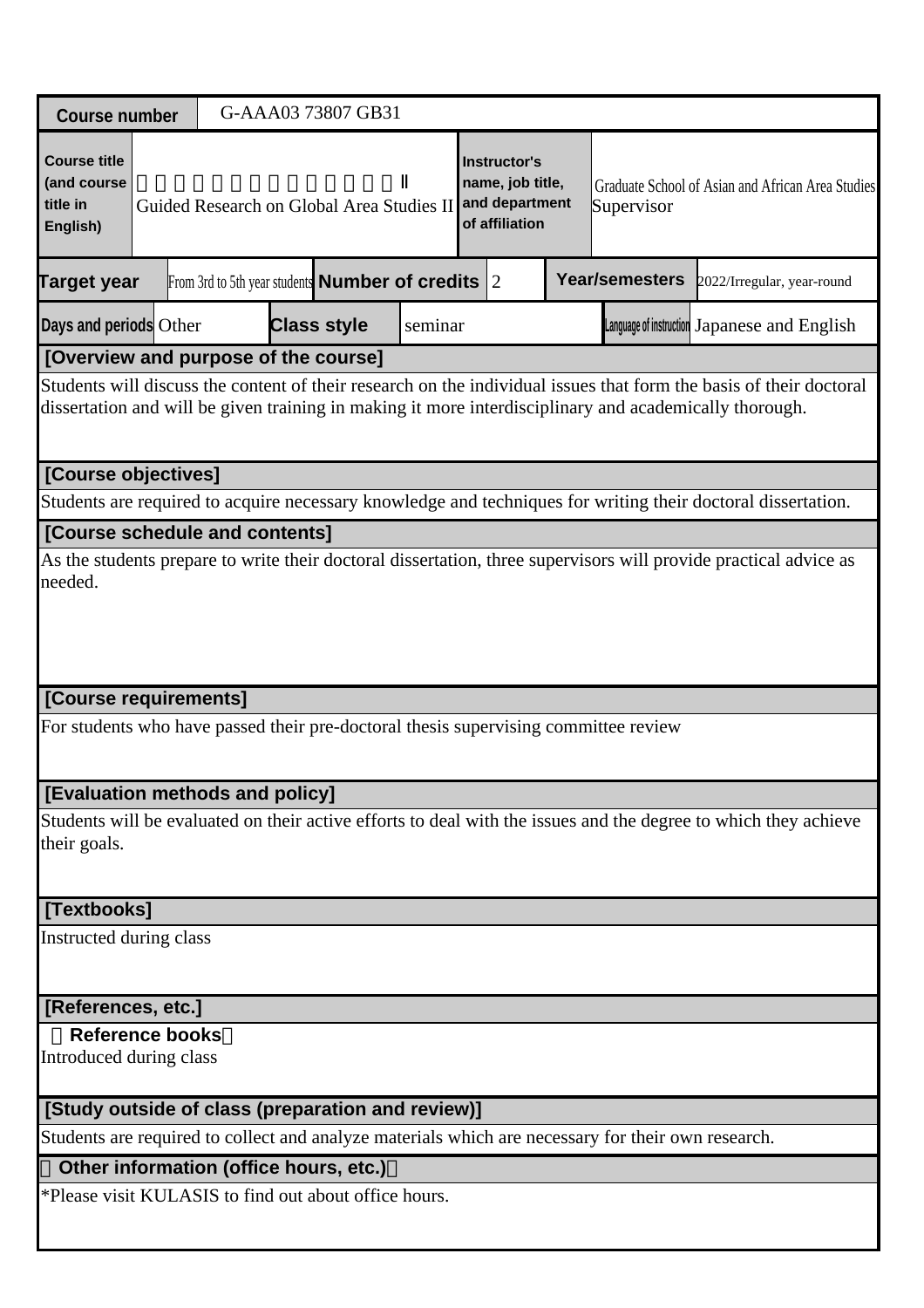| <b>Course number</b>                                                                                                                                                                                                                                                                              |                                                                                                                    | G-AAA03 73808 GB31 |  |  |  |  |  |                                              |                                                                                                    |                                                                                                             |  |  |  |
|---------------------------------------------------------------------------------------------------------------------------------------------------------------------------------------------------------------------------------------------------------------------------------------------------|--------------------------------------------------------------------------------------------------------------------|--------------------|--|--|--|--|--|----------------------------------------------|----------------------------------------------------------------------------------------------------|-------------------------------------------------------------------------------------------------------------|--|--|--|
| <b>Course title</b><br>(and course<br>title in<br>English)                                                                                                                                                                                                                                        | Instructor's<br>name, job title,<br>and department<br>Guided Research on Global Area Studies III<br>of affiliation |                    |  |  |  |  |  |                                              | Graduate School of Asian and African Area Studies<br>Supervisor                                    |                                                                                                             |  |  |  |
| <b>Year/semesters</b><br><b>Target year</b><br>From 3rd to 5th year students <b>Number of credits</b> $ 2 $<br>2022/Irregular, year-round                                                                                                                                                         |                                                                                                                    |                    |  |  |  |  |  |                                              |                                                                                                    |                                                                                                             |  |  |  |
| Days and periods Other<br><b>Class style</b><br>seminar                                                                                                                                                                                                                                           |                                                                                                                    |                    |  |  |  |  |  | Language of instruction Japanese and English |                                                                                                    |                                                                                                             |  |  |  |
| [Overview and purpose of the course]<br>Students will discuss the content of their research in connection with the individual issues that arise and will<br>be given training in making it more integrated and academically thorough, with an eye toward writing their<br>doctoral dissertations. |                                                                                                                    |                    |  |  |  |  |  |                                              |                                                                                                    |                                                                                                             |  |  |  |
| [Course objectives]                                                                                                                                                                                                                                                                               |                                                                                                                    |                    |  |  |  |  |  |                                              |                                                                                                    |                                                                                                             |  |  |  |
| [Course schedule and contents]                                                                                                                                                                                                                                                                    |                                                                                                                    |                    |  |  |  |  |  |                                              |                                                                                                    | Students are required to acquire advanced knowledge and techniques for writing their doctoral dissertation. |  |  |  |
|                                                                                                                                                                                                                                                                                                   |                                                                                                                    |                    |  |  |  |  |  |                                              |                                                                                                    |                                                                                                             |  |  |  |
| [Course requirements]<br>For students who have passed their pre-doctoral thesis supervising committee review                                                                                                                                                                                      |                                                                                                                    |                    |  |  |  |  |  |                                              |                                                                                                    |                                                                                                             |  |  |  |
|                                                                                                                                                                                                                                                                                                   |                                                                                                                    |                    |  |  |  |  |  |                                              |                                                                                                    |                                                                                                             |  |  |  |
| [Evaluation methods and policy]<br>Students will be evaluated on their active efforts to deal with the issues and the degree to which they achieve<br>their goals.                                                                                                                                |                                                                                                                    |                    |  |  |  |  |  |                                              |                                                                                                    |                                                                                                             |  |  |  |
| [Textbooks]                                                                                                                                                                                                                                                                                       |                                                                                                                    |                    |  |  |  |  |  |                                              |                                                                                                    |                                                                                                             |  |  |  |
| Instructed during class                                                                                                                                                                                                                                                                           |                                                                                                                    |                    |  |  |  |  |  |                                              |                                                                                                    |                                                                                                             |  |  |  |
| [References, etc.]                                                                                                                                                                                                                                                                                |                                                                                                                    |                    |  |  |  |  |  |                                              |                                                                                                    |                                                                                                             |  |  |  |
| <b>Reference books</b><br>Introduced during class                                                                                                                                                                                                                                                 |                                                                                                                    |                    |  |  |  |  |  |                                              |                                                                                                    |                                                                                                             |  |  |  |
| [Study outside of class (preparation and review)]                                                                                                                                                                                                                                                 |                                                                                                                    |                    |  |  |  |  |  |                                              |                                                                                                    |                                                                                                             |  |  |  |
|                                                                                                                                                                                                                                                                                                   |                                                                                                                    |                    |  |  |  |  |  |                                              | Students are required to collect and analyze materials which are necessary for their own research. |                                                                                                             |  |  |  |
| Other information (office hours, etc.)                                                                                                                                                                                                                                                            |                                                                                                                    |                    |  |  |  |  |  |                                              |                                                                                                    |                                                                                                             |  |  |  |
| *Please visit KULASIS to find out about office hours.                                                                                                                                                                                                                                             |                                                                                                                    |                    |  |  |  |  |  |                                              |                                                                                                    |                                                                                                             |  |  |  |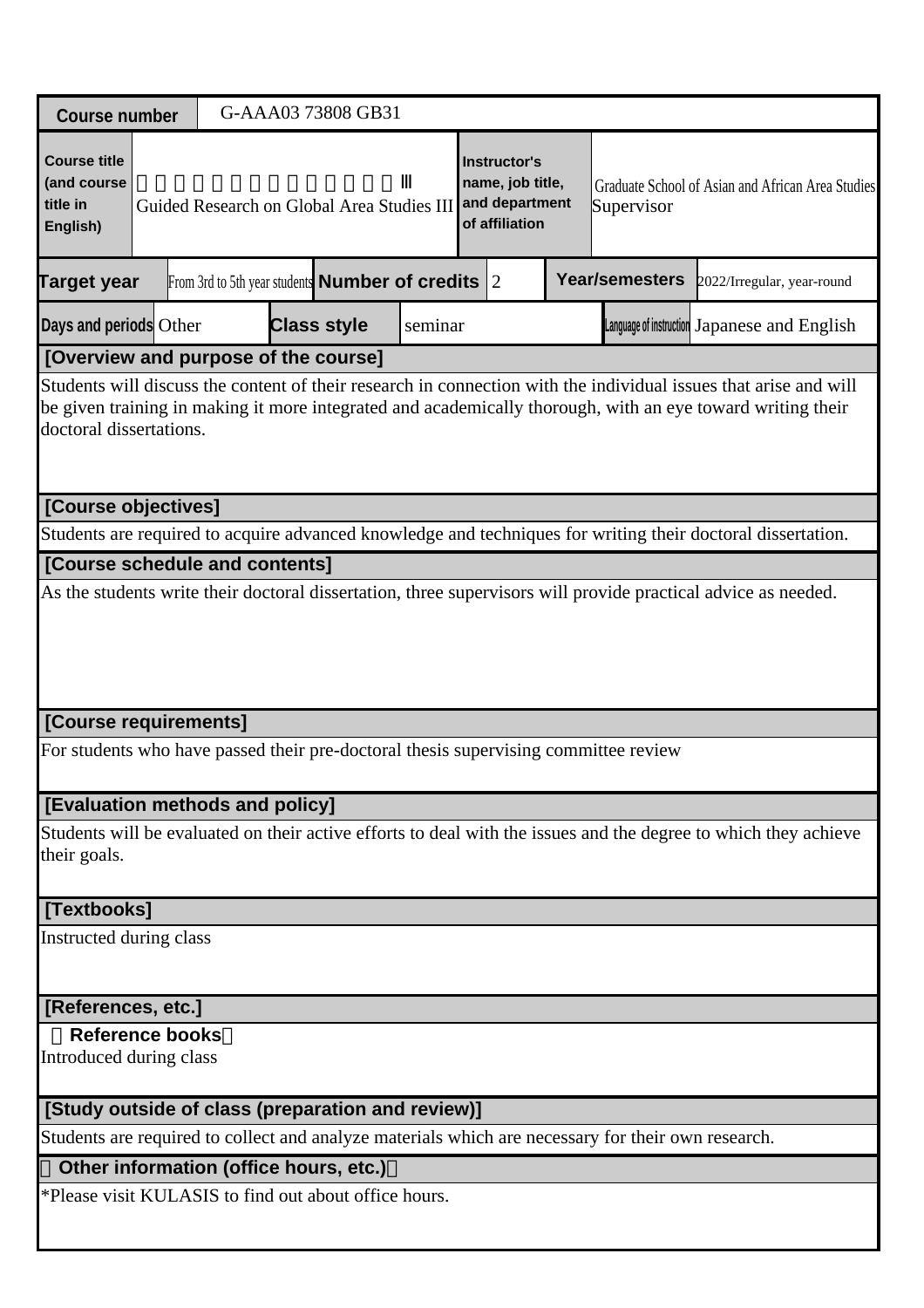| <b>Course number</b>                                                                                                                                                                                                                                                  |                                                                                                                                                              |  | G-AAA03 53809 FJ31                                                                                 |  |                                                                      |  |  |                                                                                 |                            |  |  |  |
|-----------------------------------------------------------------------------------------------------------------------------------------------------------------------------------------------------------------------------------------------------------------------|--------------------------------------------------------------------------------------------------------------------------------------------------------------|--|----------------------------------------------------------------------------------------------------|--|----------------------------------------------------------------------|--|--|---------------------------------------------------------------------------------|----------------------------|--|--|--|
| <b>Course title</b><br>(and course<br>title in<br>English)                                                                                                                                                                                                            |                                                                                                                                                              |  | Global Area Studies On-site Seminar I                                                              |  | Instructor's<br>name, job title,<br>and department<br>of affiliation |  |  | Graduate School of Asian and African Area Studies<br>Graduate course instructor |                            |  |  |  |
| <b>Target year</b>                                                                                                                                                                                                                                                    |                                                                                                                                                              |  | 1st & 2nd year students <b>Number of credits</b> 2                                                 |  |                                                                      |  |  | Year/semesters                                                                  | 2022/Irregular, year-round |  |  |  |
| <b>Class style</b><br>Days and periods Other<br>Lecture and practical training Language of instruction Japanese and English                                                                                                                                           |                                                                                                                                                              |  |                                                                                                    |  |                                                                      |  |  |                                                                                 |                            |  |  |  |
| [Overview and purpose of the course]                                                                                                                                                                                                                                  |                                                                                                                                                              |  |                                                                                                    |  |                                                                      |  |  |                                                                                 |                            |  |  |  |
| Students will gain an understanding of the individual traits of the ecology, societies, and cultures rooted in the<br>region, as well as learning the fieldwork techniques for discovering research issues in the contemporary<br>problems that the region is facing. |                                                                                                                                                              |  |                                                                                                    |  |                                                                      |  |  |                                                                                 |                            |  |  |  |
|                                                                                                                                                                                                                                                                       | [Course objectives]                                                                                                                                          |  |                                                                                                    |  |                                                                      |  |  |                                                                                 |                            |  |  |  |
|                                                                                                                                                                                                                                                                       |                                                                                                                                                              |  | Students are required to acquire basic knowledge and techniques for field research.                |  |                                                                      |  |  |                                                                                 |                            |  |  |  |
| [Course schedule and contents]                                                                                                                                                                                                                                        |                                                                                                                                                              |  |                                                                                                    |  |                                                                      |  |  |                                                                                 |                            |  |  |  |
| As the students proceed with their on-site fieldwork, faculty members will provide practical advice as needed.                                                                                                                                                        |                                                                                                                                                              |  |                                                                                                    |  |                                                                      |  |  |                                                                                 |                            |  |  |  |
| [Course requirements]                                                                                                                                                                                                                                                 |                                                                                                                                                              |  |                                                                                                    |  |                                                                      |  |  |                                                                                 |                            |  |  |  |
|                                                                                                                                                                                                                                                                       | Students who received on-site instruction in their first year. For more details, please read the student manual:<br>https://www.asafas.kyoto-u.ac.jp/edu/en/ |  |                                                                                                    |  |                                                                      |  |  |                                                                                 |                            |  |  |  |
|                                                                                                                                                                                                                                                                       |                                                                                                                                                              |  |                                                                                                    |  |                                                                      |  |  |                                                                                 |                            |  |  |  |
| goals.                                                                                                                                                                                                                                                                | [Evaluation methods and policy]<br>Students will be evaluated on their active efforts in their fieldwork and the degree to which they achieve their          |  |                                                                                                    |  |                                                                      |  |  |                                                                                 |                            |  |  |  |
| [Textbooks]                                                                                                                                                                                                                                                           |                                                                                                                                                              |  |                                                                                                    |  |                                                                      |  |  |                                                                                 |                            |  |  |  |
| Lecturers will introduce textbooks when they are necessary.                                                                                                                                                                                                           |                                                                                                                                                              |  |                                                                                                    |  |                                                                      |  |  |                                                                                 |                            |  |  |  |
|                                                                                                                                                                                                                                                                       | [References, etc.]                                                                                                                                           |  |                                                                                                    |  |                                                                      |  |  |                                                                                 |                            |  |  |  |
| <b>Reference books</b><br>Lecturers will introduce the necessary reference books in the class.                                                                                                                                                                        |                                                                                                                                                              |  |                                                                                                    |  |                                                                      |  |  |                                                                                 |                            |  |  |  |
|                                                                                                                                                                                                                                                                       |                                                                                                                                                              |  | [Study outside of class (preparation and review)]                                                  |  |                                                                      |  |  |                                                                                 |                            |  |  |  |
|                                                                                                                                                                                                                                                                       |                                                                                                                                                              |  | Students are required to collect and analyze materials which are necessary for their own research. |  |                                                                      |  |  |                                                                                 |                            |  |  |  |
|                                                                                                                                                                                                                                                                       |                                                                                                                                                              |  | Other information (office hours, etc.)                                                             |  |                                                                      |  |  |                                                                                 |                            |  |  |  |
|                                                                                                                                                                                                                                                                       |                                                                                                                                                              |  | Please refer to the KULASIS web-site for the office-hour information.                              |  |                                                                      |  |  |                                                                                 |                            |  |  |  |
|                                                                                                                                                                                                                                                                       |                                                                                                                                                              |  | *Please visit KULASIS to find out about office hours.                                              |  |                                                                      |  |  |                                                                                 |                            |  |  |  |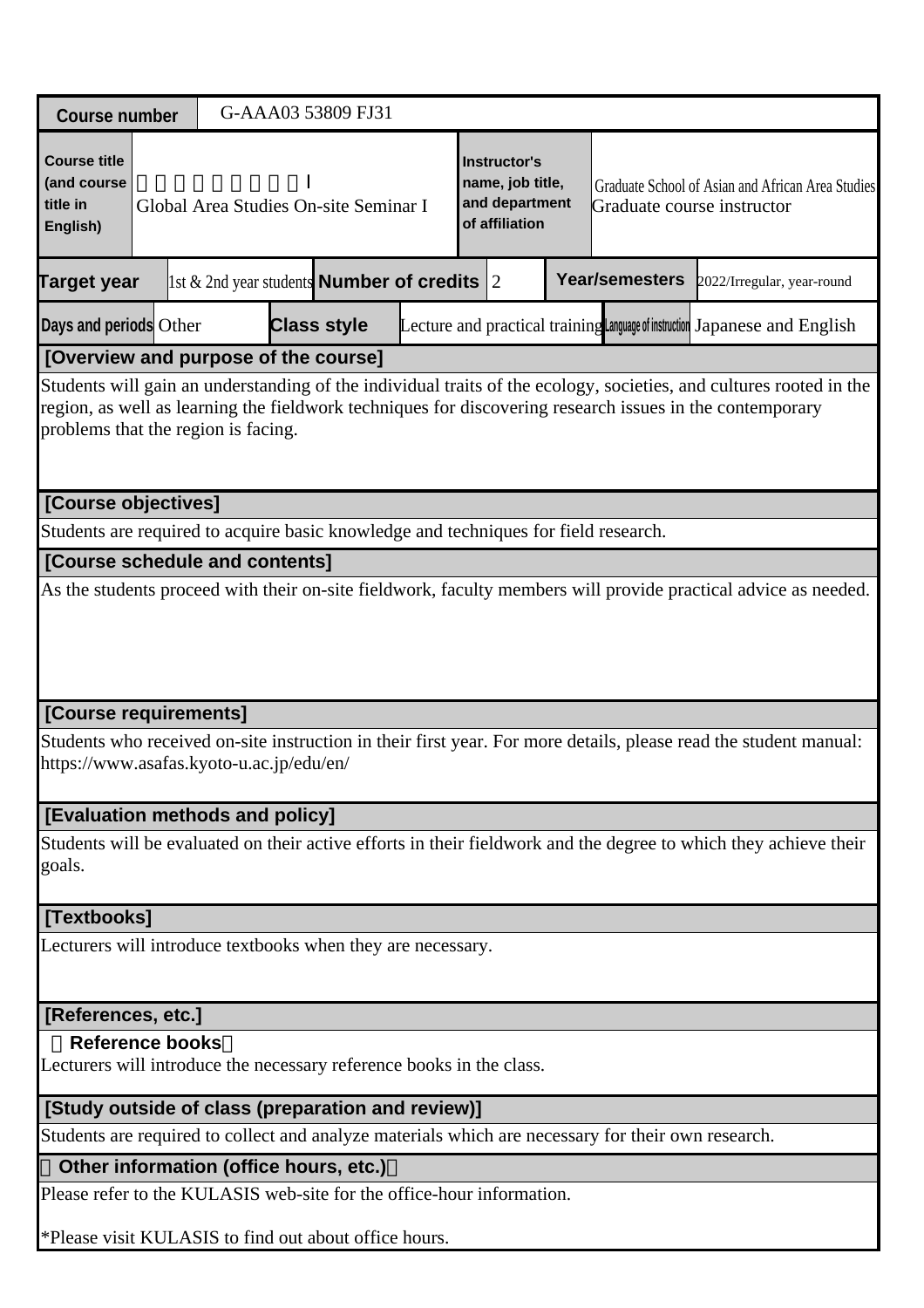|                                                                                                                                                                                                                                     |                                        |  | G-AAA03 63810 FB31 |  |  |  |  |  |                                                                      |                            |                                                                                                    |                                                                                                                  |  |
|-------------------------------------------------------------------------------------------------------------------------------------------------------------------------------------------------------------------------------------|----------------------------------------|--|--------------------|--|--|--|--|--|----------------------------------------------------------------------|----------------------------|----------------------------------------------------------------------------------------------------|------------------------------------------------------------------------------------------------------------------|--|
| <b>Course number</b>                                                                                                                                                                                                                |                                        |  |                    |  |  |  |  |  |                                                                      |                            |                                                                                                    |                                                                                                                  |  |
| <b>Course title</b><br>(and course<br>title in<br>English)                                                                                                                                                                          | Global Area Studies On-site Seminar II |  |                    |  |  |  |  |  | Instructor's<br>name, job title,<br>and department<br>of affiliation |                            | Graduate School of Asian and African Area Studies<br>Graduate course instructor                    |                                                                                                                  |  |
| Year/semesters<br>From 2nd to 5th year students <b>Number of credits</b> $ 2 $<br>Target year                                                                                                                                       |                                        |  |                    |  |  |  |  |  |                                                                      | 2022/Irregular, year-round |                                                                                                    |                                                                                                                  |  |
| Days and periods Other<br><b>Class style</b><br>Lecture and practical training Language of instruction Japanese and English                                                                                                         |                                        |  |                    |  |  |  |  |  |                                                                      |                            |                                                                                                    |                                                                                                                  |  |
| [Overview and purpose of the course]                                                                                                                                                                                                |                                        |  |                    |  |  |  |  |  |                                                                      |                            |                                                                                                    |                                                                                                                  |  |
| Students will learn the fieldwork techniques for discovering research questions in the contemporary problems<br>that the region is facing.                                                                                          |                                        |  |                    |  |  |  |  |  |                                                                      |                            |                                                                                                    |                                                                                                                  |  |
|                                                                                                                                                                                                                                     | [Course objectives]                    |  |                    |  |  |  |  |  |                                                                      |                            |                                                                                                    |                                                                                                                  |  |
|                                                                                                                                                                                                                                     |                                        |  |                    |  |  |  |  |  |                                                                      |                            | Students are required to acquire advanced knowledge and techniques for field research.             |                                                                                                                  |  |
|                                                                                                                                                                                                                                     | [Course schedule and contents]         |  |                    |  |  |  |  |  |                                                                      |                            |                                                                                                    |                                                                                                                  |  |
| As the students proceed with their on-site fieldwork, faculty members will provide practical advice as needed.                                                                                                                      |                                        |  |                    |  |  |  |  |  |                                                                      |                            |                                                                                                    |                                                                                                                  |  |
| [Course requirements]                                                                                                                                                                                                               |                                        |  |                    |  |  |  |  |  |                                                                      |                            |                                                                                                    |                                                                                                                  |  |
| Students who have received on-site instruction in or after their second year and have not yet presented their<br>pre-doctoral thesis. For more details, please read the student manual:<br>https://www.asafas.kyoto-u.ac.jp/edu/en/ |                                        |  |                    |  |  |  |  |  |                                                                      |                            |                                                                                                    |                                                                                                                  |  |
| [Evaluation methods and policy]                                                                                                                                                                                                     |                                        |  |                    |  |  |  |  |  |                                                                      |                            |                                                                                                    |                                                                                                                  |  |
| goals.                                                                                                                                                                                                                              |                                        |  |                    |  |  |  |  |  |                                                                      |                            |                                                                                                    | Students will be evaluated on their active efforts in their fieldwork and the degree to which they achieve their |  |
| [Textbooks]                                                                                                                                                                                                                         |                                        |  |                    |  |  |  |  |  |                                                                      |                            |                                                                                                    |                                                                                                                  |  |
| Lecturers will introduce textbooks when they are necessary.                                                                                                                                                                         |                                        |  |                    |  |  |  |  |  |                                                                      |                            |                                                                                                    |                                                                                                                  |  |
| [References, etc.]                                                                                                                                                                                                                  |                                        |  |                    |  |  |  |  |  |                                                                      |                            |                                                                                                    |                                                                                                                  |  |
| <b>Reference books</b><br>Lecturers will introduce the necessary reference books in the class.                                                                                                                                      |                                        |  |                    |  |  |  |  |  |                                                                      |                            |                                                                                                    |                                                                                                                  |  |
| [Study outside of class (preparation and review)]                                                                                                                                                                                   |                                        |  |                    |  |  |  |  |  |                                                                      |                            |                                                                                                    |                                                                                                                  |  |
|                                                                                                                                                                                                                                     |                                        |  |                    |  |  |  |  |  |                                                                      |                            | Students are required to collect and analyze materials which are necessary for their own research. |                                                                                                                  |  |
| Other information (office hours, etc.)                                                                                                                                                                                              |                                        |  |                    |  |  |  |  |  |                                                                      |                            |                                                                                                    |                                                                                                                  |  |
| Please refer to the KULASIS website for the office-hour information.                                                                                                                                                                |                                        |  |                    |  |  |  |  |  |                                                                      |                            |                                                                                                    |                                                                                                                  |  |